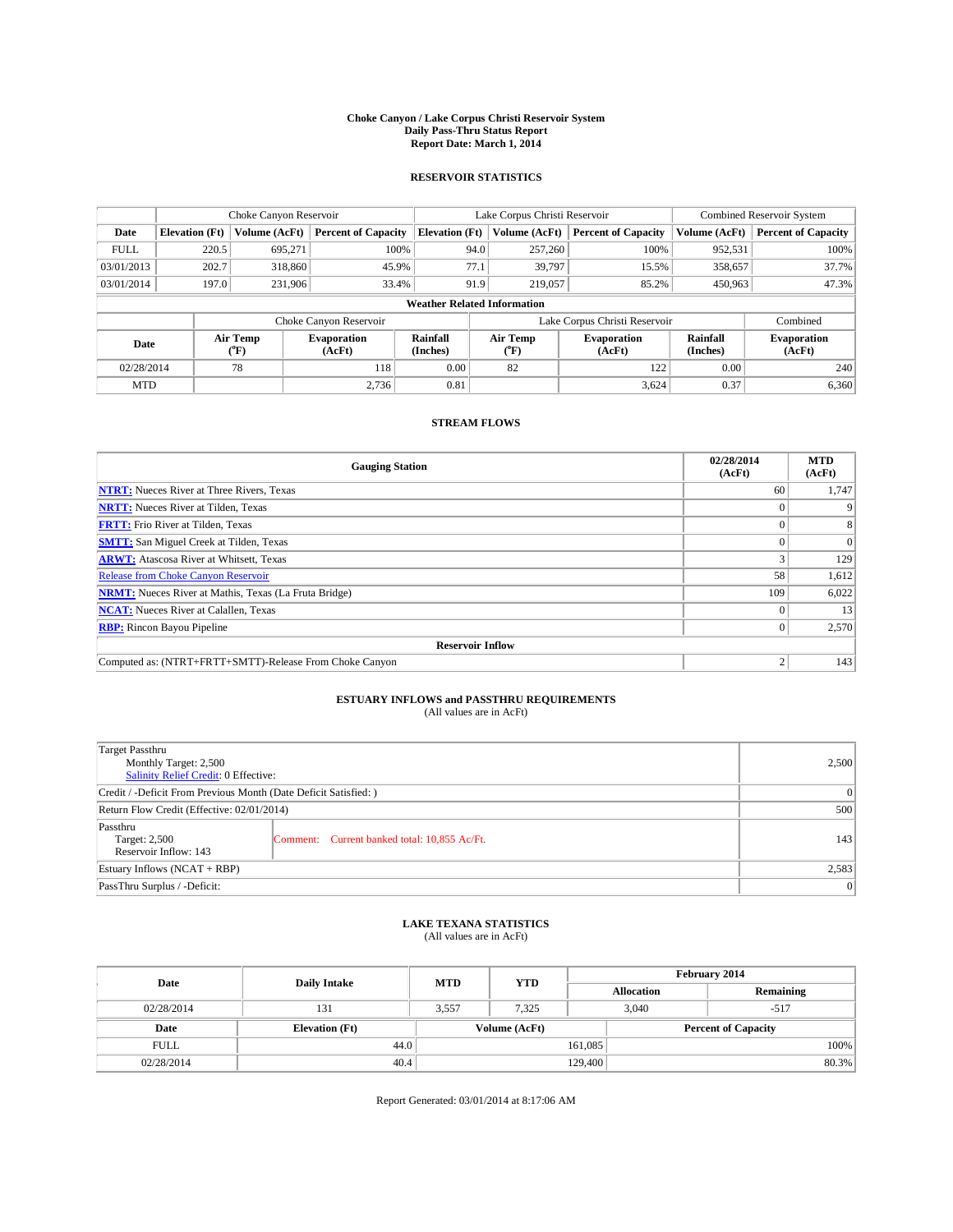#### **Choke Canyon / Lake Corpus Christi Reservoir System Daily Pass-Thru Status Report Report Date: March 2, 2014**

### **RESERVOIR STATISTICS**

|             |                                    | Choke Canyon Reservoir |                              |                       | Lake Corpus Christi Reservoir                  | Combined Reservoir System     |                      |                              |  |
|-------------|------------------------------------|------------------------|------------------------------|-----------------------|------------------------------------------------|-------------------------------|----------------------|------------------------------|--|
| Date        | <b>Elevation</b> (Ft)              | Volume (AcFt)          | <b>Percent of Capacity</b>   | <b>Elevation (Ft)</b> | Volume (AcFt)                                  | <b>Percent of Capacity</b>    | Volume (AcFt)        | <b>Percent of Capacity</b>   |  |
| <b>FULL</b> | 220.5                              | 695.271                | 100%                         | 94.0                  | 257,260                                        | 100%                          | 952,531              | 100%                         |  |
| 03/02/2013  | 202.6                              | 317,842                | 45.7%                        | 77.0                  | 39,734                                         | 15.4%                         | 357,576              | 37.5%                        |  |
| 03/02/2014  | 196.9                              | 230,701                | 33.2%                        | 91.8                  | 218,534                                        | 84.9%                         | 449.235              | 47.2%                        |  |
|             | <b>Weather Related Information</b> |                        |                              |                       |                                                |                               |                      |                              |  |
|             |                                    |                        | Choke Canyon Reservoir       |                       |                                                | Lake Corpus Christi Reservoir |                      | Combined                     |  |
| Date        |                                    | Air Temp<br>(°F)       | <b>Evaporation</b><br>(AcFt) | Rainfall<br>(Inches)  | Air Temp<br>Evaporation<br>(AcFt)<br>$(^{0}F)$ |                               | Rainfall<br>(Inches) | <b>Evaporation</b><br>(AcFt) |  |
| 03/01/2014  |                                    | 83                     | 172                          | 0.00                  | 79                                             | 173                           | 0.00                 | 345                          |  |
| <b>MTD</b>  |                                    |                        | 172                          | 0.00                  |                                                | 173                           | 0.00                 | 345                          |  |

### **STREAM FLOWS**

| <b>Gauging Station</b>                                       | 03/01/2014<br>(AcFt) | <b>MTD</b><br>(AcFt) |  |  |  |  |
|--------------------------------------------------------------|----------------------|----------------------|--|--|--|--|
| <b>NTRT:</b> Nueces River at Three Rivers, Texas             | 58                   | 58                   |  |  |  |  |
| <b>NRTT:</b> Nueces River at Tilden, Texas                   |                      | $\Omega$             |  |  |  |  |
| <b>FRTT:</b> Frio River at Tilden, Texas                     |                      | $\overline{0}$       |  |  |  |  |
| <b>SMTT:</b> San Miguel Creek at Tilden, Texas               |                      | $\Omega$             |  |  |  |  |
| <b>ARWT:</b> Atascosa River at Whitsett, Texas               |                      | 3                    |  |  |  |  |
| <b>Release from Choke Canyon Reservoir</b>                   | 58                   | 58                   |  |  |  |  |
| <b>NRMT:</b> Nueces River at Mathis, Texas (La Fruta Bridge) | 111                  | 111                  |  |  |  |  |
| <b>NCAT:</b> Nueces River at Calallen, Texas                 |                      | $\Omega$             |  |  |  |  |
| <b>RBP:</b> Rincon Bayou Pipeline                            |                      | $\Omega$             |  |  |  |  |
| <b>Reservoir Inflow</b>                                      |                      |                      |  |  |  |  |
| Computed as: (NTRT+FRTT+SMTT)-Release From Choke Canyon      |                      | $\overline{0}$       |  |  |  |  |

# **ESTUARY INFLOWS and PASSTHRU REQUIREMENTS**<br>(All values are in AcFt)

| <b>Target Passthru</b><br>Monthly Target: 3,500<br>Salinity Relief Credit: 0 Effective: | 3,500                                       |          |  |  |
|-----------------------------------------------------------------------------------------|---------------------------------------------|----------|--|--|
| Credit / -Deficit From Previous Month (Date Deficit Satisfied: )                        |                                             |          |  |  |
| Return Flow Credit (Effective: 03/01/2014)                                              |                                             |          |  |  |
| Passthru<br>Target: 3,500<br>Reservoir Inflow: 0                                        | Comment: Current banked total: 8,272 Ac/Ft. | $\Omega$ |  |  |
| Estuary Inflows $(NCAT + RBP)$                                                          | $\Omega$                                    |          |  |  |
| PassThru Surplus / -Deficit:                                                            | 0                                           |          |  |  |

## **LAKE TEXANA STATISTICS** (All values are in AcFt)

| Date        | <b>Daily Intake</b>   | <b>MTD</b> | <b>YTD</b>    | <b>March 2014</b> |                            |           |  |
|-------------|-----------------------|------------|---------------|-------------------|----------------------------|-----------|--|
|             |                       |            |               |                   | <b>Allocation</b>          | Remaining |  |
| 03/01/2014  | 130                   | 130        | 7.456         |                   | 3,050<br>2.920             |           |  |
| Date        | <b>Elevation</b> (Ft) |            | Volume (AcFt) |                   | <b>Percent of Capacity</b> |           |  |
| <b>FULL</b> | 44.0                  |            |               | 161,085           |                            | 100%      |  |
| 03/01/2014  | 40.4                  |            | 129,400       |                   |                            | 80.3%     |  |

Report Generated: 03/02/2014 at 8:02:41 AM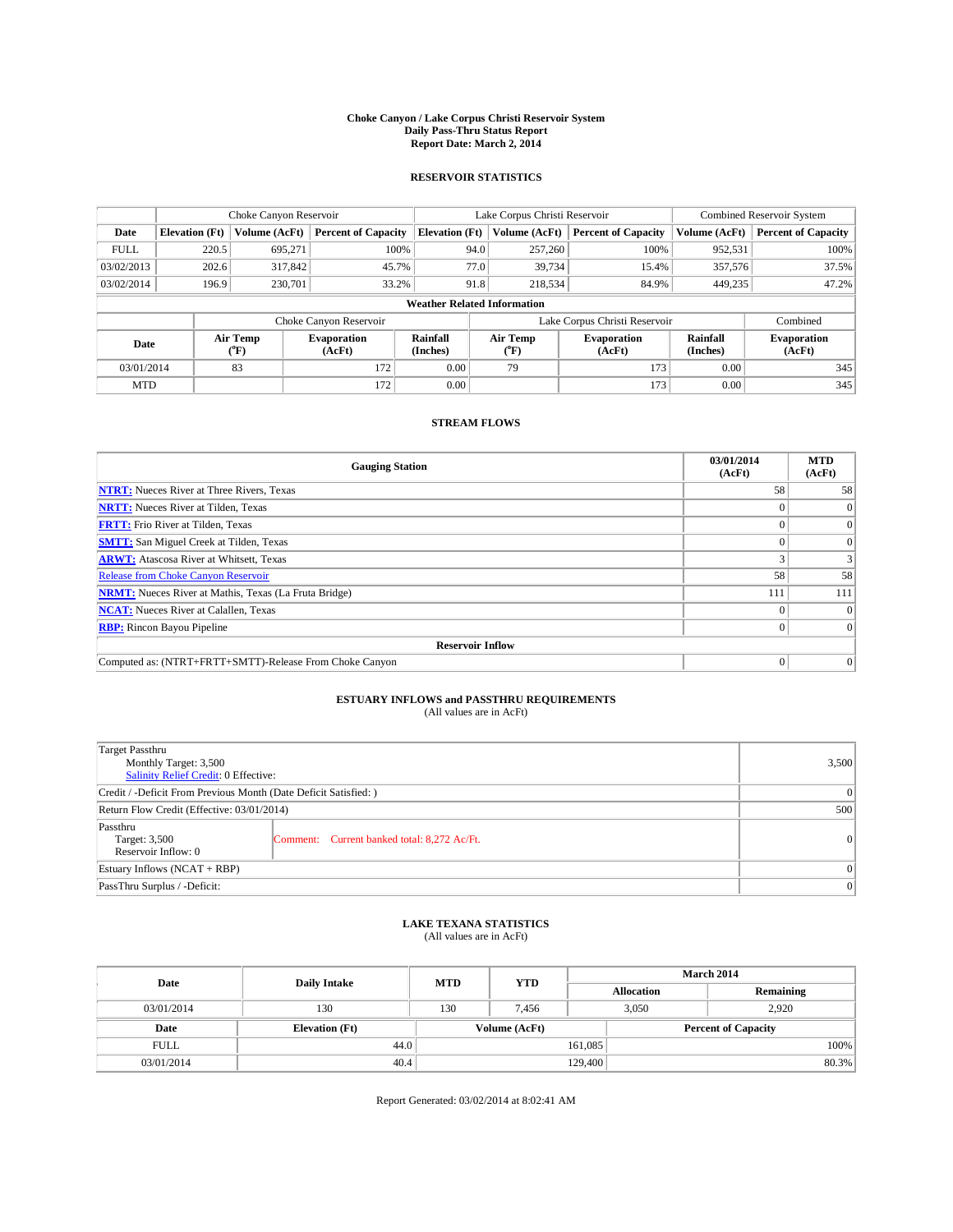#### **Choke Canyon / Lake Corpus Christi Reservoir System Daily Pass-Thru Status Report Report Date: March 3, 2014**

### **RESERVOIR STATISTICS**

|             |                                    | Choke Canyon Reservoir |                              |                       | Lake Corpus Christi Reservoir | <b>Combined Reservoir System</b> |                      |                              |  |
|-------------|------------------------------------|------------------------|------------------------------|-----------------------|-------------------------------|----------------------------------|----------------------|------------------------------|--|
| Date        | <b>Elevation</b> (Ft)              | Volume (AcFt)          | <b>Percent of Capacity</b>   | <b>Elevation (Ft)</b> | Volume (AcFt)                 | <b>Percent of Capacity</b>       | Volume (AcFt)        | <b>Percent of Capacity</b>   |  |
| <b>FULL</b> | 220.5                              | 695,271                | 100%                         | 94.0                  | 257,260                       | 100%                             | 952,531              | 100%                         |  |
| 03/03/2013  | 202.6                              | 317,507                | 45.7%                        | 77.0                  | 39,608                        | 15.4%                            | 357,115              | 37.5%                        |  |
| 03/03/2014  | 196.9                              | 230,430                | 33.1%                        | 92.0                  | 222,028                       | 86.3%                            | 452,458              | 47.5%                        |  |
|             | <b>Weather Related Information</b> |                        |                              |                       |                               |                                  |                      |                              |  |
|             |                                    |                        | Choke Canyon Reservoir       |                       |                               | Lake Corpus Christi Reservoir    |                      | Combined                     |  |
| Date        |                                    | Air Temp<br>(°F)       | <b>Evaporation</b><br>(AcFt) | Rainfall<br>(Inches)  | Air Temp<br>(°F)              | <b>Evaporation</b><br>(AcFt)     | Rainfall<br>(Inches) | <b>Evaporation</b><br>(AcFt) |  |
| 03/02/2014  |                                    | 84<br>141              |                              | 0.00                  | 84                            | 143                              | 0.00                 | 284                          |  |
| <b>MTD</b>  |                                    |                        | 313                          | 0.00                  |                               | 316                              | 0.00                 | 629                          |  |

## **STREAM FLOWS**

| <b>Gauging Station</b>                                       | 03/02/2014<br>(AcFt) | <b>MTD</b><br>(AcFt) |  |  |  |  |
|--------------------------------------------------------------|----------------------|----------------------|--|--|--|--|
| <b>NTRT:</b> Nueces River at Three Rivers, Texas             | 56                   | 113                  |  |  |  |  |
| <b>NRTT:</b> Nueces River at Tilden, Texas                   | $\theta$             |                      |  |  |  |  |
| <b>FRTT:</b> Frio River at Tilden, Texas                     |                      | $\Omega$             |  |  |  |  |
| <b>SMTT:</b> San Miguel Creek at Tilden, Texas               | $\theta$             | $\overline{0}$       |  |  |  |  |
| <b>ARWT:</b> Atascosa River at Whitsett, Texas               |                      |                      |  |  |  |  |
| <b>Release from Choke Canyon Reservoir</b>                   | 58                   | 115                  |  |  |  |  |
| <b>NRMT:</b> Nueces River at Mathis, Texas (La Fruta Bridge) | 121                  | 232                  |  |  |  |  |
| <b>NCAT:</b> Nueces River at Calallen, Texas                 | $\theta$             | $\Omega$             |  |  |  |  |
| <b>RBP:</b> Rincon Bayou Pipeline                            | $\theta$             | $\Omega$             |  |  |  |  |
| <b>Reservoir Inflow</b>                                      |                      |                      |  |  |  |  |
| Computed as: NRTT+FRTT+SMTT+ARWT                             | 3                    |                      |  |  |  |  |

# **ESTUARY INFLOWS and PASSTHRU REQUIREMENTS**<br>(All values are in AcFt)

| <b>Target Passthru</b><br>Monthly Target: 3,500<br>Salinity Relief Credit: 0 Effective: | 3,500                                       |                  |  |  |
|-----------------------------------------------------------------------------------------|---------------------------------------------|------------------|--|--|
| Credit / -Deficit From Previous Month (Date Deficit Satisfied: )                        |                                             |                  |  |  |
| Return Flow Credit (Effective: 03/01/2014)                                              |                                             |                  |  |  |
| Passthru<br>Target: 3,500<br>Reservoir Inflow: 3                                        | Comment: Current banked total: 8,272 Ac/Ft. | $\left 3\right $ |  |  |
| Estuary Inflows $(NCAT + RBP)$                                                          |                                             |                  |  |  |
| PassThru Surplus / -Deficit:                                                            | 0                                           |                  |  |  |

## **LAKE TEXANA STATISTICS** (All values are in AcFt)

| Date        |                       | <b>MTD</b> | <b>YTD</b>    | <b>March 2014</b> |                            |           |  |
|-------------|-----------------------|------------|---------------|-------------------|----------------------------|-----------|--|
|             | <b>Daily Intake</b>   |            |               | <b>Allocation</b> |                            | Remaining |  |
| 03/02/2014  | 130                   | 260        | 7.586         |                   | 3,050<br>2,790             |           |  |
| Date        | <b>Elevation</b> (Ft) |            | Volume (AcFt) |                   | <b>Percent of Capacity</b> |           |  |
| <b>FULL</b> | 44.0                  |            |               | 161,085           |                            | 100%      |  |
| 03/02/2014  | 40.5                  |            |               | 130,232           |                            | 80.8%     |  |

Report Generated: 03/03/2014 at 7:57:21 AM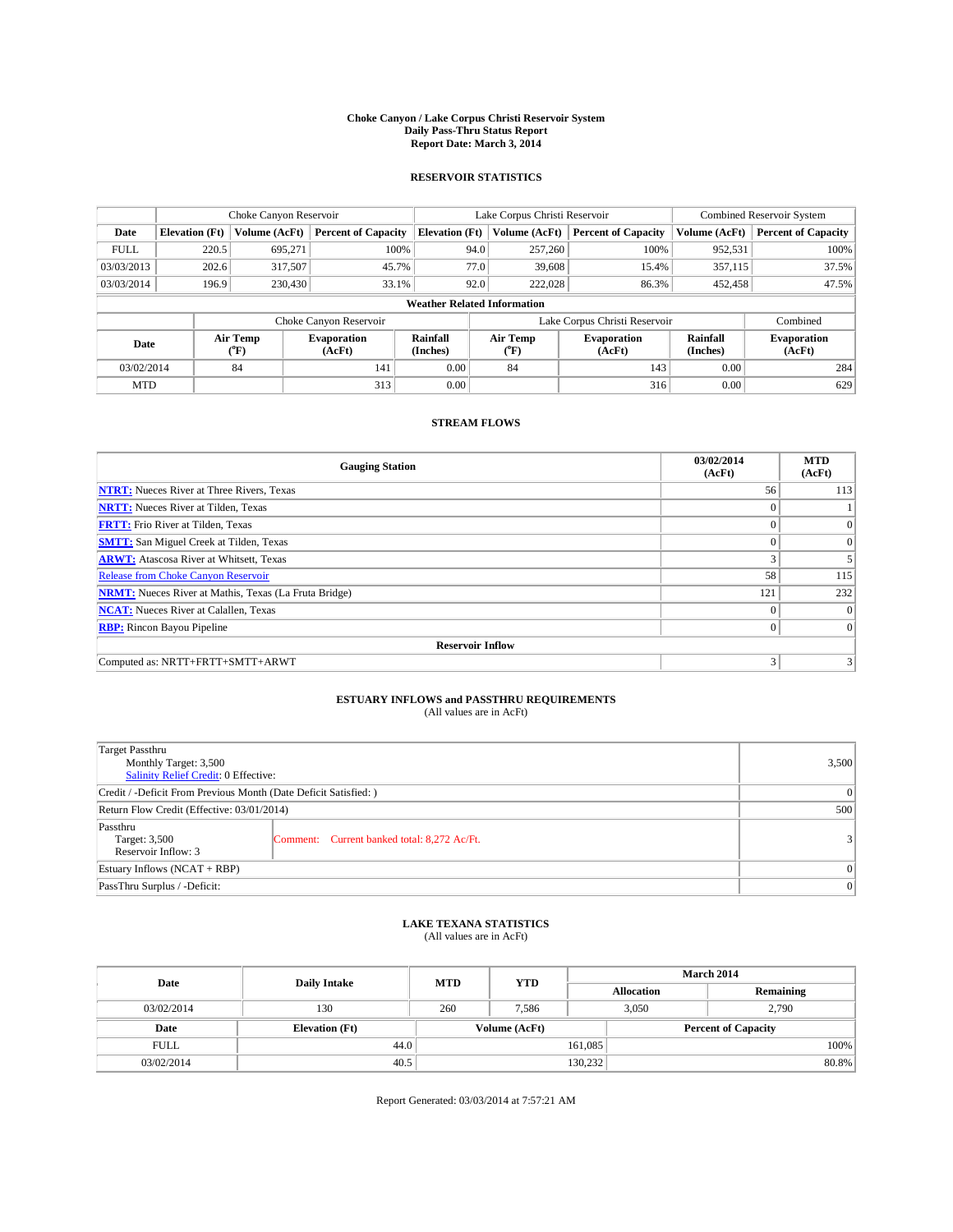#### **Choke Canyon / Lake Corpus Christi Reservoir System Daily Pass-Thru Status Report Report Date: March 4, 2014**

### **RESERVOIR STATISTICS**

|                                    |                       | Choke Canyon Reservoir |                              |                       | Lake Corpus Christi Reservoir | <b>Combined Reservoir System</b> |                      |                              |  |
|------------------------------------|-----------------------|------------------------|------------------------------|-----------------------|-------------------------------|----------------------------------|----------------------|------------------------------|--|
| Date                               | <b>Elevation</b> (Ft) | Volume (AcFt)          | <b>Percent of Capacity</b>   | <b>Elevation (Ft)</b> | Volume (AcFt)                 | <b>Percent of Capacity</b>       | Volume (AcFt)        | Percent of Capacity          |  |
| <b>FULL</b>                        | 220.5                 | 695,271                | 100%                         | 94.0                  | 257,260                       | 100%                             | 952,531              | 100%                         |  |
| 03/04/2013                         | 202.7                 | 318,345                | 45.8%                        | 76.9                  | 39,107                        | 15.2%                            | 357,452              | 37.5%                        |  |
| 03/04/2014                         | 197.0                 | 232,305                | 33.4%                        | 91.9                  | 219,057                       | 85.2%                            | 451,362              | 47.4%                        |  |
| <b>Weather Related Information</b> |                       |                        |                              |                       |                               |                                  |                      |                              |  |
|                                    |                       |                        | Choke Canyon Reservoir       |                       |                               | Lake Corpus Christi Reservoir    |                      | Combined                     |  |
| Date                               |                       | Air Temp<br>(°F)       | <b>Evaporation</b><br>(AcFt) | Rainfall<br>(Inches)  | Air Temp<br>(°F)              | <b>Evaporation</b><br>(AcFt)     | Rainfall<br>(Inches) | <b>Evaporation</b><br>(AcFt) |  |
| 03/03/2014                         |                       | 42                     | 86                           | 1.05                  | 42                            | 163                              | 0.40                 | 249                          |  |
| <b>MTD</b>                         |                       |                        | 399                          | 1.05                  |                               | 479                              | 0.40                 | 878                          |  |

### **STREAM FLOWS**

| <b>Gauging Station</b>                                       | 03/03/2014<br>(AcFt) | <b>MTD</b><br>(AcFt) |  |  |  |  |  |
|--------------------------------------------------------------|----------------------|----------------------|--|--|--|--|--|
| <b>NTRT:</b> Nueces River at Three Rivers, Texas             | 56                   | 169                  |  |  |  |  |  |
| <b>NRTT:</b> Nueces River at Tilden, Texas                   |                      |                      |  |  |  |  |  |
| <b>FRTT:</b> Frio River at Tilden, Texas                     |                      | $\Omega$             |  |  |  |  |  |
| <b>SMTT:</b> San Miguel Creek at Tilden, Texas               |                      | $\Omega$             |  |  |  |  |  |
| <b>ARWT:</b> Atascosa River at Whitsett, Texas               |                      | 8                    |  |  |  |  |  |
| <b>Release from Choke Canyon Reservoir</b>                   | 58                   | 173                  |  |  |  |  |  |
| <b>NRMT:</b> Nueces River at Mathis, Texas (La Fruta Bridge) | 115                  | 347                  |  |  |  |  |  |
| <b>NCAT:</b> Nueces River at Calallen, Texas                 | $\theta$             | $\overline{0}$       |  |  |  |  |  |
| <b>RBP:</b> Rincon Bayou Pipeline                            | $\theta$             | $\Omega$             |  |  |  |  |  |
| <b>Reservoir Inflow</b>                                      |                      |                      |  |  |  |  |  |
| Computed as: NRTT+FRTT+SMTT+ARWT                             | 3                    | 6                    |  |  |  |  |  |

# **ESTUARY INFLOWS and PASSTHRU REQUIREMENTS**<br>(All values are in AcFt)

| Target Passthru<br>Monthly Target: 3,500<br>Salinity Relief Credit: 0 Effective: | 3,500                                       |                |  |  |
|----------------------------------------------------------------------------------|---------------------------------------------|----------------|--|--|
| Credit / -Deficit From Previous Month (Date Deficit Satisfied: )                 |                                             |                |  |  |
| Return Flow Credit (Effective: 03/01/2014)                                       |                                             |                |  |  |
| Passthru<br>Target: 3,500<br>Reservoir Inflow: 6                                 | Comment: Current banked total: 8,272 Ac/Ft. | 6 <sup>1</sup> |  |  |
| Estuary Inflows $(NCAT + RBP)$                                                   | $\Omega$                                    |                |  |  |
| PassThru Surplus / -Deficit:                                                     | 0                                           |                |  |  |

## **LAKE TEXANA STATISTICS** (All values are in AcFt)

| Date        | <b>Daily Intake</b>   | <b>MTD</b> | <b>YTD</b>    | March 2014 |                            |           |  |
|-------------|-----------------------|------------|---------------|------------|----------------------------|-----------|--|
|             |                       |            |               |            | <b>Allocation</b>          | Remaining |  |
| 03/03/2014  | 130                   | 390        | 7.716         |            | 3,050<br>2,660             |           |  |
| Date        | <b>Elevation</b> (Ft) |            | Volume (AcFt) |            | <b>Percent of Capacity</b> |           |  |
| <b>FULL</b> | 44.0                  |            |               | 161,085    |                            | 100%      |  |
| 03/03/2014  | 40.4                  |            |               | 129,400    |                            | 80.3%     |  |

Report Generated: 03/04/2014 at 7:55:56 AM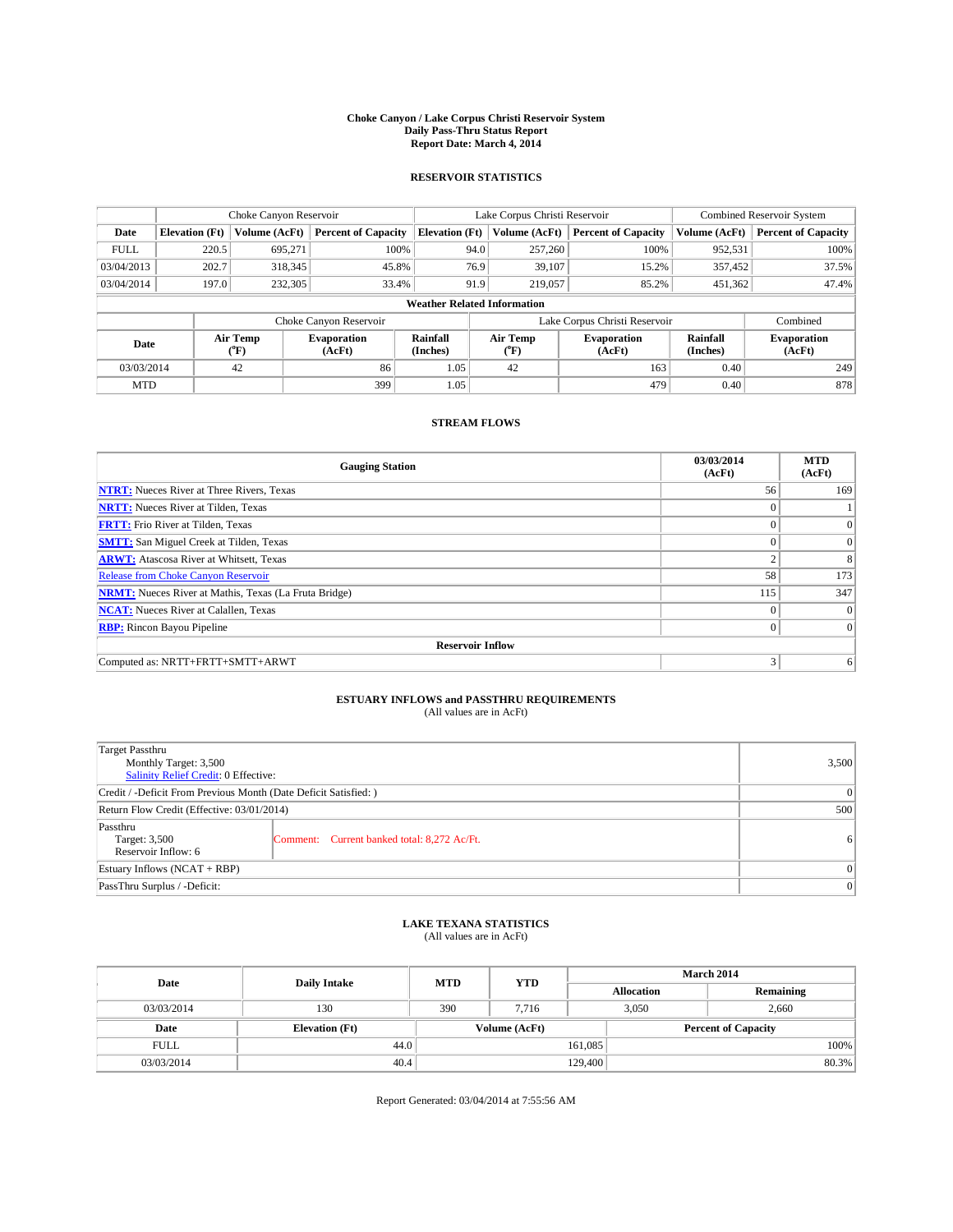#### **Choke Canyon / Lake Corpus Christi Reservoir System Daily Pass-Thru Status Report Report Date: March 5, 2014**

### **RESERVOIR STATISTICS**

|             |                                    | Choke Canyon Reservoir |                              |                       | Lake Corpus Christi Reservoir | <b>Combined Reservoir System</b> |                      |                              |  |
|-------------|------------------------------------|------------------------|------------------------------|-----------------------|-------------------------------|----------------------------------|----------------------|------------------------------|--|
| Date        | <b>Elevation</b> (Ft)              | Volume (AcFt)          | <b>Percent of Capacity</b>   | <b>Elevation (Ft)</b> | Volume (AcFt)                 | <b>Percent of Capacity</b>       | Volume (AcFt)        | <b>Percent of Capacity</b>   |  |
| <b>FULL</b> | 220.5                              | 695,271                | 100%                         | 94.0                  | 257,260                       | 100%                             | 952,531              | 100%                         |  |
| 03/05/2013  | 202.6                              | 317,172                | 45.6%                        | 77.0                  | 39,294                        | 15.3%                            | 356,466              | 37.4%                        |  |
| 03/05/2014  | 197.0                              | 232,039                | 33.4%                        | 91.8                  | 218,708                       | 85.0%                            | 450,747              | 47.3%                        |  |
|             | <b>Weather Related Information</b> |                        |                              |                       |                               |                                  |                      |                              |  |
|             |                                    |                        | Choke Canyon Reservoir       |                       |                               | Lake Corpus Christi Reservoir    |                      | Combined                     |  |
| Date        |                                    | Air Temp<br>(°F)       | <b>Evaporation</b><br>(AcFt) | Rainfall<br>(Inches)  | Air Temp<br>(°F)              | <b>Evaporation</b><br>(AcFt)     | Rainfall<br>(Inches) | <b>Evaporation</b><br>(AcFt) |  |
| 03/04/2014  |                                    | 45                     | 55                           | 0.01                  | 41                            | 30                               | 0.13                 | 85                           |  |
| <b>MTD</b>  |                                    |                        | 454                          | 1.06                  |                               | 509                              | 0.53                 | 963                          |  |

### **STREAM FLOWS**

| <b>Gauging Station</b>                                       | 03/04/2014<br>(AcFt) | <b>MTD</b><br>(AcFt) |  |  |  |  |
|--------------------------------------------------------------|----------------------|----------------------|--|--|--|--|
| <b>NTRT:</b> Nueces River at Three Rivers, Texas             | 62                   | 230                  |  |  |  |  |
| <b>NRTT:</b> Nueces River at Tilden, Texas                   |                      |                      |  |  |  |  |
| <b>FRTT:</b> Frio River at Tilden, Texas                     |                      |                      |  |  |  |  |
| <b>SMTT:</b> San Miguel Creek at Tilden, Texas               |                      | $\Omega$             |  |  |  |  |
| <b>ARWT:</b> Atascosa River at Whitsett, Texas               |                      | 10                   |  |  |  |  |
| <b>Release from Choke Canyon Reservoir</b>                   | 58                   | 230                  |  |  |  |  |
| <b>NRMT:</b> Nueces River at Mathis, Texas (La Fruta Bridge) | 103                  | 451                  |  |  |  |  |
| <b>NCAT:</b> Nueces River at Calallen, Texas                 |                      | $\Omega$             |  |  |  |  |
| <b>RBP:</b> Rincon Bayou Pipeline                            |                      | $\Omega$             |  |  |  |  |
| <b>Reservoir Inflow</b>                                      |                      |                      |  |  |  |  |
| Computed as: (NTRT+FRTT+SMTT)-Release From Choke Canyon      |                      | 11                   |  |  |  |  |

# **ESTUARY INFLOWS and PASSTHRU REQUIREMENTS**<br>(All values are in AcFt)

| <b>Target Passthru</b><br>Monthly Target: 3,500<br>Salinity Relief Credit: 0 Effective: | 3,500                                       |    |  |  |
|-----------------------------------------------------------------------------------------|---------------------------------------------|----|--|--|
| Credit / -Deficit From Previous Month (Date Deficit Satisfied: )                        |                                             |    |  |  |
| Return Flow Credit (Effective: 03/01/2014)                                              |                                             |    |  |  |
| Passthru<br>Target: 3,500<br>Reservoir Inflow: 11                                       | Comment: Current banked total: 8,272 Ac/Ft. | 11 |  |  |
| Estuary Inflows (NCAT + RBP)                                                            | $\Omega$                                    |    |  |  |
| PassThru Surplus / -Deficit:                                                            | 0                                           |    |  |  |

## **LAKE TEXANA STATISTICS** (All values are in AcFt)

| Date        | <b>Daily Intake</b>   | <b>MTD</b> | <b>YTD</b>    | <b>March 2014</b> |                            |           |  |
|-------------|-----------------------|------------|---------------|-------------------|----------------------------|-----------|--|
|             |                       |            |               |                   | <b>Allocation</b>          | Remaining |  |
| 03/04/2014  | 130                   | 520        | 7.845         |                   | 3,050<br>2,530             |           |  |
| Date        | <b>Elevation</b> (Ft) |            | Volume (AcFt) |                   | <b>Percent of Capacity</b> |           |  |
| <b>FULL</b> | 44.0                  |            |               | 161,085           |                            | 100%      |  |
| 03/04/2014  | 40.4                  |            |               | 129,400           |                            | 80.3%     |  |

Report Generated: 03/05/2014 at 7:53:32 AM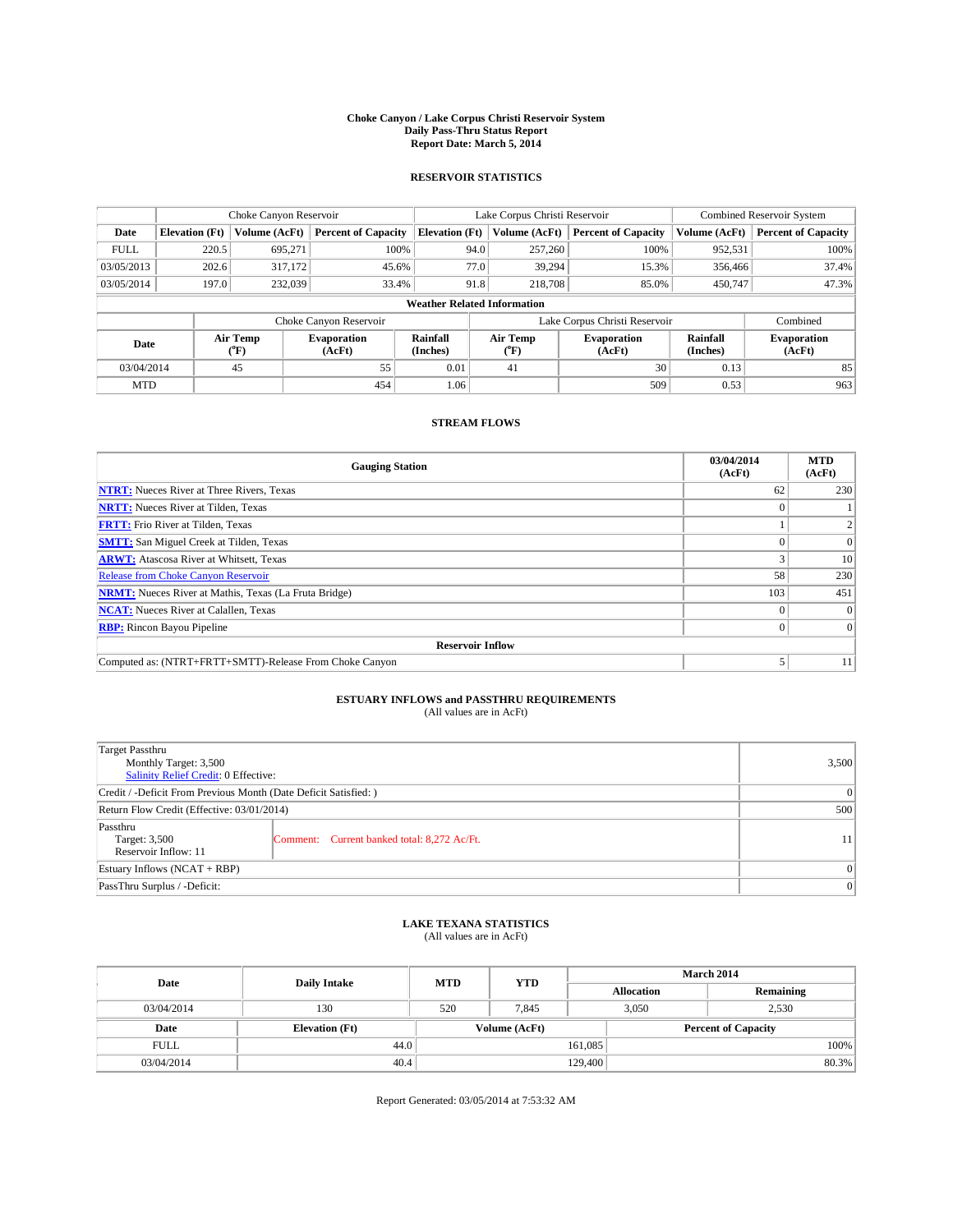#### **Choke Canyon / Lake Corpus Christi Reservoir System Daily Pass-Thru Status Report Report Date: March 6, 2014**

### **RESERVOIR STATISTICS**

|             |                                    | Choke Canyon Reservoir |                              |                       | Lake Corpus Christi Reservoir | <b>Combined Reservoir System</b> |                      |                              |  |  |
|-------------|------------------------------------|------------------------|------------------------------|-----------------------|-------------------------------|----------------------------------|----------------------|------------------------------|--|--|
| Date        | <b>Elevation</b> (Ft)              | Volume (AcFt)          | <b>Percent of Capacity</b>   | <b>Elevation (Ft)</b> | Volume (AcFt)                 | <b>Percent of Capacity</b>       | Volume (AcFt)        | Percent of Capacity          |  |  |
| <b>FULL</b> | 220.5                              | 695,271                | 100%                         | 94.0                  | 257,260                       | 100%                             | 952,531              | 100%                         |  |  |
| 03/06/2013  | 202.5                              | 316,180                | 45.5%                        | 77.0                  | 39,294                        | 15.3%                            | 355,474              | 37.3%                        |  |  |
| 03/06/2014  | 196.9                              | 230,836                | 33.2%                        | 91.8                  | 218,534                       | 84.9%                            | 449,370              | 47.2%                        |  |  |
|             | <b>Weather Related Information</b> |                        |                              |                       |                               |                                  |                      |                              |  |  |
|             |                                    |                        | Choke Canyon Reservoir       |                       |                               | Lake Corpus Christi Reservoir    |                      | Combined                     |  |  |
| Date        |                                    | Air Temp<br>(°F)       | <b>Evaporation</b><br>(AcFt) | Rainfall<br>(Inches)  | Air Temp<br>("F)              | <b>Evaporation</b><br>(AcFt)     | Rainfall<br>(Inches) | <b>Evaporation</b><br>(AcFt) |  |  |
| 03/05/2014  |                                    | 59                     | 47                           | 0.00                  | 58                            | 51                               | 0.00                 | 98                           |  |  |
| <b>MTD</b>  |                                    |                        | 501                          | 1.06                  |                               | 560                              | 0.53                 | 1.061                        |  |  |

### **STREAM FLOWS**

| <b>Gauging Station</b>                                       | 03/05/2014<br>(AcFt) | <b>MTD</b><br>(AcFt) |  |  |  |  |
|--------------------------------------------------------------|----------------------|----------------------|--|--|--|--|
| <b>NTRT:</b> Nueces River at Three Rivers, Texas             | 62                   | 292                  |  |  |  |  |
| <b>NRTT:</b> Nueces River at Tilden, Texas                   |                      |                      |  |  |  |  |
| <b>FRTT:</b> Frio River at Tilden, Texas                     |                      |                      |  |  |  |  |
| <b>SMTT:</b> San Miguel Creek at Tilden, Texas               |                      | $\Omega$             |  |  |  |  |
| <b>ARWT:</b> Atascosa River at Whitsett, Texas               |                      | 13                   |  |  |  |  |
| <b>Release from Choke Canyon Reservoir</b>                   | 58                   | 288                  |  |  |  |  |
| <b>NRMT:</b> Nueces River at Mathis, Texas (La Fruta Bridge) | 101                  | 552                  |  |  |  |  |
| <b>NCAT:</b> Nueces River at Calallen, Texas                 |                      | $\Omega$             |  |  |  |  |
| <b>RBP:</b> Rincon Bayou Pipeline                            | 0                    | $\Omega$             |  |  |  |  |
| <b>Reservoir Inflow</b>                                      |                      |                      |  |  |  |  |
| Computed as: (NTRT+FRTT+SMTT)-Release From Choke Canyon      | 4                    | 15                   |  |  |  |  |

# **ESTUARY INFLOWS and PASSTHRU REQUIREMENTS**<br>(All values are in AcFt)

| <b>Target Passthru</b><br>Monthly Target: 3,500<br>Salinity Relief Credit: 0 Effective: | 3,500                                       |                 |  |  |
|-----------------------------------------------------------------------------------------|---------------------------------------------|-----------------|--|--|
| Credit / -Deficit From Previous Month (Date Deficit Satisfied: )                        |                                             |                 |  |  |
| Return Flow Credit (Effective: 03/01/2014)                                              | 500                                         |                 |  |  |
| Passthru<br>Target: 3,500<br>Reservoir Inflow: 15                                       | Comment: Current banked total: 8,272 Ac/Ft. | 15 <sup>1</sup> |  |  |
| Estuary Inflows (NCAT + RBP)                                                            | $\Omega$                                    |                 |  |  |
| PassThru Surplus / -Deficit:                                                            | 0                                           |                 |  |  |

## **LAKE TEXANA STATISTICS** (All values are in AcFt)

| Date        |                       | <b>MTD</b> | <b>YTD</b>    | <b>March 2014</b> |                            |           |  |
|-------------|-----------------------|------------|---------------|-------------------|----------------------------|-----------|--|
|             | <b>Daily Intake</b>   |            |               | <b>Allocation</b> |                            | Remaining |  |
| 03/05/2014  | 130                   | 650        | 7.975         |                   | 3,050<br>2.400             |           |  |
| Date        | <b>Elevation</b> (Ft) |            | Volume (AcFt) |                   | <b>Percent of Capacity</b> |           |  |
| <b>FULL</b> | 44.0                  |            |               | 161,085           |                            | 100%      |  |
| 03/05/2014  | 40.4                  |            |               | 129,400           |                            | $80.3\%$  |  |

Report Generated: 03/06/2014 at 7:56:08 AM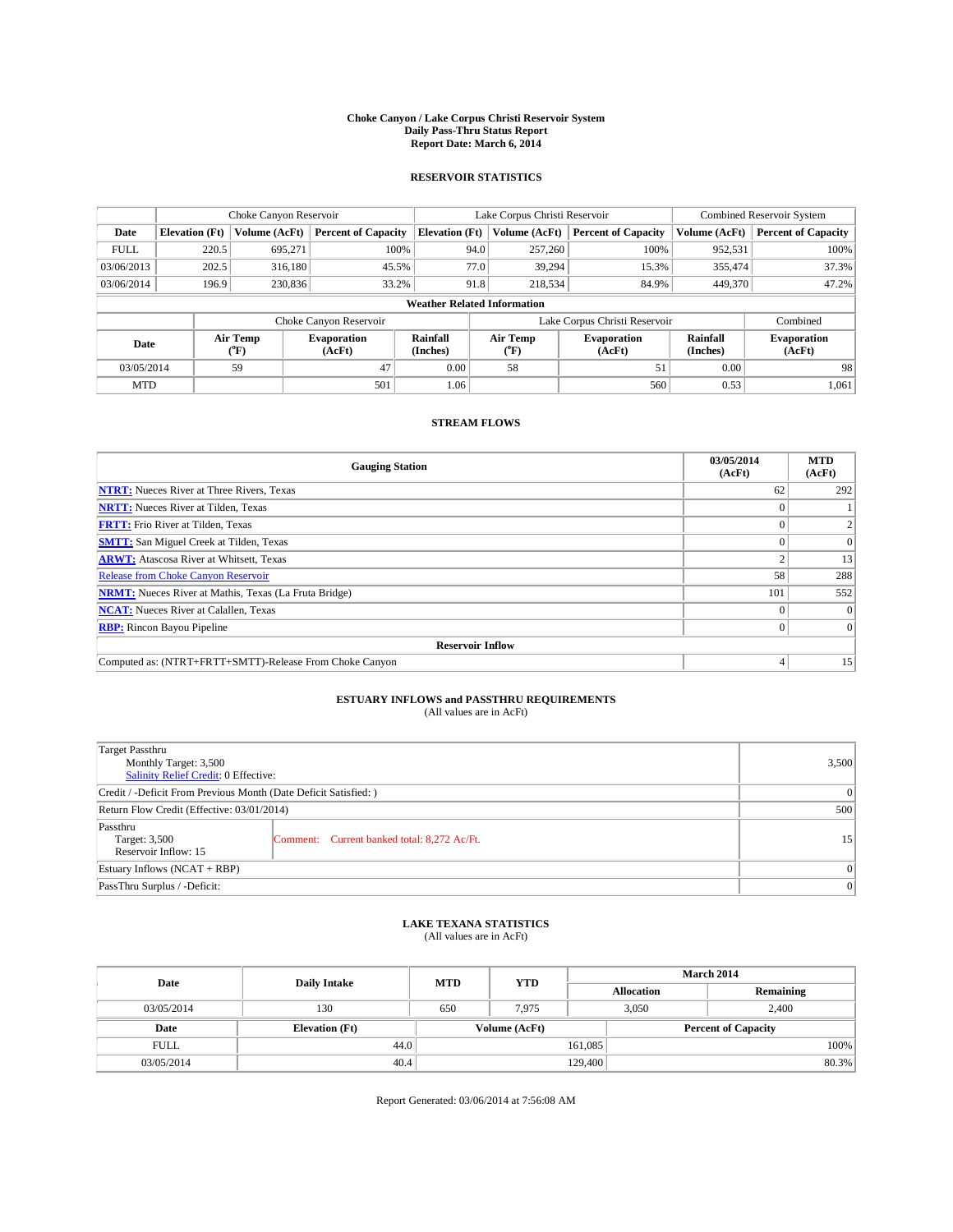#### **Choke Canyon / Lake Corpus Christi Reservoir System Daily Pass-Thru Status Report Report Date: March 7, 2014**

### **RESERVOIR STATISTICS**

|                                    |                       | Choke Canyon Reservoir |                              |                       | Lake Corpus Christi Reservoir | <b>Combined Reservoir System</b> |                      |                              |
|------------------------------------|-----------------------|------------------------|------------------------------|-----------------------|-------------------------------|----------------------------------|----------------------|------------------------------|
| Date                               | <b>Elevation</b> (Ft) | Volume (AcFt)          | <b>Percent of Capacity</b>   | <b>Elevation (Ft)</b> | Volume (AcFt)                 | <b>Percent of Capacity</b>       | Volume (AcFt)        | <b>Percent of Capacity</b>   |
| <b>FULL</b>                        | 220.5                 | 695.271                | 100%                         |                       | 257,260<br>94.0               | 100%                             | 952,531              | 100%                         |
| 03/07/2013                         | 202.6                 | 316,511                | 45.5%                        |                       | 77.0<br>39,232                | 15.2%                            | 355,743              | 37.3%                        |
| 03/07/2014                         | 197.0                 | 231,773                | 33.3%                        |                       | 91.8<br>218,359               | 84.9%                            | 450.132              | 47.3%                        |
| <b>Weather Related Information</b> |                       |                        |                              |                       |                               |                                  |                      |                              |
|                                    |                       |                        | Choke Canyon Reservoir       |                       |                               | Lake Corpus Christi Reservoir    |                      | Combined                     |
| Date                               |                       | Air Temp<br>(°F)       | <b>Evaporation</b><br>(AcFt) | Rainfall<br>(Inches)  | Air Temp<br>$(^{0}F)$         | <b>Evaporation</b><br>(AcFt)     | Rainfall<br>(Inches) | <b>Evaporation</b><br>(AcFt) |
| 03/06/2014                         |                       | 67                     | 133                          | 0.00                  | 64                            | 183                              | 0.00                 | 316                          |
| <b>MTD</b>                         |                       |                        | 634                          | 1.06                  |                               | 743                              | 0.53                 | 1,377                        |

### **STREAM FLOWS**

| <b>Gauging Station</b>                                       | 03/06/2014<br>(AcFt) | <b>MTD</b><br>(AcFt) |  |  |  |  |
|--------------------------------------------------------------|----------------------|----------------------|--|--|--|--|
| <b>NTRT:</b> Nueces River at Three Rivers, Texas             | 60                   | 351                  |  |  |  |  |
| <b>NRTT:</b> Nueces River at Tilden, Texas                   |                      |                      |  |  |  |  |
| <b>FRTT:</b> Frio River at Tilden, Texas                     |                      |                      |  |  |  |  |
| <b>SMTT:</b> San Miguel Creek at Tilden, Texas               |                      | $\Omega$             |  |  |  |  |
| <b>ARWT:</b> Atascosa River at Whitsett, Texas               |                      | 15                   |  |  |  |  |
| <b>Release from Choke Canyon Reservoir</b>                   | 58                   | 345                  |  |  |  |  |
| <b>NRMT:</b> Nueces River at Mathis, Texas (La Fruta Bridge) | 101                  | 653                  |  |  |  |  |
| <b>NCAT:</b> Nueces River at Calallen, Texas                 |                      | $\Omega$             |  |  |  |  |
| <b>RBP:</b> Rincon Bayou Pipeline                            | 0                    | $\Omega$             |  |  |  |  |
| <b>Reservoir Inflow</b>                                      |                      |                      |  |  |  |  |
| Computed as: (NTRT+FRTT+SMTT)-Release From Choke Canyon      | h                    | 17                   |  |  |  |  |

# **ESTUARY INFLOWS and PASSTHRU REQUIREMENTS**<br>(All values are in AcFt)

| Target Passthru<br>Monthly Target: 3,500<br>Salinity Relief Credit: 0 Effective: |                                             |                 |  |  |
|----------------------------------------------------------------------------------|---------------------------------------------|-----------------|--|--|
| Credit / -Deficit From Previous Month (Date Deficit Satisfied: )                 |                                             |                 |  |  |
| Return Flow Credit (Effective: 03/01/2014)                                       |                                             |                 |  |  |
| Passthru<br>Target: 3,500<br>Reservoir Inflow: 17                                | Comment: Current banked total: 8,272 Ac/Ft. | 17 <sup>1</sup> |  |  |
| Estuary Inflows (NCAT + RBP)                                                     |                                             |                 |  |  |
| PassThru Surplus / -Deficit:                                                     |                                             |                 |  |  |

## **LAKE TEXANA STATISTICS** (All values are in AcFt)

| Date        | <b>Daily Intake</b>   | <b>MTD</b> | <b>YTD</b>    | March 2014 |                            |           |  |
|-------------|-----------------------|------------|---------------|------------|----------------------------|-----------|--|
|             |                       |            |               |            | <b>Allocation</b>          | Remaining |  |
| 03/06/2014  | 130                   | 780        | 8.106         |            | 3,050<br>2,270             |           |  |
| Date        | <b>Elevation</b> (Ft) |            | Volume (AcFt) |            | <b>Percent of Capacity</b> |           |  |
| <b>FULL</b> | 44.0                  |            |               | 161,085    |                            | 100%      |  |
| 03/06/2014  | 40.3                  | 128,570    |               |            | 79.8%                      |           |  |

Report Generated: 03/07/2014 at 8:00:42 AM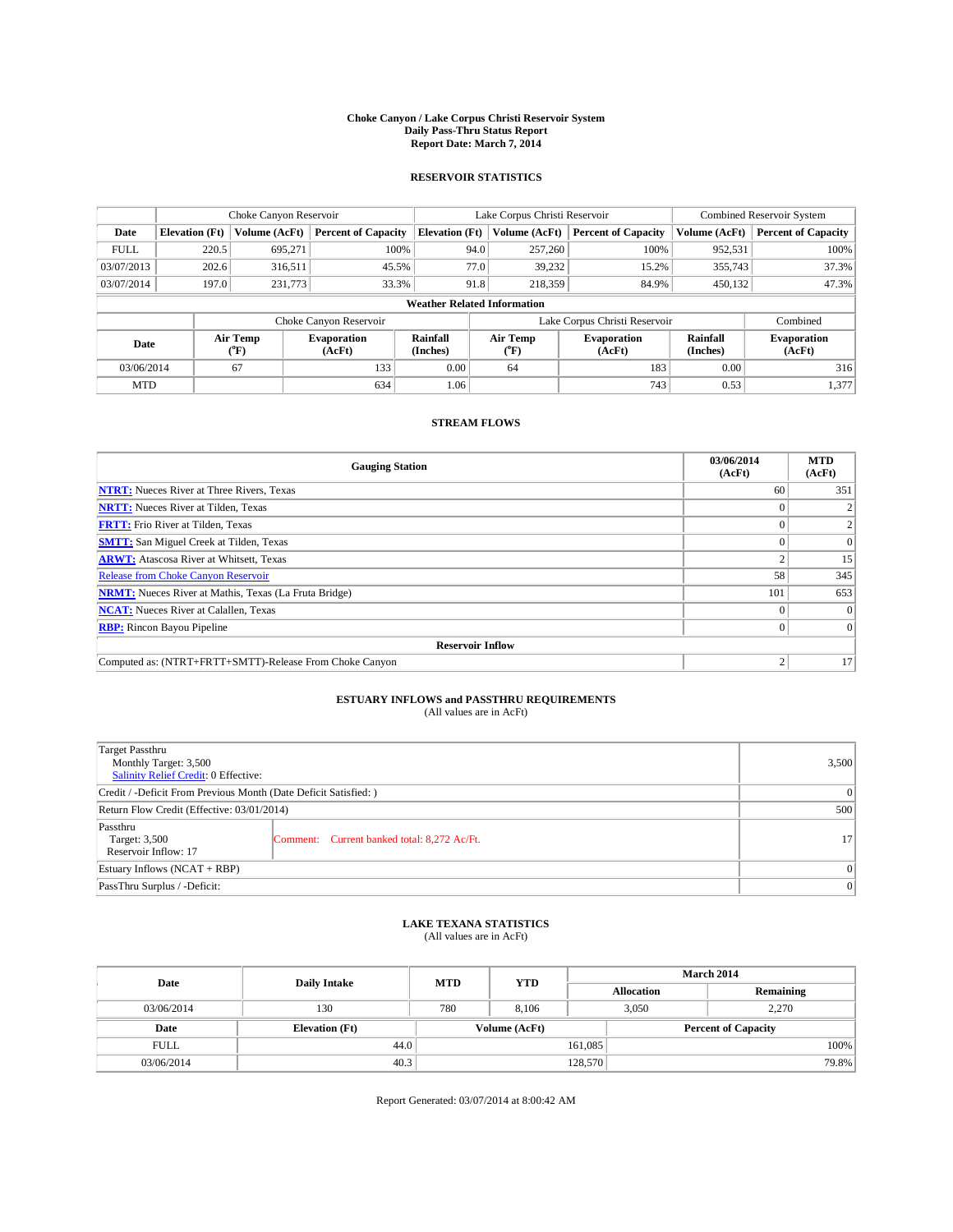#### **Choke Canyon / Lake Corpus Christi Reservoir System Daily Pass-Thru Status Report Report Date: March 8, 2014**

### **RESERVOIR STATISTICS**

|                                    |                       | Choke Canyon Reservoir |                              |                       | Lake Corpus Christi Reservoir | <b>Combined Reservoir System</b> |                      |                              |
|------------------------------------|-----------------------|------------------------|------------------------------|-----------------------|-------------------------------|----------------------------------|----------------------|------------------------------|
| Date                               | <b>Elevation</b> (Ft) | Volume (AcFt)          | <b>Percent of Capacity</b>   | <b>Elevation (Ft)</b> | Volume (AcFt)                 | <b>Percent of Capacity</b>       | Volume (AcFt)        | Percent of Capacity          |
| <b>FULL</b>                        | 220.5                 | 695,271                | 100%                         | 94.0                  | 257,260                       | 100%                             | 952,531              | 100%                         |
| 03/08/2013                         | 202.5                 | 315,684                | 45.4%                        | 77.0                  | 39,232                        | 15.2%                            | 354,916              | 37.3%                        |
| 03/08/2014                         | 196.9                 | 230,565                | 33.2%                        | 91.8                  | 218.185                       | 84.8%                            | 448,750              | 47.1%                        |
| <b>Weather Related Information</b> |                       |                        |                              |                       |                               |                                  |                      |                              |
|                                    |                       |                        | Choke Canyon Reservoir       |                       |                               | Lake Corpus Christi Reservoir    |                      | Combined                     |
| Date                               |                       | Air Temp<br>(°F)       | <b>Evaporation</b><br>(AcFt) | Rainfall<br>(Inches)  | Air Temp<br>("F)              | <b>Evaporation</b><br>(AcFt)     | Rainfall<br>(Inches) | <b>Evaporation</b><br>(AcFt) |
| 03/07/2014                         |                       | 74                     | 149                          | 0.00                  | 71                            | 274                              | 0.00                 | 423                          |
| <b>MTD</b>                         |                       |                        | 783                          | 1.06                  |                               | 1,017                            | 0.53                 | 1.800                        |

### **STREAM FLOWS**

| <b>Gauging Station</b>                                       | 03/07/2014<br>(AcFt) | <b>MTD</b><br>(AcFt) |  |  |  |  |
|--------------------------------------------------------------|----------------------|----------------------|--|--|--|--|
| <b>NTRT:</b> Nueces River at Three Rivers, Texas             | 60                   | 411                  |  |  |  |  |
| <b>NRTT:</b> Nueces River at Tilden, Texas                   |                      |                      |  |  |  |  |
| <b>FRTT:</b> Frio River at Tilden, Texas                     |                      |                      |  |  |  |  |
| <b>SMTT:</b> San Miguel Creek at Tilden, Texas               |                      | $\Omega$             |  |  |  |  |
| <b>ARWT:</b> Atascosa River at Whitsett, Texas               |                      | 17                   |  |  |  |  |
| <b>Release from Choke Canyon Reservoir</b>                   | 58                   | 403                  |  |  |  |  |
| <b>NRMT:</b> Nueces River at Mathis, Texas (La Fruta Bridge) | 103                  | 756                  |  |  |  |  |
| <b>NCAT:</b> Nueces River at Calallen, Texas                 |                      | $\Omega$             |  |  |  |  |
| <b>RBP:</b> Rincon Bayou Pipeline                            |                      | $\Omega$             |  |  |  |  |
| <b>Reservoir Inflow</b>                                      |                      |                      |  |  |  |  |
| Computed as: (NTRT+FRTT+SMTT)-Release From Choke Canyon      | h                    | 19                   |  |  |  |  |

# **ESTUARY INFLOWS and PASSTHRU REQUIREMENTS**<br>(All values are in AcFt)

| Target Passthru<br>Monthly Target: 3,500<br>Salinity Relief Credit: 0 Effective: |                                             |    |  |  |
|----------------------------------------------------------------------------------|---------------------------------------------|----|--|--|
| Credit / -Deficit From Previous Month (Date Deficit Satisfied: )                 |                                             |    |  |  |
| Return Flow Credit (Effective: 03/01/2014)                                       |                                             |    |  |  |
| Passthru<br>Target: 3,500<br>Reservoir Inflow: 19                                | Comment: Current banked total: 8,272 Ac/Ft. | 19 |  |  |
| Estuary Inflows (NCAT + RBP)                                                     |                                             |    |  |  |
| PassThru Surplus / -Deficit:                                                     | 0                                           |    |  |  |

## **LAKE TEXANA STATISTICS** (All values are in AcFt)

| Date        |                       | <b>MTD</b> | <b>YTD</b>    | <b>March 2014</b> |                            |           |  |
|-------------|-----------------------|------------|---------------|-------------------|----------------------------|-----------|--|
|             | <b>Daily Intake</b>   |            |               | <b>Allocation</b> |                            | Remaining |  |
| 03/07/2014  | 130                   | 911        | 8.236         |                   | 3,050<br>2.139             |           |  |
| Date        | <b>Elevation</b> (Ft) |            | Volume (AcFt) |                   | <b>Percent of Capacity</b> |           |  |
| <b>FULL</b> | 44.0                  |            |               | 161,085           |                            | 100%      |  |
| 03/07/2014  | 40.3                  |            |               | 128,570           |                            | 79.8%     |  |

Report Generated: 03/08/2014 at 7:28:35 AM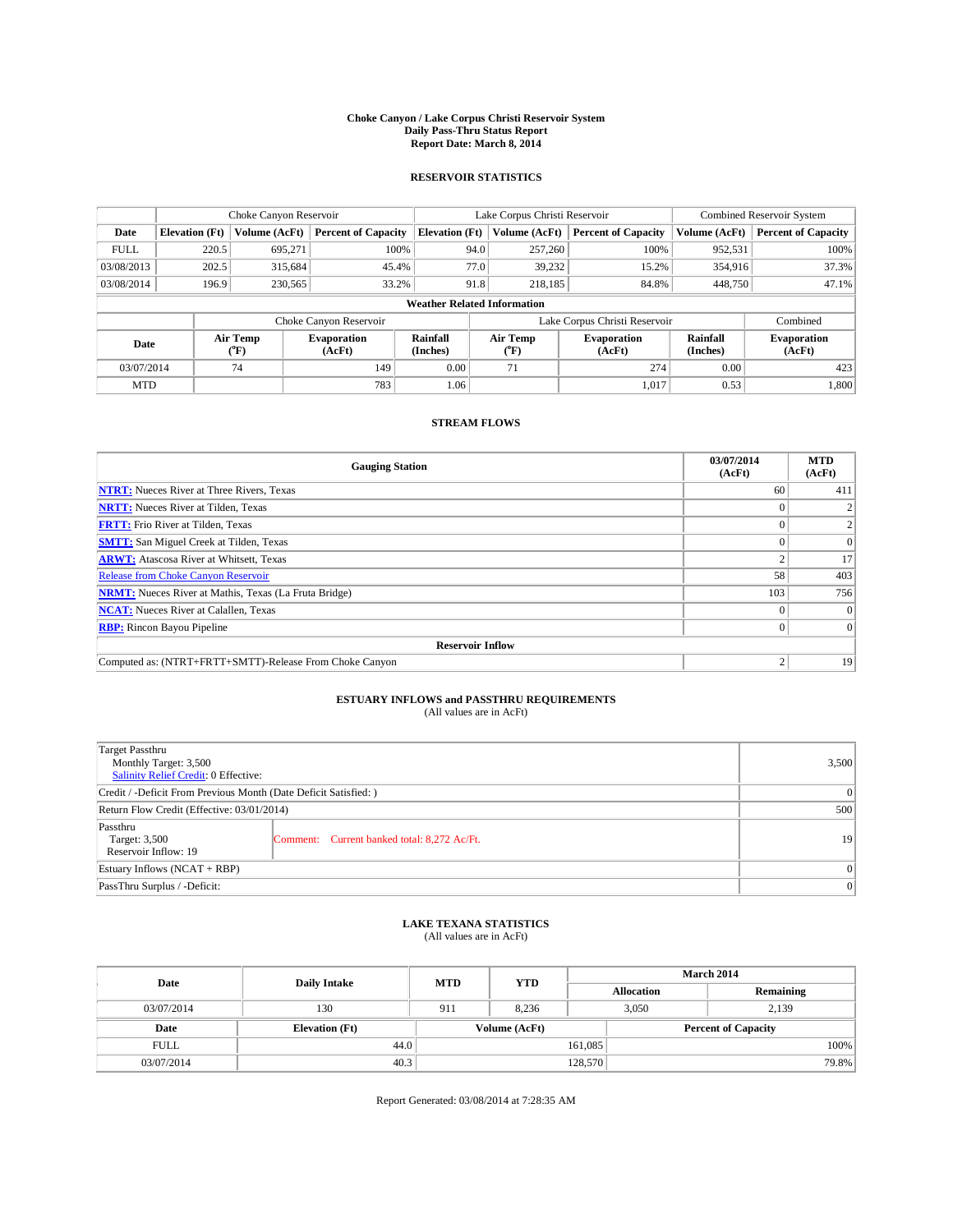#### **Choke Canyon / Lake Corpus Christi Reservoir System Daily Pass-Thru Status Report Report Date: March 9, 2014**

### **RESERVOIR STATISTICS**

|                                    |                       | Choke Canyon Reservoir                 |                                 |                      | Lake Corpus Christi Reservoir                                        | <b>Combined Reservoir System</b> |                      |                              |
|------------------------------------|-----------------------|----------------------------------------|---------------------------------|----------------------|----------------------------------------------------------------------|----------------------------------|----------------------|------------------------------|
| Date                               | <b>Elevation</b> (Ft) | Volume (AcFt)                          | <b>Percent of Capacity</b>      |                      | <b>Elevation (Ft)</b><br><b>Percent of Capacity</b><br>Volume (AcFt) |                                  | Volume (AcFt)        | <b>Percent of Capacity</b>   |
| <b>FULL</b>                        | 220.5                 | 695.271                                | 100%<br>100%<br>94.0<br>257,260 |                      | 952,531                                                              | 100%                             |                      |                              |
| 03/09/2013                         | 202.4                 | 314,031                                | 45.2%                           | 76.9                 | 38,920                                                               | 15.1%                            | 352,951              | 37.1%                        |
| 03/09/2014                         | 196.9                 | 230,972                                | 33.2%                           | 92.0                 | 221.678                                                              | 86.2%                            | 452,650              | 47.5%                        |
| <b>Weather Related Information</b> |                       |                                        |                                 |                      |                                                                      |                                  |                      |                              |
|                                    |                       |                                        | Choke Canyon Reservoir          |                      |                                                                      | Lake Corpus Christi Reservoir    |                      | Combined                     |
| Date                               |                       | Air Temp<br><b>Evaporation</b><br>(°F) |                                 | Rainfall<br>(Inches) | Air Temp<br>$(^{0}F)$                                                | Evaporation<br>(AcFt)            | Rainfall<br>(Inches) | <b>Evaporation</b><br>(AcFt) |
| 03/08/2014                         |                       | 67                                     | 31                              | 1.02                 | 65                                                                   | 122                              | 0.70                 | 153                          |
| <b>MTD</b>                         |                       |                                        | 814                             | 2.08                 |                                                                      | 1,139                            | 1.23                 | 1,953                        |

### **STREAM FLOWS**

| <b>Gauging Station</b>                                       | 03/08/2014<br>(AcFt) | <b>MTD</b><br>(AcFt) |  |  |  |  |
|--------------------------------------------------------------|----------------------|----------------------|--|--|--|--|
| <b>NTRT:</b> Nueces River at Three Rivers, Texas             | 58                   | 468                  |  |  |  |  |
| <b>NRTT:</b> Nueces River at Tilden, Texas                   |                      |                      |  |  |  |  |
| <b>FRTT:</b> Frio River at Tilden, Texas                     |                      |                      |  |  |  |  |
| <b>SMTT:</b> San Miguel Creek at Tilden, Texas               |                      | $\Omega$             |  |  |  |  |
| <b>ARWT:</b> Atascosa River at Whitsett, Texas               |                      | 19                   |  |  |  |  |
| <b>Release from Choke Canyon Reservoir</b>                   | 58                   | 461                  |  |  |  |  |
| <b>NRMT:</b> Nueces River at Mathis, Texas (La Fruta Bridge) | 113                  | 869                  |  |  |  |  |
| <b>NCAT:</b> Nueces River at Calallen, Texas                 |                      | $\Omega$             |  |  |  |  |
| <b>RBP:</b> Rincon Bayou Pipeline                            |                      | $\Omega$             |  |  |  |  |
| <b>Reservoir Inflow</b>                                      |                      |                      |  |  |  |  |
| Computed as: (NTRT+FRTT+SMTT)-Release From Choke Canyon      |                      | 20 <sup>2</sup>      |  |  |  |  |

# **ESTUARY INFLOWS and PASSTHRU REQUIREMENTS**<br>(All values are in AcFt)

| Target Passthru<br>Monthly Target: 3,500<br>Salinity Relief Credit: 0 Effective: | 3,500                                       |                 |
|----------------------------------------------------------------------------------|---------------------------------------------|-----------------|
| Credit / -Deficit From Previous Month (Date Deficit Satisfied: )                 | 0                                           |                 |
| Return Flow Credit (Effective: 03/01/2014)                                       | 500                                         |                 |
| Passthru<br>Target: 3,500<br>Reservoir Inflow: 20                                | Comment: Current banked total: 8,272 Ac/Ft. | 20 <sup>2</sup> |
| Estuary Inflows (NCAT + RBP)                                                     | 0                                           |                 |
| PassThru Surplus / -Deficit:                                                     | 0                                           |                 |

## **LAKE TEXANA STATISTICS** (All values are in AcFt)

| Date        |                       | <b>MTD</b> | <b>YTD</b>    | <b>March 2014</b> |                            |           |  |
|-------------|-----------------------|------------|---------------|-------------------|----------------------------|-----------|--|
|             | <b>Daily Intake</b>   |            |               | <b>Allocation</b> |                            | Remaining |  |
| 03/08/2014  | 131                   | 1.041      | 8,367         |                   | 3,050<br>2.009             |           |  |
| Date        | <b>Elevation</b> (Ft) |            | Volume (AcFt) |                   | <b>Percent of Capacity</b> |           |  |
| <b>FULL</b> | 44.0                  |            |               | 161,085           |                            | 100%      |  |
| 03/08/2014  | 40.4                  |            |               | 129,400           |                            | $80.3\%$  |  |

Report Generated: 03/09/2014 at 7:32:15 AM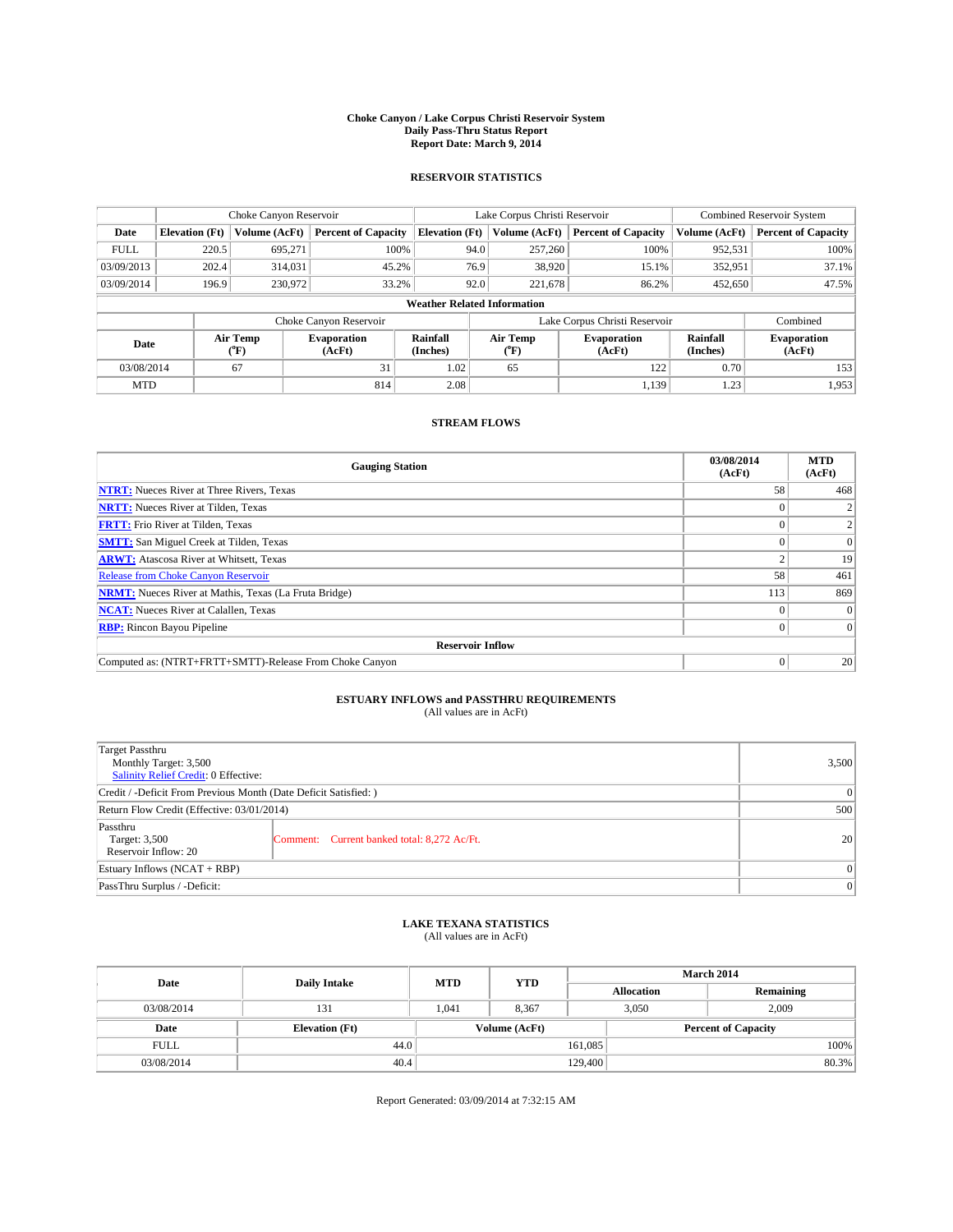#### **Choke Canyon / Lake Corpus Christi Reservoir System Daily Pass-Thru Status Report Report Date: March 10, 2014**

### **RESERVOIR STATISTICS**

|                                    |                       | Choke Canyon Reservoir |                              |                       | Lake Corpus Christi Reservoir | <b>Combined Reservoir System</b> |                      |                              |
|------------------------------------|-----------------------|------------------------|------------------------------|-----------------------|-------------------------------|----------------------------------|----------------------|------------------------------|
| Date                               | <b>Elevation</b> (Ft) | Volume (AcFt)          | <b>Percent of Capacity</b>   | <b>Elevation (Ft)</b> | Volume (AcFt)                 | <b>Percent of Capacity</b>       | Volume (AcFt)        | <b>Percent of Capacity</b>   |
| <b>FULL</b>                        | 220.5                 | 695.271                | 100%                         | 94.0                  | 257,260                       | 100%                             | 952,531              | 100%                         |
| 03/10/2013                         | 202.4                 | 313,535                | 45.1%                        | 77.0                  | 39,608                        | 15.4%                            | 353,143              | 37.1%                        |
| 03/10/2014                         | 196.9                 | 231,107                | 33.2%                        | 91.9                  | 220,279                       | 85.6%                            | 451,386              | 47.4%                        |
| <b>Weather Related Information</b> |                       |                        |                              |                       |                               |                                  |                      |                              |
|                                    |                       |                        | Choke Canyon Reservoir       |                       |                               | Lake Corpus Christi Reservoir    |                      | Combined                     |
| Date                               |                       | Air Temp<br>(°F)       | <b>Evaporation</b><br>(AcFt) | Rainfall<br>(Inches)  | Air Temp<br>$(^{0}F)$         | <b>Evaporation</b><br>(AcFt)     | Rainfall<br>(Inches) | <b>Evaporation</b><br>(AcFt) |
| 03/09/2014                         |                       | 51                     | 47                           | 0.07                  | 51                            | 71                               | 0.01                 | 118                          |
| <b>MTD</b>                         |                       |                        | 861                          | 2.15                  |                               | 1,210                            | 1.24                 | 2,071                        |

### **STREAM FLOWS**

| <b>Gauging Station</b>                                       | 03/09/2014<br>(AcFt) | <b>MTD</b><br>(AcFt) |  |  |  |  |
|--------------------------------------------------------------|----------------------|----------------------|--|--|--|--|
| <b>NTRT:</b> Nueces River at Three Rivers, Texas             | 69                   | 538                  |  |  |  |  |
| <b>NRTT:</b> Nueces River at Tilden, Texas                   |                      | 3                    |  |  |  |  |
| <b>FRTT:</b> Frio River at Tilden, Texas                     |                      | 3                    |  |  |  |  |
| <b>SMTT:</b> San Miguel Creek at Tilden, Texas               |                      | $\Omega$             |  |  |  |  |
| <b>ARWT:</b> Atascosa River at Whitsett, Texas               |                      | 22                   |  |  |  |  |
| <b>Release from Choke Canyon Reservoir</b>                   | 58                   | 518                  |  |  |  |  |
| <b>NRMT:</b> Nueces River at Mathis, Texas (La Fruta Bridge) | 109                  | 979                  |  |  |  |  |
| <b>NCAT:</b> Nueces River at Calallen, Texas                 |                      | $\Omega$             |  |  |  |  |
| <b>RBP:</b> Rincon Bayou Pipeline                            | $\Omega$             | $\Omega$             |  |  |  |  |
| <b>Reservoir Inflow</b>                                      |                      |                      |  |  |  |  |
| Computed as: (NTRT+FRTT+SMTT)-Release From Choke Canyon      | 12                   | 32                   |  |  |  |  |

# **ESTUARY INFLOWS and PASSTHRU REQUIREMENTS**<br>(All values are in AcFt)

| Target Passthru<br>Monthly Target: 3,500<br>Salinity Relief Credit: 0 Effective: |                                             |    |  |  |
|----------------------------------------------------------------------------------|---------------------------------------------|----|--|--|
| Credit / -Deficit From Previous Month (Date Deficit Satisfied: )                 |                                             |    |  |  |
| Return Flow Credit (Effective: 03/01/2014)                                       |                                             |    |  |  |
| Passthru<br>Target: 3,500<br>Reservoir Inflow: 32                                | Comment: Current banked total: 8,272 Ac/Ft. | 32 |  |  |
| Estuary Inflows (NCAT + RBP)                                                     |                                             |    |  |  |
| PassThru Surplus / -Deficit:                                                     |                                             |    |  |  |

# **LAKE TEXANA STATISTICS** (All values are in AcFt)

| Date        | <b>Daily Intake</b>   | <b>MTD</b>    | <b>YTD</b> | <b>March 2014</b> |                            |           |  |
|-------------|-----------------------|---------------|------------|-------------------|----------------------------|-----------|--|
|             |                       |               |            |                   | <b>Allocation</b>          | Remaining |  |
| 03/09/2014  | 131                   | 1,172         | 8,497      |                   | 3,050<br>1,878             |           |  |
| Date        | <b>Elevation</b> (Ft) | Volume (AcFt) |            |                   | <b>Percent of Capacity</b> |           |  |
| <b>FULL</b> | 44.0                  |               |            | 161,085           |                            | 100%      |  |
| 03/09/2014  | 40.4                  |               |            | 129,400           |                            | 80.3%     |  |

Report Generated: 03/10/2014 at 8:41:52 AM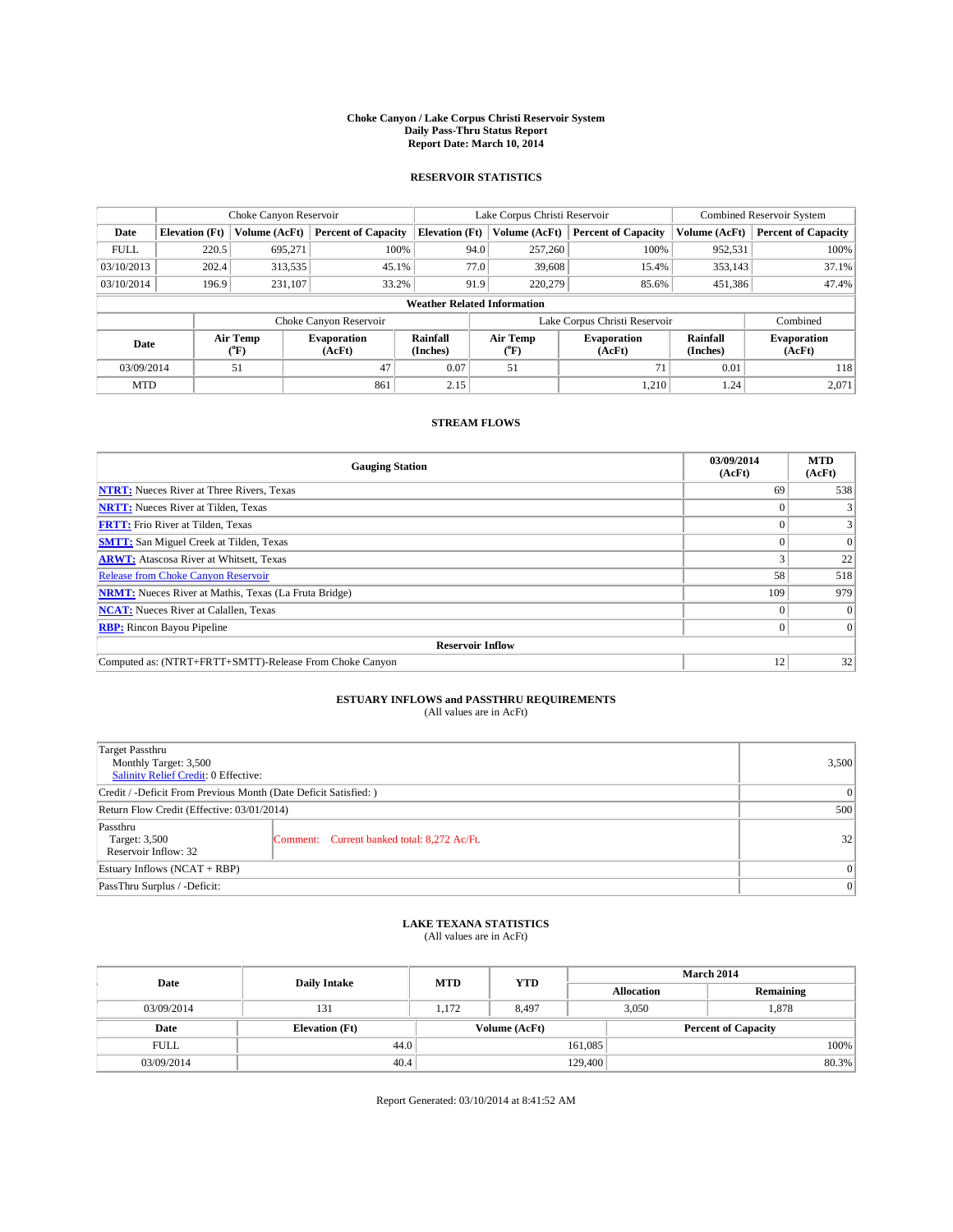#### **Choke Canyon / Lake Corpus Christi Reservoir System Daily Pass-Thru Status Report Report Date: March 11, 2014**

### **RESERVOIR STATISTICS**

|                                    |                       | Choke Canyon Reservoir |                              |                       | Lake Corpus Christi Reservoir | <b>Combined Reservoir System</b> |                      |                              |
|------------------------------------|-----------------------|------------------------|------------------------------|-----------------------|-------------------------------|----------------------------------|----------------------|------------------------------|
| Date                               | <b>Elevation</b> (Ft) | Volume (AcFt)          | <b>Percent of Capacity</b>   | <b>Elevation (Ft)</b> | Volume (AcFt)                 | <b>Percent of Capacity</b>       | Volume (AcFt)        | <b>Percent of Capacity</b>   |
| <b>FULL</b>                        | 220.5                 | 695.271                | 100%                         | 94.0                  | 257,260                       | 100%                             | 952,531              | 100%                         |
| 03/11/2013                         | 202.3                 | 312,874                | 45.0%                        | 77.0                  | 39,545                        | 15.4%                            | 352,419              | 37.0%                        |
| 03/11/2014                         | 196.9                 | 231,240                | 33.3%                        | 91.9                  | 220,454                       | 85.7%                            | 451,694              | 47.4%                        |
| <b>Weather Related Information</b> |                       |                        |                              |                       |                               |                                  |                      |                              |
|                                    |                       |                        | Choke Canyon Reservoir       |                       |                               | Lake Corpus Christi Reservoir    |                      | Combined                     |
| Date                               |                       | Air Temp<br>(°F)       | <b>Evaporation</b><br>(AcFt) | Rainfall<br>(Inches)  | Air Temp<br>$(^{0}F)$         | Evaporation<br>(AcFt)            | Rainfall<br>(Inches) | <b>Evaporation</b><br>(AcFt) |
| 03/10/2014                         |                       | 58                     | 16                           | 0.25                  | 58                            | 10                               | 0.33                 | 26                           |
| <b>MTD</b>                         |                       |                        | 877                          | 2.40                  |                               | 1,220                            | 1.57                 | 2,097                        |

### **STREAM FLOWS**

| <b>Gauging Station</b>                                       | 03/10/2014<br>(AcFt) | <b>MTD</b><br>(AcFt) |  |  |  |  |
|--------------------------------------------------------------|----------------------|----------------------|--|--|--|--|
| <b>NTRT:</b> Nueces River at Three Rivers, Texas             | 64                   | 601                  |  |  |  |  |
| <b>NRTT:</b> Nueces River at Tilden, Texas                   |                      |                      |  |  |  |  |
| <b>FRTT:</b> Frio River at Tilden, Texas                     |                      |                      |  |  |  |  |
| <b>SMTT:</b> San Miguel Creek at Tilden, Texas               |                      | $\Omega$             |  |  |  |  |
| <b>ARWT:</b> Atascosa River at Whitsett, Texas               |                      | 25                   |  |  |  |  |
| <b>Release from Choke Canyon Reservoir</b>                   | 58                   | 576                  |  |  |  |  |
| <b>NRMT:</b> Nueces River at Mathis, Texas (La Fruta Bridge) | 93                   | 1,072                |  |  |  |  |
| <b>NCAT:</b> Nueces River at Calallen, Texas                 |                      |                      |  |  |  |  |
| <b>RBP:</b> Rincon Bayou Pipeline                            | 87                   | 87                   |  |  |  |  |
| <b>Reservoir Inflow</b>                                      |                      |                      |  |  |  |  |
| Computed as: (NTRT+FRTT+SMTT)-Release From Choke Canyon      | ⇁                    | 39                   |  |  |  |  |

# **ESTUARY INFLOWS and PASSTHRU REQUIREMENTS**<br>(All values are in AcFt)

| Target Passthru<br>Monthly Target: 3,500<br>Salinity Relief Credit: 0 Effective: |                                             |    |  |  |
|----------------------------------------------------------------------------------|---------------------------------------------|----|--|--|
| Credit / -Deficit From Previous Month (Date Deficit Satisfied: )                 |                                             |    |  |  |
| Return Flow Credit (Effective: 03/01/2014)                                       |                                             |    |  |  |
| Passthru<br>Target: 3,500<br>Reservoir Inflow: 39                                | Comment: Current banked total: 8,272 Ac/Ft. | 39 |  |  |
| Estuary Inflows (NCAT + RBP)                                                     |                                             |    |  |  |
| PassThru Surplus / -Deficit:                                                     | 0                                           |    |  |  |

## **LAKE TEXANA STATISTICS** (All values are in AcFt)

| Date        | <b>Daily Intake</b>   | <b>MTD</b> | <b>YTD</b>    | March 2014 |                            |           |  |  |
|-------------|-----------------------|------------|---------------|------------|----------------------------|-----------|--|--|
|             |                       |            |               |            | <b>Allocation</b>          | Remaining |  |  |
| 03/10/2014  | 131                   | 1,303      | 8,628         |            | 3,050<br>1.747             |           |  |  |
| Date        | <b>Elevation</b> (Ft) |            | Volume (AcFt) |            | <b>Percent of Capacity</b> |           |  |  |
| <b>FULL</b> | 44.0                  |            |               | 161,085    |                            | 100%      |  |  |
| 03/10/2014  | 40.6                  |            | 131,068       |            |                            | 81.4%     |  |  |

Report Generated: 03/11/2014 at 8:50:25 AM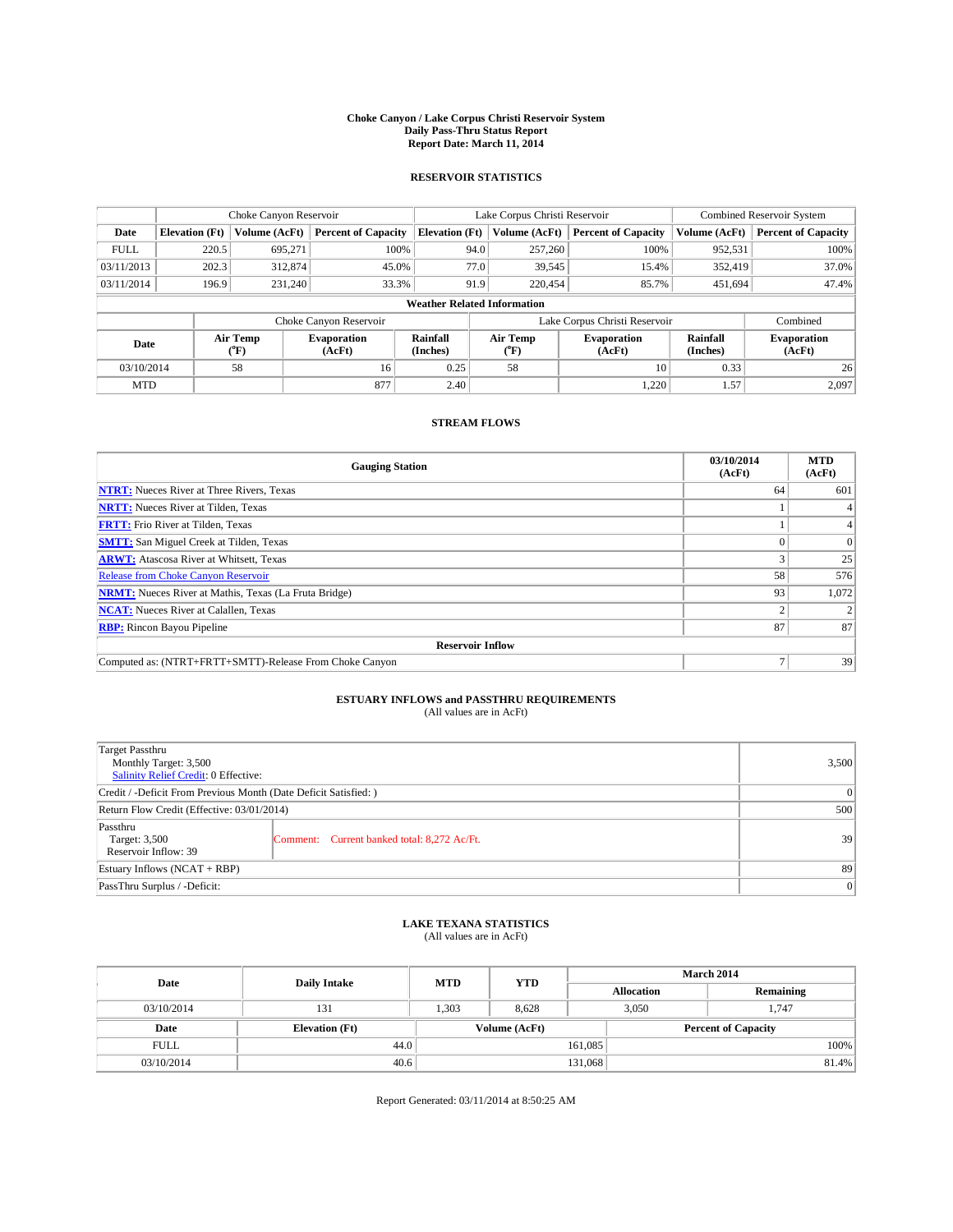#### **Choke Canyon / Lake Corpus Christi Reservoir System Daily Pass-Thru Status Report Report Date: March 12, 2014**

### **RESERVOIR STATISTICS**

|             |                                    | Choke Canyon Reservoir |                              |                       | Lake Corpus Christi Reservoir | <b>Combined Reservoir System</b> |                      |                              |  |
|-------------|------------------------------------|------------------------|------------------------------|-----------------------|-------------------------------|----------------------------------|----------------------|------------------------------|--|
| Date        | <b>Elevation</b> (Ft)              | Volume (AcFt)          | <b>Percent of Capacity</b>   | <b>Elevation (Ft)</b> | Volume (AcFt)                 | <b>Percent of Capacity</b>       | Volume (AcFt)        | <b>Percent of Capacity</b>   |  |
| <b>FULL</b> | 220.5                              | 695.271                | 100%                         | 94.0                  | 257,260                       | 100%                             | 952,531              | 100%                         |  |
| 03/12/2013  | 202.4                              | 313,866                | 45.1%                        | 77.0                  | 39,608                        | 15.4%                            | 353,474              | 37.1%                        |  |
| 03/12/2014  | 197.0                              | 232,039                | 33.4%                        | 92.1                  | 223,606                       | 86.9%                            | 455,645              | 47.8%                        |  |
|             | <b>Weather Related Information</b> |                        |                              |                       |                               |                                  |                      |                              |  |
|             |                                    |                        | Choke Canyon Reservoir       |                       | Lake Corpus Christi Reservoir |                                  | Combined             |                              |  |
| Date        |                                    | Air Temp<br>(°F)       | <b>Evaporation</b><br>(AcFt) | Rainfall<br>(Inches)  | Air Temp<br>$(^{0}F)$         | Evaporation<br>(AcFt)            | Rainfall<br>(Inches) | <b>Evaporation</b><br>(AcFt) |  |
| 03/11/2014  |                                    | 94<br>79               |                              | 0.00                  | 78                            | 184                              | 0.00                 | 278                          |  |
| <b>MTD</b>  |                                    |                        | 971                          | 2.40                  |                               | 1.404                            | 1.57                 | 2,375                        |  |

### **STREAM FLOWS**

| <b>Gauging Station</b>                                       | 03/11/2014<br>(AcFt) | <b>MTD</b><br>(AcFt) |  |  |  |  |
|--------------------------------------------------------------|----------------------|----------------------|--|--|--|--|
| <b>NTRT:</b> Nueces River at Three Rivers, Texas             | 64                   | 665                  |  |  |  |  |
| <b>NRTT:</b> Nueces River at Tilden, Texas                   |                      |                      |  |  |  |  |
| <b>FRTT:</b> Frio River at Tilden, Texas                     |                      |                      |  |  |  |  |
| <b>SMTT:</b> San Miguel Creek at Tilden, Texas               |                      | $\Omega$             |  |  |  |  |
| <b>ARWT:</b> Atascosa River at Whitsett, Texas               |                      | 28                   |  |  |  |  |
| <b>Release from Choke Canyon Reservoir</b>                   | 58                   | 633                  |  |  |  |  |
| <b>NRMT:</b> Nueces River at Mathis, Texas (La Fruta Bridge) | 93                   | 1,165                |  |  |  |  |
| <b>NCAT:</b> Nueces River at Calallen, Texas                 |                      |                      |  |  |  |  |
| <b>RBP:</b> Rincon Bayou Pipeline                            | 0                    | 87                   |  |  |  |  |
| <b>Reservoir Inflow</b>                                      |                      |                      |  |  |  |  |
| Computed as: (NTRT+FRTT+SMTT)-Release From Choke Canyon      |                      | 45                   |  |  |  |  |

# **ESTUARY INFLOWS and PASSTHRU REQUIREMENTS**<br>(All values are in AcFt)

| Target Passthru<br>Monthly Target: 3,500<br>Salinity Relief Credit: 0 Effective: |                                             |    |  |  |
|----------------------------------------------------------------------------------|---------------------------------------------|----|--|--|
| Credit / -Deficit From Previous Month (Date Deficit Satisfied: )                 |                                             |    |  |  |
| Return Flow Credit (Effective: 03/01/2014)                                       |                                             |    |  |  |
| Passthru<br>Target: 3,500<br>Reservoir Inflow: 45                                | Comment: Current banked total: 8,272 Ac/Ft. | 45 |  |  |
| Estuary Inflows (NCAT + RBP)                                                     |                                             |    |  |  |
| PassThru Surplus / -Deficit:                                                     | 0                                           |    |  |  |

# **LAKE TEXANA STATISTICS** (All values are in AcFt)

| Date        | <b>Daily Intake</b>   | <b>MTD</b> | <b>YTD</b>    | <b>March 2014</b> |                            |           |  |
|-------------|-----------------------|------------|---------------|-------------------|----------------------------|-----------|--|
|             |                       |            |               | <b>Allocation</b> |                            | Remaining |  |
| 03/11/2014  | 131                   | 1,434      | 8,759         |                   | 3,050<br>1,616             |           |  |
| Date        | <b>Elevation</b> (Ft) |            | Volume (AcFt) |                   | <b>Percent of Capacity</b> |           |  |
| <b>FULL</b> | 44.0                  |            |               | 161,085           |                            | 100%      |  |
| 03/11/2014  | 41.2                  |            |               | 136,132           |                            | 84.5%     |  |

Report Generated: 03/12/2014 at 8:43:39 AM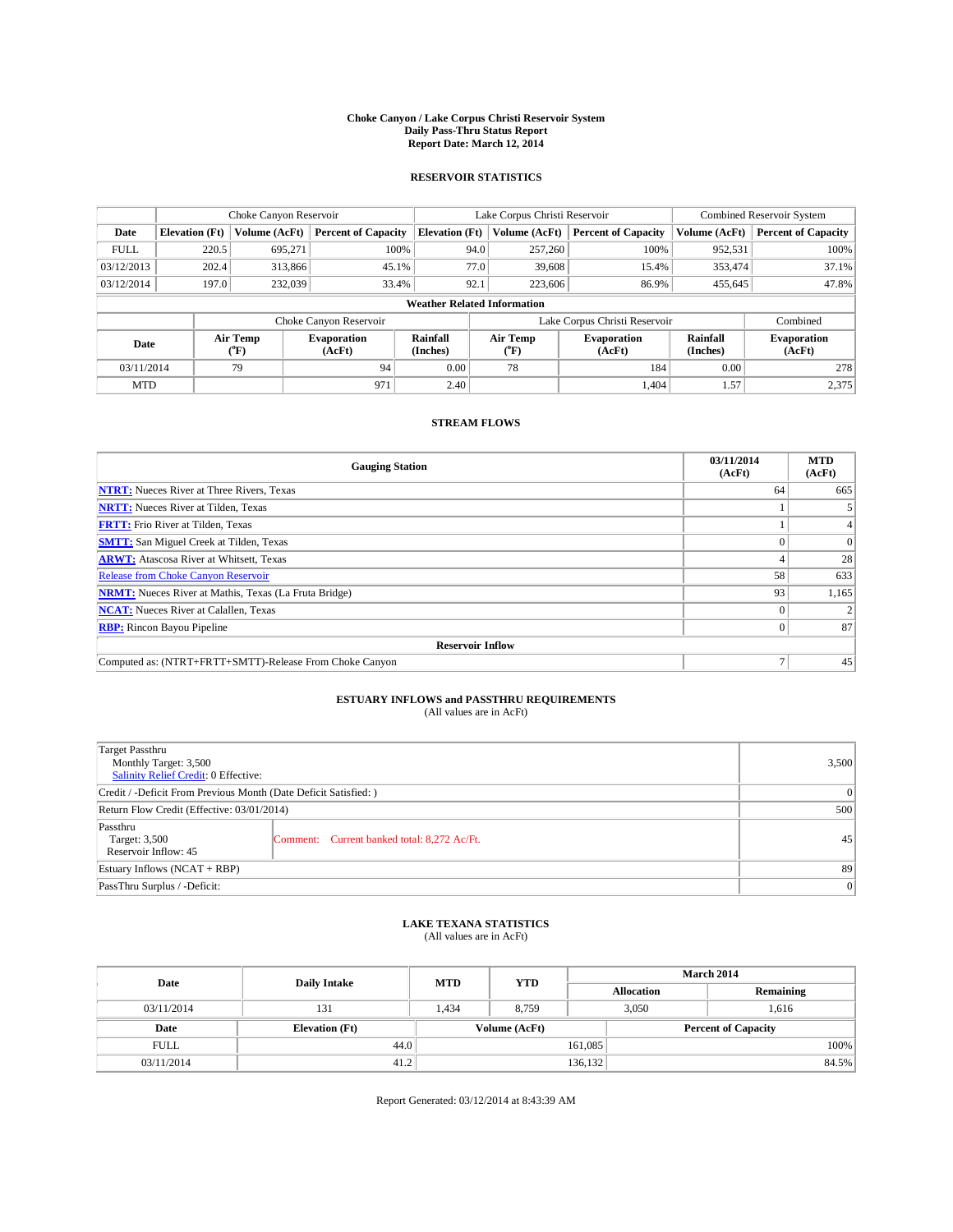#### **Choke Canyon / Lake Corpus Christi Reservoir System Daily Pass-Thru Status Report Report Date: March 13, 2014**

### **RESERVOIR STATISTICS**

|             |                       | Choke Canyon Reservoir |                              |                                    | Lake Corpus Christi Reservoir | <b>Combined Reservoir System</b> |                      |                              |
|-------------|-----------------------|------------------------|------------------------------|------------------------------------|-------------------------------|----------------------------------|----------------------|------------------------------|
| Date        | <b>Elevation</b> (Ft) | Volume (AcFt)          | <b>Percent of Capacity</b>   | <b>Elevation (Ft)</b>              | Volume (AcFt)                 | <b>Percent of Capacity</b>       | Volume (AcFt)        | <b>Percent of Capacity</b>   |
| <b>FULL</b> | 220.5                 | 695,271                | 100%                         | 94.0                               | 257,260                       | 100%                             | 952,531              | 100%                         |
| 03/13/2013  | 202.3                 | 312,050                | 44.9%                        | 77.0                               | 39,734                        | 15.4%                            | 351,784              | 36.9%                        |
| 03/13/2014  | 196.9                 | 231,107                | 33.2%                        | 91.9                               | 220,104                       | 85.6%                            | 451,211              | 47.4%                        |
|             |                       |                        |                              | <b>Weather Related Information</b> |                               |                                  |                      |                              |
|             |                       |                        | Choke Canyon Reservoir       |                                    |                               | Lake Corpus Christi Reservoir    |                      | Combined                     |
| Date        |                       | Air Temp<br>(°F)       | <b>Evaporation</b><br>(AcFt) | Rainfall<br>(Inches)               | Air Temp<br>("F)              | <b>Evaporation</b><br>(AcFt)     | Rainfall<br>(Inches) | <b>Evaporation</b><br>(AcFt) |
| 03/12/2014  |                       | 67                     | 235                          | 0.00                               | 74<br>315                     |                                  | 0.00                 | 550                          |
| <b>MTD</b>  |                       |                        | 1.206                        | 2.40                               | 1,719                         |                                  | 1.57                 | 2,925                        |

## **STREAM FLOWS**

| <b>Gauging Station</b>                                       | 03/12/2014<br>(AcFt) | <b>MTD</b><br>(AcFt) |  |  |  |
|--------------------------------------------------------------|----------------------|----------------------|--|--|--|
| <b>NTRT:</b> Nueces River at Three Rivers, Texas             | 60                   | 725                  |  |  |  |
| <b>NRTT:</b> Nueces River at Tilden, Texas                   |                      |                      |  |  |  |
| <b>FRTT:</b> Frio River at Tilden, Texas                     |                      |                      |  |  |  |
| <b>SMTT:</b> San Miguel Creek at Tilden, Texas               |                      | $\Omega$             |  |  |  |
| <b>ARWT:</b> Atascosa River at Whitsett, Texas               |                      | 32                   |  |  |  |
| <b>Release from Choke Canyon Reservoir</b>                   | 58                   | 691                  |  |  |  |
| <b>NRMT:</b> Nueces River at Mathis, Texas (La Fruta Bridge) | 107                  | 1,272                |  |  |  |
| <b>NCAT:</b> Nueces River at Calallen, Texas                 |                      |                      |  |  |  |
| <b>RBP:</b> Rincon Bayou Pipeline                            |                      | 87                   |  |  |  |
| <b>Reservoir Inflow</b>                                      |                      |                      |  |  |  |
| Computed as: (NTRT+FRTT+SMTT)-Release From Choke Canyon      | σ                    | 47                   |  |  |  |

# **ESTUARY INFLOWS and PASSTHRU REQUIREMENTS**<br>(All values are in AcFt)

| Target Passthru<br>Monthly Target: 3,500<br>Salinity Relief Credit: 0 Effective: |                                             | 3,500 |  |  |
|----------------------------------------------------------------------------------|---------------------------------------------|-------|--|--|
| Credit / -Deficit From Previous Month (Date Deficit Satisfied: )                 |                                             |       |  |  |
| Return Flow Credit (Effective: 03/01/2014)                                       |                                             |       |  |  |
| Passthru<br>Target: 3,500<br>Reservoir Inflow: 47                                | Comment: Current banked total: 8,272 Ac/Ft. | 47    |  |  |
| Estuary Inflows (NCAT + RBP)                                                     |                                             |       |  |  |
| PassThru Surplus / -Deficit:                                                     | 0                                           |       |  |  |

## **LAKE TEXANA STATISTICS** (All values are in AcFt)

| Date        | <b>Daily Intake</b>   | <b>MTD</b>    | <b>YTD</b> | <b>March 2014</b> |                            |           |  |
|-------------|-----------------------|---------------|------------|-------------------|----------------------------|-----------|--|
|             |                       |               |            |                   | <b>Allocation</b>          | Remaining |  |
| 03/12/2014  | 131                   | 1,565         | 8,890      |                   | 3,050<br>1,485             |           |  |
| Date        | <b>Elevation</b> (Ft) | Volume (AcFt) |            |                   | <b>Percent of Capacity</b> |           |  |
| <b>FULL</b> | 44.0                  |               |            | 161,085           |                            | 100%      |  |
| 03/12/2014  | 41.2                  |               |            | 136,132           |                            | 84.5%     |  |

Report Generated: 03/13/2014 at 8:52:45 AM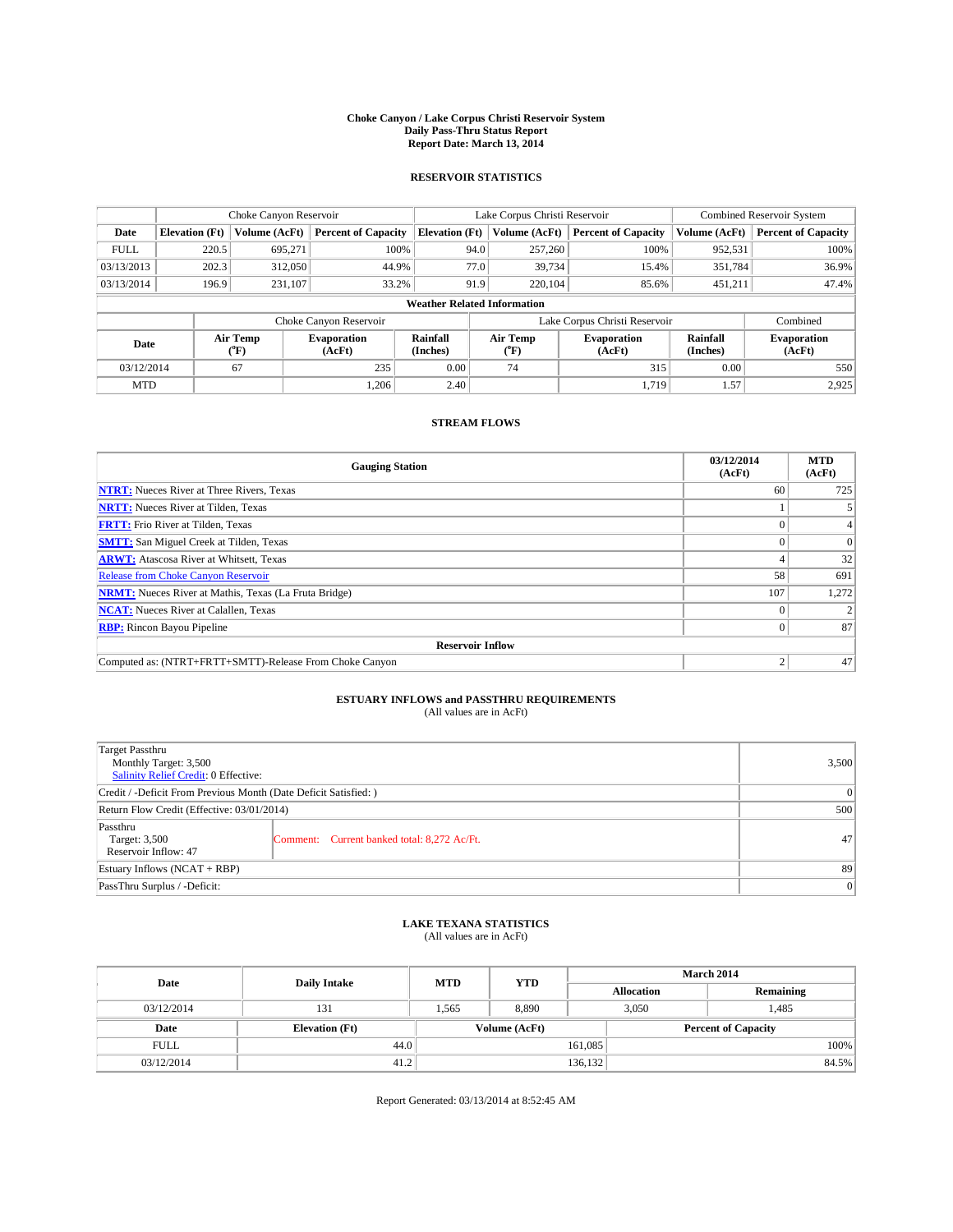#### **Choke Canyon / Lake Corpus Christi Reservoir System Daily Pass-Thru Status Report Report Date: March 14, 2014**

### **RESERVOIR STATISTICS**

|             |                       | Choke Canyon Reservoir |                              |                                    | Lake Corpus Christi Reservoir | <b>Combined Reservoir System</b> |                      |                              |
|-------------|-----------------------|------------------------|------------------------------|------------------------------------|-------------------------------|----------------------------------|----------------------|------------------------------|
| Date        | <b>Elevation</b> (Ft) | Volume (AcFt)          | <b>Percent of Capacity</b>   | <b>Elevation (Ft)</b>              | Volume (AcFt)                 | <b>Percent of Capacity</b>       | Volume (AcFt)        | <b>Percent of Capacity</b>   |
| <b>FULL</b> | 220.5                 | 695,271                | 100%                         | 94.0                               | 257,260                       | 100%                             | 952,531              | 100%                         |
| 03/14/2013  | 202.3                 | 312,544                | 45.0%                        | 77.1                               | 39,860                        | 15.5%                            | 352,404              | 37.0%                        |
| 03/14/2014  | 197.0                 | 231,906                | 33.4%                        | 91.9                               | 219,580                       | 85.4%                            | 451,486              | 47.4%                        |
|             |                       |                        |                              | <b>Weather Related Information</b> |                               |                                  |                      |                              |
|             |                       |                        | Choke Canyon Reservoir       |                                    |                               | Lake Corpus Christi Reservoir    |                      | Combined                     |
| Date        |                       | Air Temp<br>(°F)       | <b>Evaporation</b><br>(AcFt) | Rainfall<br>(Inches)               | Air Temp<br>(°F)              | <b>Evaporation</b><br>(AcFt)     | Rainfall<br>(Inches) | <b>Evaporation</b><br>(AcFt) |
| 03/13/2014  |                       | 69                     | 181                          | 0.00                               | 67<br>214                     |                                  | 0.00                 | 395                          |
| <b>MTD</b>  |                       |                        | 1,387                        | 2.40                               |                               | 1,933                            | 1.57                 | 3,320                        |

## **STREAM FLOWS**

| <b>Gauging Station</b>                                       | 03/13/2014<br>(AcFt) | <b>MTD</b><br>(AcFt) |  |  |  |
|--------------------------------------------------------------|----------------------|----------------------|--|--|--|
| <b>NTRT:</b> Nueces River at Three Rivers, Texas             | 60                   | 784                  |  |  |  |
| <b>NRTT:</b> Nueces River at Tilden, Texas                   |                      | 6                    |  |  |  |
| <b>FRTT:</b> Frio River at Tilden, Texas                     |                      |                      |  |  |  |
| <b>SMTT:</b> San Miguel Creek at Tilden, Texas               |                      | $\Omega$             |  |  |  |
| <b>ARWT:</b> Atascosa River at Whitsett, Texas               |                      | 35                   |  |  |  |
| <b>Release from Choke Canyon Reservoir</b>                   | 58                   | 748                  |  |  |  |
| <b>NRMT:</b> Nueces River at Mathis, Texas (La Fruta Bridge) | 123                  | 1,395                |  |  |  |
| <b>NCAT:</b> Nueces River at Calallen, Texas                 |                      |                      |  |  |  |
| <b>RBP:</b> Rincon Bayou Pipeline                            |                      | 87                   |  |  |  |
| <b>Reservoir Inflow</b>                                      |                      |                      |  |  |  |
| Computed as: (NTRT+FRTT+SMTT)-Release From Choke Canyon      |                      | 50 <sup>1</sup>      |  |  |  |

# **ESTUARY INFLOWS and PASSTHRU REQUIREMENTS**<br>(All values are in AcFt)

| Target Passthru<br>Monthly Target: 3,500<br>Salinity Relief Credit: 0 Effective: |                                             | 3,500 |  |  |
|----------------------------------------------------------------------------------|---------------------------------------------|-------|--|--|
| Credit / -Deficit From Previous Month (Date Deficit Satisfied: )                 |                                             |       |  |  |
| Return Flow Credit (Effective: 03/01/2014)                                       |                                             |       |  |  |
| Passthru<br>Target: 3,500<br>Reservoir Inflow: 50                                | Comment: Current banked total: 8,272 Ac/Ft. | 50    |  |  |
| Estuary Inflows (NCAT + RBP)                                                     | 89                                          |       |  |  |
| PassThru Surplus / -Deficit:                                                     | 0                                           |       |  |  |

## **LAKE TEXANA STATISTICS** (All values are in AcFt)

| Date        |                       | <b>MTD</b> | <b>YTD</b>    | March 2014        |                            |           |  |
|-------------|-----------------------|------------|---------------|-------------------|----------------------------|-----------|--|
|             | <b>Daily Intake</b>   |            |               | <b>Allocation</b> |                            | Remaining |  |
| 03/13/2014  | 131                   | 1.696      | 9.021         |                   | 3,050<br>1,354             |           |  |
| Date        | <b>Elevation</b> (Ft) |            | Volume (AcFt) |                   | <b>Percent of Capacity</b> |           |  |
| <b>FULL</b> | 44.0                  |            |               | 161,085           |                            | 100%      |  |
| 03/13/2014  | 41.6                  |            |               | 139,562           |                            | 86.6%     |  |

Report Generated: 03/14/2014 at 9:06:30 AM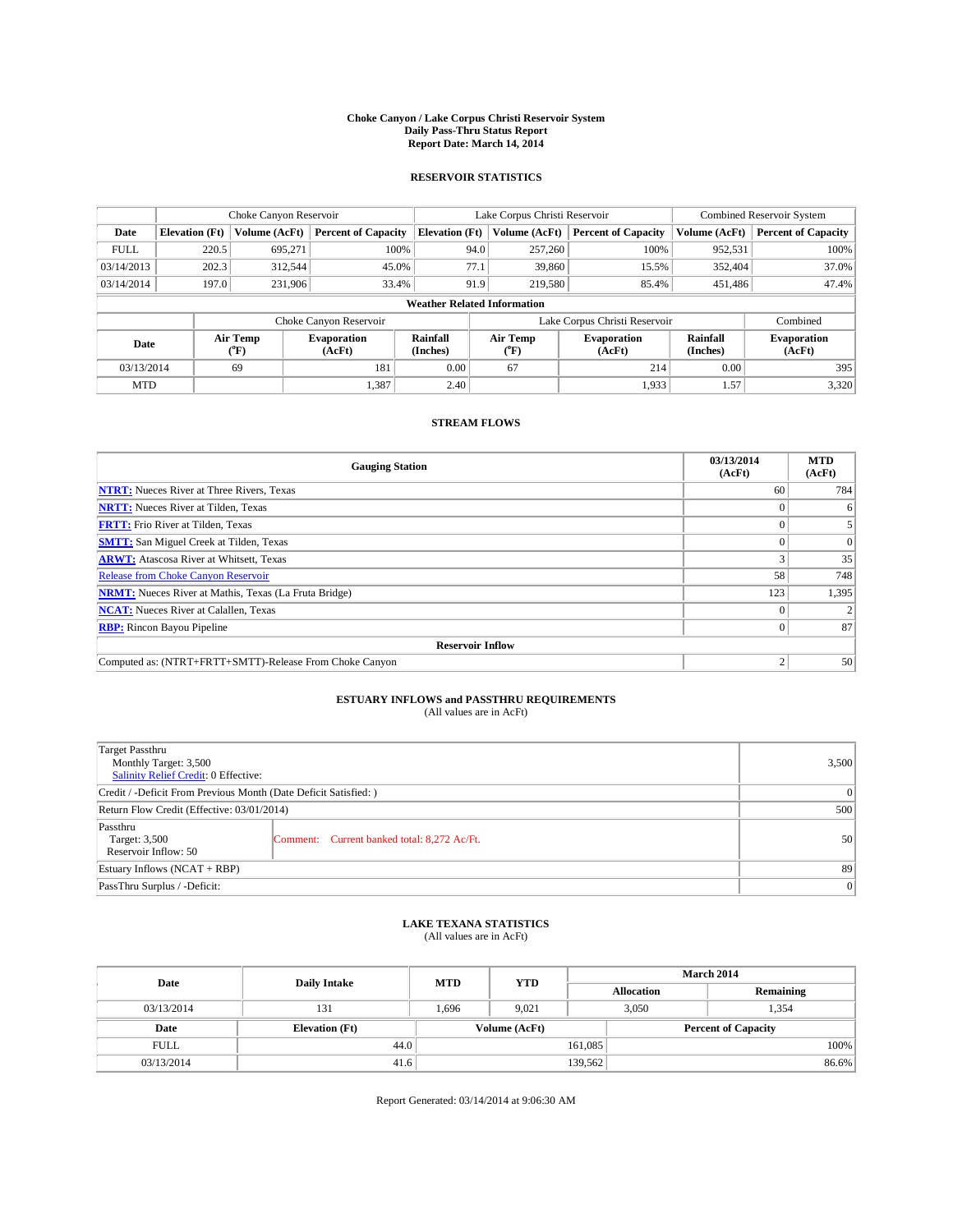#### **Choke Canyon / Lake Corpus Christi Reservoir System Daily Pass-Thru Status Report Report Date: March 15, 2014**

### **RESERVOIR STATISTICS**

|             | Choke Canyon Reservoir |               |                              |                                    | Lake Corpus Christi Reservoir |                  |                               |                      | <b>Combined Reservoir System</b> |  |  |
|-------------|------------------------|---------------|------------------------------|------------------------------------|-------------------------------|------------------|-------------------------------|----------------------|----------------------------------|--|--|
| Date        | <b>Elevation</b> (Ft)  | Volume (AcFt) | <b>Percent of Capacity</b>   | <b>Elevation (Ft)</b>              |                               | Volume (AcFt)    | <b>Percent of Capacity</b>    | Volume (AcFt)        | <b>Percent of Capacity</b>       |  |  |
| <b>FULL</b> | 220.5                  | 695,271       | 100%                         |                                    | 94.0                          | 257,260          | 100%                          | 952,531              | 100%                             |  |  |
| 03/15/2013  | 202.3                  | 311,887       | 44.9%                        |                                    | 77.1                          | 39,923           | 15.5%                         | 351,810              | 36.9%                            |  |  |
| 03/15/2014  | 197.0                  | 231,773       | 33.3%                        |                                    | 91.9                          | 219.231          | 85.2%                         | 451,004              | 47.3%                            |  |  |
|             |                        |               |                              | <b>Weather Related Information</b> |                               |                  |                               |                      |                                  |  |  |
|             |                        |               | Choke Canyon Reservoir       |                                    |                               |                  | Lake Corpus Christi Reservoir |                      | Combined                         |  |  |
| Date        | Air Temp<br>(°F)       |               | <b>Evaporation</b><br>(AcFt) | Rainfall<br>(Inches)               |                               | Air Temp<br>(°F) | <b>Evaporation</b><br>(AcFt)  | Rainfall<br>(Inches) | <b>Evaporation</b><br>(AcFt)     |  |  |
| 03/14/2014  |                        | 74            | 78                           | 0.00                               |                               | 73               | 102                           |                      | 180                              |  |  |
| <b>MTD</b>  |                        |               | 1.465                        | 2.40                               |                               |                  | 2,035                         | 1.57                 | 3,500                            |  |  |

### **STREAM FLOWS**

| <b>Gauging Station</b>                                       | 03/14/2014<br>(AcFt) | <b>MTD</b><br>(AcFt) |  |  |  |
|--------------------------------------------------------------|----------------------|----------------------|--|--|--|
| <b>NTRT:</b> Nueces River at Three Rivers, Texas             | 60                   | 844                  |  |  |  |
| <b>NRTT:</b> Nueces River at Tilden, Texas                   |                      | 6                    |  |  |  |
| <b>FRTT:</b> Frio River at Tilden, Texas                     |                      |                      |  |  |  |
| <b>SMTT:</b> San Miguel Creek at Tilden, Texas               |                      | $\Omega$             |  |  |  |
| <b>ARWT:</b> Atascosa River at Whitsett, Texas               |                      | 38                   |  |  |  |
| <b>Release from Choke Canyon Reservoir</b>                   | 58                   | 806                  |  |  |  |
| <b>NRMT:</b> Nueces River at Mathis, Texas (La Fruta Bridge) | 159                  | 1,554                |  |  |  |
| <b>NCAT:</b> Nueces River at Calallen, Texas                 |                      |                      |  |  |  |
| <b>RBP:</b> Rincon Bayou Pipeline                            | 0                    | 87                   |  |  |  |
| <b>Reservoir Inflow</b>                                      |                      |                      |  |  |  |
| Computed as: (NTRT+FRTT+SMTT)-Release From Choke Canyon      | h                    | 52                   |  |  |  |

# **ESTUARY INFLOWS and PASSTHRU REQUIREMENTS**<br>(All values are in AcFt)

| Target Passthru<br>Monthly Target: 3,500<br>Salinity Relief Credit: 0 Effective: |                                             | 3,500 |  |  |
|----------------------------------------------------------------------------------|---------------------------------------------|-------|--|--|
| Credit / -Deficit From Previous Month (Date Deficit Satisfied: )                 |                                             |       |  |  |
| Return Flow Credit (Effective: 03/01/2014)                                       |                                             |       |  |  |
| Passthru<br>Target: 3,500<br>Reservoir Inflow: 52                                | Comment: Current banked total: 8,272 Ac/Ft. | 52    |  |  |
| Estuary Inflows (NCAT + RBP)                                                     |                                             |       |  |  |
| PassThru Surplus / -Deficit:                                                     | 0                                           |       |  |  |

## **LAKE TEXANA STATISTICS** (All values are in AcFt)

| Date        | <b>Daily Intake</b>   | <b>MTD</b> | <b>YTD</b>    | <b>March 2014</b> |                            |           |  |
|-------------|-----------------------|------------|---------------|-------------------|----------------------------|-----------|--|
|             |                       |            |               | <b>Allocation</b> |                            | Remaining |  |
| 03/14/2014  | 131                   | 1,827      | 9,152         | 3,050             |                            | 1,223     |  |
| Date        | <b>Elevation</b> (Ft) |            | Volume (AcFt) |                   | <b>Percent of Capacity</b> |           |  |
| <b>FULL</b> | 44.0                  |            |               | 161,085           |                            | 100%      |  |
| 03/14/2014  | 41.6                  |            |               | 139,562           |                            | 86.6%     |  |

Report Generated: 03/15/2014 at 8:08:53 AM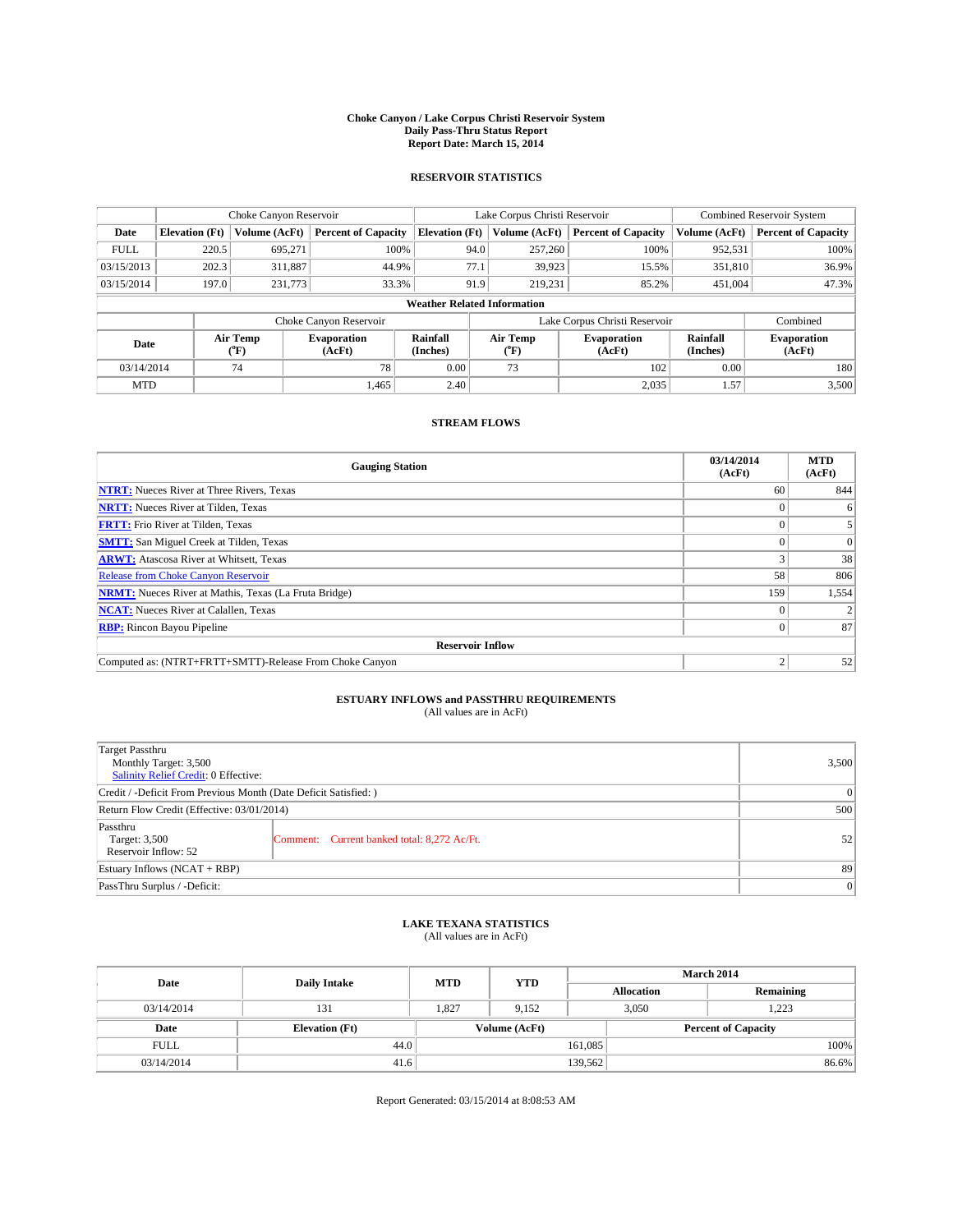#### **Choke Canyon / Lake Corpus Christi Reservoir System Daily Pass-Thru Status Report Report Date: March 16, 2014**

### **RESERVOIR STATISTICS**

|                                    |                       | Choke Canyon Reservoir |                              |                       | Lake Corpus Christi Reservoir | <b>Combined Reservoir System</b> |                      |                              |
|------------------------------------|-----------------------|------------------------|------------------------------|-----------------------|-------------------------------|----------------------------------|----------------------|------------------------------|
| Date                               | <b>Elevation</b> (Ft) | Volume (AcFt)          | <b>Percent of Capacity</b>   | <b>Elevation (Ft)</b> | Volume (AcFt)                 | <b>Percent of Capacity</b>       | Volume (AcFt)        | <b>Percent of Capacity</b>   |
| <b>FULL</b>                        | 220.5                 | 695.271                | 100%                         | 94.0                  | 257,260                       | 100%                             | 952,531              | 100%                         |
| 03/16/2013                         | 202.2                 | 310,087                | 44.6%                        | 77.1                  | 39,986                        | 15.5%                            | 350,073              | 36.8%                        |
| 03/16/2014                         | 196.9                 | 231,373                | 33.3%                        | 91.9                  | 219,057                       | 85.2%                            | 450,430              | 47.3%                        |
| <b>Weather Related Information</b> |                       |                        |                              |                       |                               |                                  |                      |                              |
|                                    |                       |                        | Choke Canyon Reservoir       |                       |                               | Lake Corpus Christi Reservoir    |                      | Combined                     |
| Date                               |                       | Air Temp<br>(°F)       | <b>Evaporation</b><br>(AcFt) | Rainfall<br>(Inches)  | Air Temp<br>$(^{0}F)$         | Evaporation<br>(AcFt)            | Rainfall<br>(Inches) | <b>Evaporation</b><br>(AcFt) |
| 03/15/2014                         | 81<br>110             |                        | 0.00                         | 82                    | 173                           | 0.00                             | 283                  |                              |
| <b>MTD</b>                         |                       |                        | 1,575                        | 2.40                  |                               | 2,208                            | 1.57                 | 3,783                        |

### **STREAM FLOWS**

| <b>Gauging Station</b>                                       | 03/15/2014<br>(AcFt) | <b>MTD</b><br>(AcFt) |  |  |  |  |
|--------------------------------------------------------------|----------------------|----------------------|--|--|--|--|
| <b>NTRT:</b> Nueces River at Three Rivers, Texas             | 58                   | 901                  |  |  |  |  |
| <b>NRTT:</b> Nueces River at Tilden, Texas                   |                      | 6                    |  |  |  |  |
| <b>FRTT:</b> Frio River at Tilden, Texas                     |                      |                      |  |  |  |  |
| <b>SMTT:</b> San Miguel Creek at Tilden, Texas               |                      | $\Omega$             |  |  |  |  |
| <b>ARWT:</b> Atascosa River at Whitsett, Texas               |                      | 40                   |  |  |  |  |
| <b>Release from Choke Canyon Reservoir</b>                   | 58                   | 863                  |  |  |  |  |
| <b>NRMT:</b> Nueces River at Mathis, Texas (La Fruta Bridge) | 159                  | 1,713                |  |  |  |  |
| <b>NCAT:</b> Nueces River at Calallen, Texas                 |                      |                      |  |  |  |  |
| <b>RBP:</b> Rincon Bayou Pipeline                            | 0                    | 87                   |  |  |  |  |
| <b>Reservoir Inflow</b>                                      |                      |                      |  |  |  |  |
| Computed as: (NTRT+FRTT+SMTT)-Release From Choke Canyon      | $\Omega$             | 52                   |  |  |  |  |

# **ESTUARY INFLOWS and PASSTHRU REQUIREMENTS**<br>(All values are in AcFt)

| Target Passthru<br>Monthly Target: 3,500<br>Salinity Relief Credit: 0 Effective: |                                             |    |  |  |
|----------------------------------------------------------------------------------|---------------------------------------------|----|--|--|
| Credit / -Deficit From Previous Month (Date Deficit Satisfied: )                 |                                             |    |  |  |
| Return Flow Credit (Effective: 03/01/2014)                                       |                                             |    |  |  |
| Passthru<br>Target: 3,500<br>Reservoir Inflow: 52                                | Comment: Current banked total: 8,272 Ac/Ft. | 52 |  |  |
| Estuary Inflows (NCAT + RBP)                                                     |                                             |    |  |  |
| PassThru Surplus / -Deficit:                                                     | 0                                           |    |  |  |

## **LAKE TEXANA STATISTICS** (All values are in AcFt)

| Date        |                       | <b>MTD</b> | <b>YTD</b>    | March 2014 |                            |           |  |
|-------------|-----------------------|------------|---------------|------------|----------------------------|-----------|--|
|             | <b>Daily Intake</b>   |            |               |            | <b>Allocation</b>          | Remaining |  |
| 03/15/2014  | 131                   | 1.958      | 9.283         |            | 3,050<br>1.092             |           |  |
| Date        | <b>Elevation</b> (Ft) |            | Volume (AcFt) |            | <b>Percent of Capacity</b> |           |  |
| <b>FULL</b> | 44.0                  |            |               | 161,085    |                            | 100%      |  |
| 03/15/2014  | 41.6                  |            |               | 139,562    |                            | 86.6%     |  |

Report Generated: 03/16/2014 at 7:32:01 AM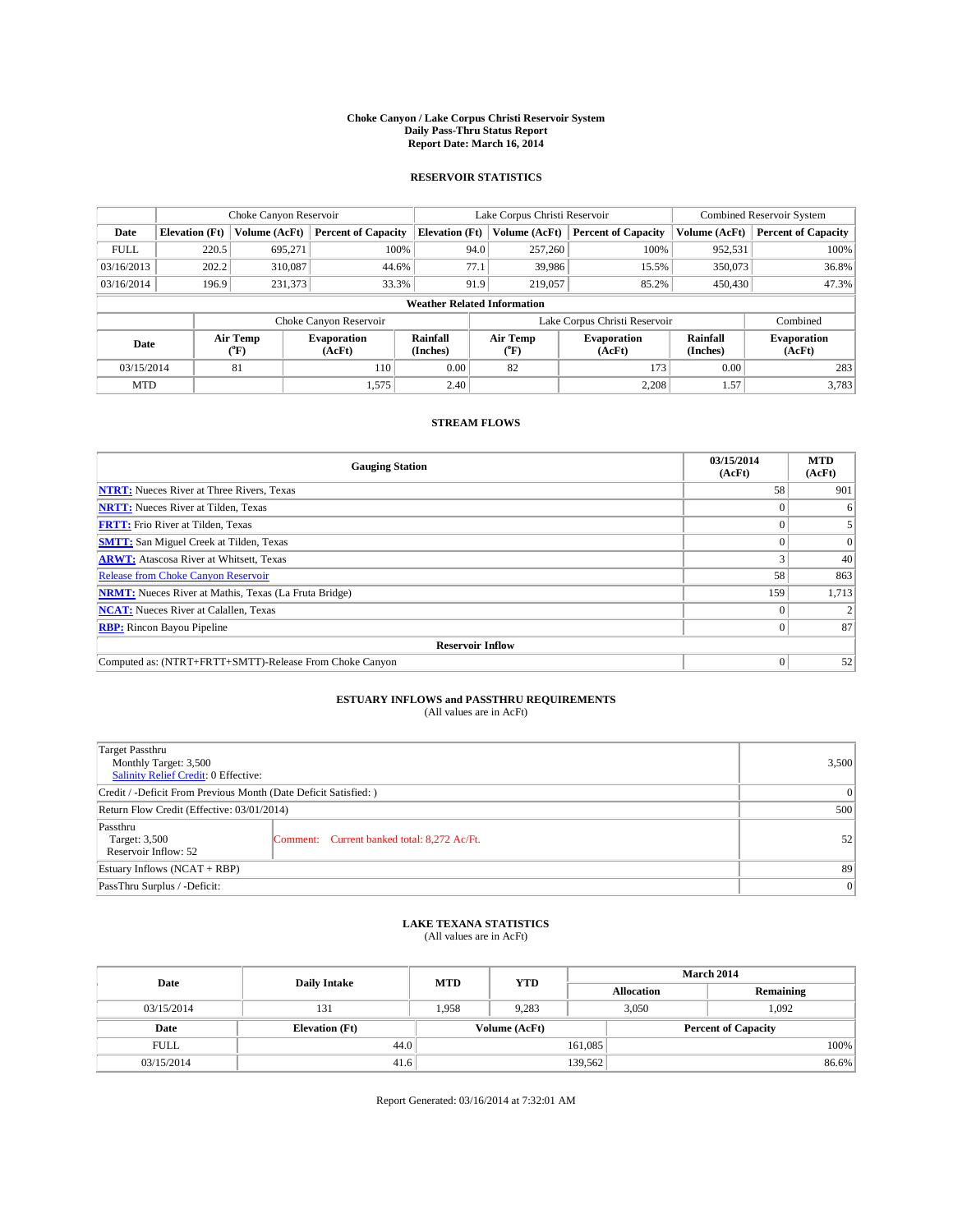#### **Choke Canyon / Lake Corpus Christi Reservoir System Daily Pass-Thru Status Report Report Date: March 17, 2014**

### **RESERVOIR STATISTICS**

|             |                                    | Choke Canyon Reservoir  |                              |                       | Lake Corpus Christi Reservoir | Combined Reservoir System     |                      |                              |  |
|-------------|------------------------------------|-------------------------|------------------------------|-----------------------|-------------------------------|-------------------------------|----------------------|------------------------------|--|
| Date        | <b>Elevation</b> (Ft)              | Volume (AcFt)           | <b>Percent of Capacity</b>   | <b>Elevation (Ft)</b> | Volume (AcFt)                 | <b>Percent of Capacity</b>    | Volume (AcFt)        | <b>Percent of Capacity</b>   |  |
| <b>FULL</b> | 220.5                              | 695.271                 | 100%                         | 94.0                  | 257,260                       | 100%                          | 952,531              | 100%                         |  |
| 03/17/2013  | 202.1                              | 309,261                 | 44.5%                        | 77.1                  | 39,923                        | 15.5%                         | 349,184              | 36.7%                        |  |
| 03/17/2014  | 196.9                              | 230,565                 | 33.2%                        | 91.9                  | 219,406                       | 85.3%                         | 449,971              | 47.2%                        |  |
|             | <b>Weather Related Information</b> |                         |                              |                       |                               |                               |                      |                              |  |
|             |                                    |                         | Choke Canyon Reservoir       |                       |                               | Lake Corpus Christi Reservoir |                      | Combined                     |  |
| Date        |                                    | Air Temp<br>(°F)        | <b>Evaporation</b><br>(AcFt) | Rainfall<br>(Inches)  | Air Temp<br>(°F)              | <b>Evaporation</b><br>(AcFt)  | Rainfall<br>(Inches) | <b>Evaporation</b><br>(AcFt) |  |
| 03/16/2014  |                                    | 211<br>0.02<br>67<br>70 |                              | 122                   | 0.11                          | 333                           |                      |                              |  |
| <b>MTD</b>  |                                    |                         | 1.786                        | 2.42                  |                               | 2,330                         | 1.68                 | 4,116                        |  |

### **STREAM FLOWS**

| <b>Gauging Station</b>                                       | 03/16/2014<br>(AcFt) | <b>MTD</b><br>(AcFt) |  |  |  |  |
|--------------------------------------------------------------|----------------------|----------------------|--|--|--|--|
| <b>NTRT:</b> Nueces River at Three Rivers, Texas             | 58                   | 959                  |  |  |  |  |
| <b>NRTT:</b> Nueces River at Tilden, Texas                   |                      |                      |  |  |  |  |
| <b>FRTT:</b> Frio River at Tilden, Texas                     |                      |                      |  |  |  |  |
| <b>SMTT:</b> San Miguel Creek at Tilden, Texas               |                      | $\Omega$             |  |  |  |  |
| <b>ARWT:</b> Atascosa River at Whitsett, Texas               |                      | 43                   |  |  |  |  |
| <b>Release from Choke Canyon Reservoir</b>                   | 58                   | 921                  |  |  |  |  |
| <b>NRMT:</b> Nueces River at Mathis, Texas (La Fruta Bridge) | 163                  | 1,876                |  |  |  |  |
| <b>NCAT:</b> Nueces River at Calallen, Texas                 |                      |                      |  |  |  |  |
| <b>RBP:</b> Rincon Bayou Pipeline                            | 0                    | 87                   |  |  |  |  |
| <b>Reservoir Inflow</b>                                      |                      |                      |  |  |  |  |
| Computed as: (NTRT+FRTT+SMTT)-Release From Choke Canyon      |                      | 52                   |  |  |  |  |

# **ESTUARY INFLOWS and PASSTHRU REQUIREMENTS**<br>(All values are in AcFt)

| <b>Target Passthru</b><br>Monthly Target: 3,500<br>Salinity Relief Credit: 0 Effective: |                                             | 3,500 |  |  |
|-----------------------------------------------------------------------------------------|---------------------------------------------|-------|--|--|
| Credit / -Deficit From Previous Month (Date Deficit Satisfied: )                        |                                             |       |  |  |
| Return Flow Credit (Effective: 03/01/2014)                                              | 500                                         |       |  |  |
| Passthru<br>Target: 3,500<br>Reservoir Inflow: 52                                       | Comment: Current banked total: 8,272 Ac/Ft. | 52    |  |  |
| Estuary Inflows (NCAT + RBP)                                                            |                                             |       |  |  |
| PassThru Surplus / -Deficit:                                                            | 0                                           |       |  |  |

## **LAKE TEXANA STATISTICS** (All values are in AcFt)

| Date        |                       | <b>MTD</b> | <b>YTD</b>    | <b>March 2014</b> |                            |           |  |
|-------------|-----------------------|------------|---------------|-------------------|----------------------------|-----------|--|
|             | <b>Daily Intake</b>   |            |               | <b>Allocation</b> |                            | Remaining |  |
| 03/16/2014  | 131                   | 2,089      | 9.414         |                   | 3,050                      | 961       |  |
| Date        | <b>Elevation</b> (Ft) |            | Volume (AcFt) |                   | <b>Percent of Capacity</b> |           |  |
| <b>FULL</b> | 44.0                  |            |               | 161,085           |                            | 100%      |  |
| 03/16/2014  | 41.7                  |            |               | 140,426           |                            | 87.2%     |  |

Report Generated: 03/17/2014 at 8:54:06 AM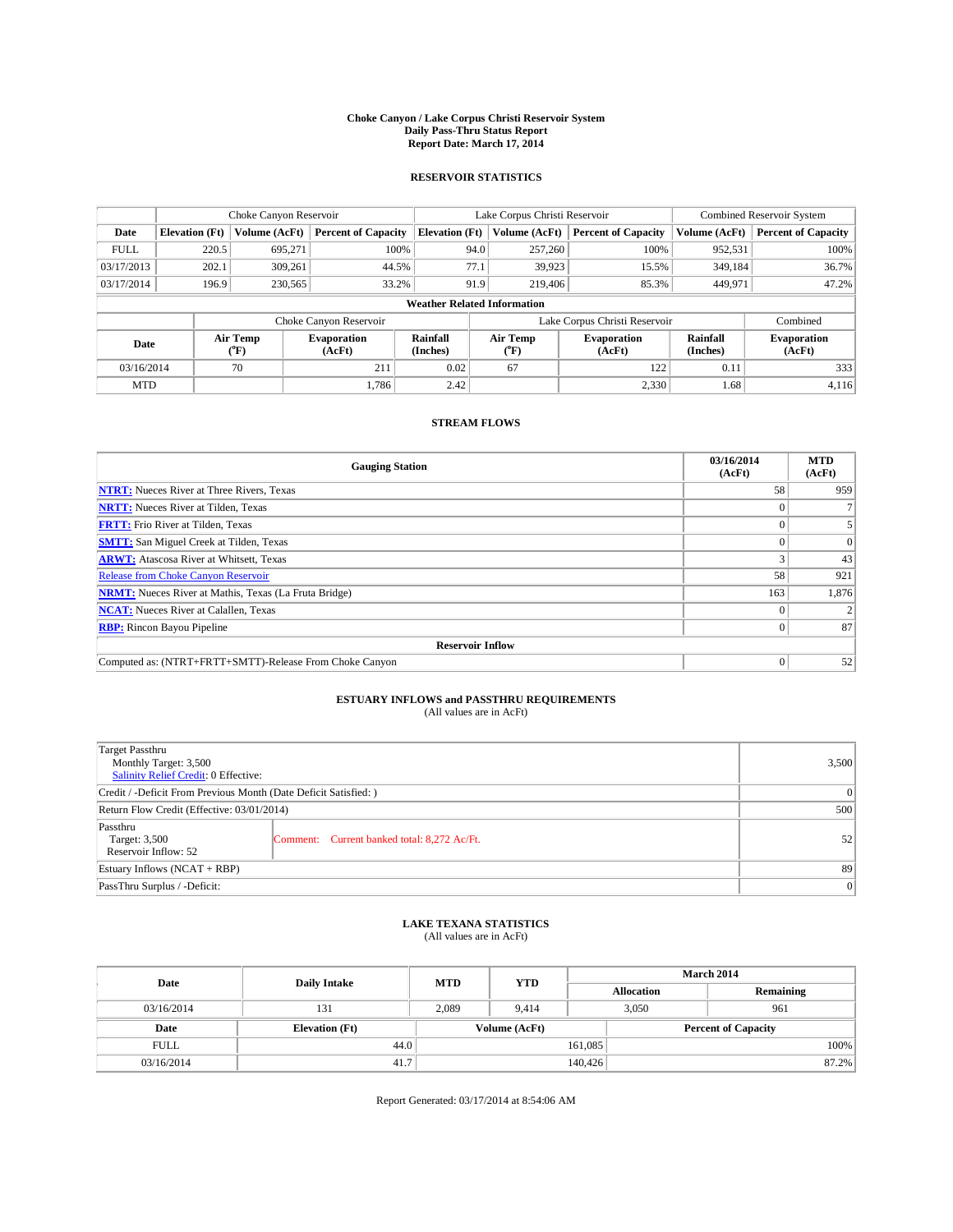#### **Choke Canyon / Lake Corpus Christi Reservoir System Daily Pass-Thru Status Report Report Date: March 18, 2014**

### **RESERVOIR STATISTICS**

|                                    |                       | Choke Canyon Reservoir |                              |                       | Lake Corpus Christi Reservoir | <b>Combined Reservoir System</b> |                      |                              |
|------------------------------------|-----------------------|------------------------|------------------------------|-----------------------|-------------------------------|----------------------------------|----------------------|------------------------------|
| Date                               | <b>Elevation</b> (Ft) | Volume (AcFt)          | <b>Percent of Capacity</b>   | <b>Elevation (Ft)</b> | Volume (AcFt)                 | <b>Percent of Capacity</b>       | Volume (AcFt)        | <b>Percent of Capacity</b>   |
| <b>FULL</b>                        | 220.5                 | 695.271                | 100%                         | 94.0                  | 257,260                       | 100%                             | 952,531              | 100%                         |
| 03/18/2013                         | 202.1                 | 308,441                | 44.4%                        | 77.1                  | 40,176                        | 15.6%                            | 348,617              | 36.6%                        |
| 03/18/2014                         | 196.8                 | 229,752                | 33.0%                        | 91.8                  | 218,011                       | 84.7%                            | 447,763              | 47.0%                        |
| <b>Weather Related Information</b> |                       |                        |                              |                       |                               |                                  |                      |                              |
|                                    |                       |                        | Choke Canyon Reservoir       |                       |                               | Lake Corpus Christi Reservoir    |                      | Combined                     |
| Date                               |                       | Air Temp<br>(°F)       | <b>Evaporation</b><br>(AcFt) | Rainfall<br>(Inches)  | Air Temp<br>$(^{0}F)$         | Evaporation<br>(AcFt)            | Rainfall<br>(Inches) | <b>Evaporation</b><br>(AcFt) |
| 03/17/2014                         |                       | 69                     | 0.00<br>67<br>218            |                       | 304                           | 0.00                             | 522                  |                              |
| <b>MTD</b>                         |                       |                        | 2.004                        | 2.42                  |                               | 2,634                            | 1.68                 | 4,638                        |

### **STREAM FLOWS**

| <b>Gauging Station</b>                                       | 03/17/2014<br>(AcFt) | <b>MTD</b><br>(AcFt) |  |  |  |  |
|--------------------------------------------------------------|----------------------|----------------------|--|--|--|--|
| <b>NTRT:</b> Nueces River at Three Rivers, Texas             | 58                   | 1,016                |  |  |  |  |
| <b>NRTT:</b> Nueces River at Tilden, Texas                   |                      |                      |  |  |  |  |
| <b>FRTT:</b> Frio River at Tilden, Texas                     |                      |                      |  |  |  |  |
| <b>SMTT:</b> San Miguel Creek at Tilden, Texas               |                      | $\Omega$             |  |  |  |  |
| <b>ARWT:</b> Atascosa River at Whitsett, Texas               |                      | 47                   |  |  |  |  |
| <b>Release from Choke Canyon Reservoir</b>                   | 58                   | 979                  |  |  |  |  |
| <b>NRMT:</b> Nueces River at Mathis, Texas (La Fruta Bridge) | 149                  | 2,025                |  |  |  |  |
| <b>NCAT:</b> Nueces River at Calallen, Texas                 |                      |                      |  |  |  |  |
| <b>RBP:</b> Rincon Bayou Pipeline                            | 0                    | 87                   |  |  |  |  |
| <b>Reservoir Inflow</b>                                      |                      |                      |  |  |  |  |
| Computed as: (NTRT+FRTT+SMTT)-Release From Choke Canyon      |                      | 52                   |  |  |  |  |

# **ESTUARY INFLOWS and PASSTHRU REQUIREMENTS**<br>(All values are in AcFt)

| Target Passthru<br>Monthly Target: 3,500<br>Salinity Relief Credit: 0 Effective: |                                             |    |  |  |
|----------------------------------------------------------------------------------|---------------------------------------------|----|--|--|
| Credit / -Deficit From Previous Month (Date Deficit Satisfied: )                 |                                             |    |  |  |
| Return Flow Credit (Effective: 03/01/2014)                                       |                                             |    |  |  |
| Passthru<br>Target: 3,500<br>Reservoir Inflow: 52                                | Comment: Current banked total: 8,272 Ac/Ft. | 52 |  |  |
| Estuary Inflows (NCAT + RBP)                                                     |                                             |    |  |  |
| PassThru Surplus / -Deficit:                                                     | 0                                           |    |  |  |

## **LAKE TEXANA STATISTICS** (All values are in AcFt)

| Date        | <b>Daily Intake</b>   | <b>MTD</b>    | <b>YTD</b> | <b>March 2014</b> |                            |           |  |
|-------------|-----------------------|---------------|------------|-------------------|----------------------------|-----------|--|
|             |                       |               |            |                   | <b>Allocation</b>          | Remaining |  |
| 03/17/2014  | 131                   | 2,220         | 9,545      |                   | 830<br>3,050               |           |  |
| Date        | <b>Elevation</b> (Ft) | Volume (AcFt) |            |                   | <b>Percent of Capacity</b> |           |  |
| <b>FULL</b> | 44.0                  |               |            | 161,085           |                            | 100%      |  |
| 03/17/2014  | 41.7                  |               |            | 140,426           |                            | 87.2%     |  |

Report Generated: 03/18/2014 at 8:16:34 AM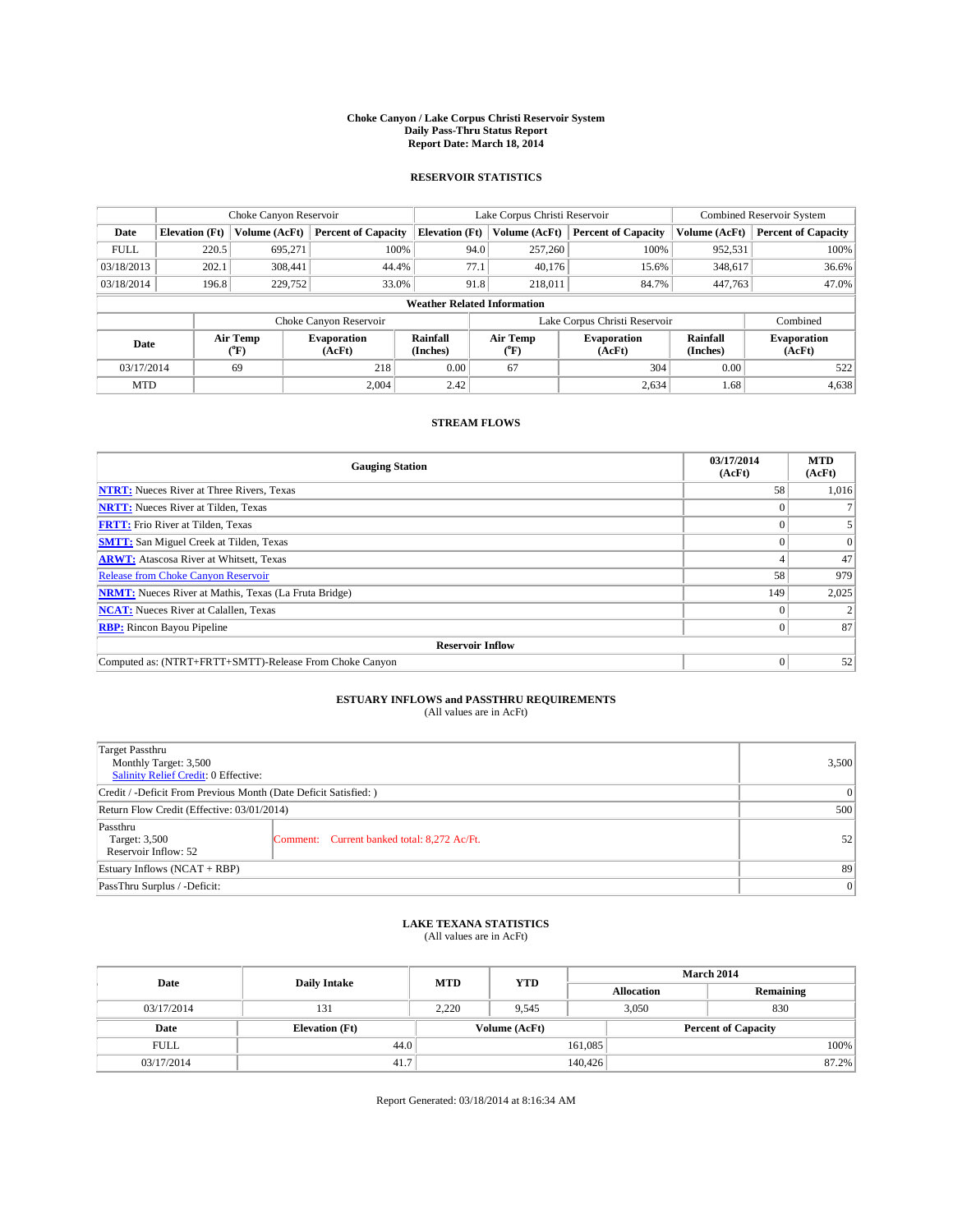#### **Choke Canyon / Lake Corpus Christi Reservoir System Daily Pass-Thru Status Report Report Date: March 19, 2014**

### **RESERVOIR STATISTICS**

|             | Choke Canyon Reservoir             |                  |                              |                       | Lake Corpus Christi Reservoir |         | <b>Combined Reservoir System</b> |                      |                              |
|-------------|------------------------------------|------------------|------------------------------|-----------------------|-------------------------------|---------|----------------------------------|----------------------|------------------------------|
| Date        | <b>Elevation</b> (Ft)              | Volume (AcFt)    | <b>Percent of Capacity</b>   | <b>Elevation (Ft)</b> | Volume (AcFt)                 |         | <b>Percent of Capacity</b>       | Volume (AcFt)        | <b>Percent of Capacity</b>   |
| <b>FULL</b> | 220.5                              | 695,271          | 100%                         |                       | 94.0                          | 257,260 | 100%                             | 952,531              | 100%                         |
| 03/19/2013  | 202.1                              | 309,095          | 44.5%                        |                       | 77.2                          | 40,494  | 15.7%                            | 349,589              | 36.7%                        |
| 03/19/2014  | 196.8                              | 229,888          | 33.1%                        |                       | 91.8                          | 218,534 | 84.9%                            | 448,422              | 47.1%                        |
|             | <b>Weather Related Information</b> |                  |                              |                       |                               |         |                                  |                      |                              |
|             |                                    |                  | Choke Canyon Reservoir       |                       |                               |         | Lake Corpus Christi Reservoir    |                      | Combined                     |
| Date        |                                    | Air Temp<br>(°F) | <b>Evaporation</b><br>(AcFt) | Rainfall<br>(Inches)  | Air Temp<br>("F)              |         | <b>Evaporation</b><br>(AcFt)     | Rainfall<br>(Inches) | <b>Evaporation</b><br>(AcFt) |
| 03/18/2014  |                                    | 89               | 226                          | 0.00                  | 86                            | 315     |                                  | 0.00                 | 541                          |
| <b>MTD</b>  |                                    |                  | 2.230                        | 2.42                  |                               |         | 2.949                            | 1.68                 | 5,179                        |

### **STREAM FLOWS**

| <b>Gauging Station</b>                                       | 03/18/2014<br>(AcFt) | <b>MTD</b><br>(AcFt) |  |  |  |  |
|--------------------------------------------------------------|----------------------|----------------------|--|--|--|--|
| <b>NTRT:</b> Nueces River at Three Rivers, Texas             | 60                   | 1,076                |  |  |  |  |
| <b>NRTT:</b> Nueces River at Tilden, Texas                   |                      |                      |  |  |  |  |
| <b>FRTT:</b> Frio River at Tilden, Texas                     |                      | 6                    |  |  |  |  |
| <b>SMTT:</b> San Miguel Creek at Tilden, Texas               |                      | $\Omega$             |  |  |  |  |
| <b>ARWT:</b> Atascosa River at Whitsett, Texas               |                      | 50                   |  |  |  |  |
| <b>Release from Choke Canyon Reservoir</b>                   | 58                   | 1,036                |  |  |  |  |
| <b>NRMT:</b> Nueces River at Mathis, Texas (La Fruta Bridge) | 139                  | 2,164                |  |  |  |  |
| <b>NCAT:</b> Nueces River at Calallen, Texas                 |                      |                      |  |  |  |  |
| <b>RBP:</b> Rincon Bayou Pipeline                            | 0                    | 87                   |  |  |  |  |
| <b>Reservoir Inflow</b>                                      |                      |                      |  |  |  |  |
| Computed as: (NTRT+FRTT+SMTT)-Release From Choke Canyon      | h                    | 55                   |  |  |  |  |

# **ESTUARY INFLOWS and PASSTHRU REQUIREMENTS**<br>(All values are in AcFt)

| Target Passthru<br>Monthly Target: 3,500<br>Salinity Relief Credit: 0 Effective: |                                             | 3,500 |  |  |
|----------------------------------------------------------------------------------|---------------------------------------------|-------|--|--|
| Credit / -Deficit From Previous Month (Date Deficit Satisfied: )                 |                                             |       |  |  |
| Return Flow Credit (Effective: 03/01/2014)                                       |                                             |       |  |  |
| Passthru<br>Target: 3,500<br>Reservoir Inflow: 55                                | Comment: Current banked total: 8,272 Ac/Ft. | 55    |  |  |
| Estuary Inflows (NCAT + RBP)                                                     |                                             |       |  |  |
| PassThru Surplus / -Deficit:                                                     |                                             |       |  |  |

## **LAKE TEXANA STATISTICS** (All values are in AcFt)

| Date        | <b>Daily Intake</b>   | <b>MTD</b> | <b>YTD</b>    | <b>March 2014</b> |                            |           |  |
|-------------|-----------------------|------------|---------------|-------------------|----------------------------|-----------|--|
|             |                       |            |               |                   | <b>Allocation</b>          | Remaining |  |
| 03/18/2014  | 131                   | 2,350      | 9,676         |                   | 700<br>3,050               |           |  |
| Date        | <b>Elevation</b> (Ft) |            | Volume (AcFt) |                   | <b>Percent of Capacity</b> |           |  |
| <b>FULL</b> | 44.0                  |            |               | 161,085           |                            | 100%      |  |
| 03/18/2014  | 41.6                  |            |               | 139,562           |                            | 86.6%     |  |

Report Generated: 03/19/2014 at 8:14:02 AM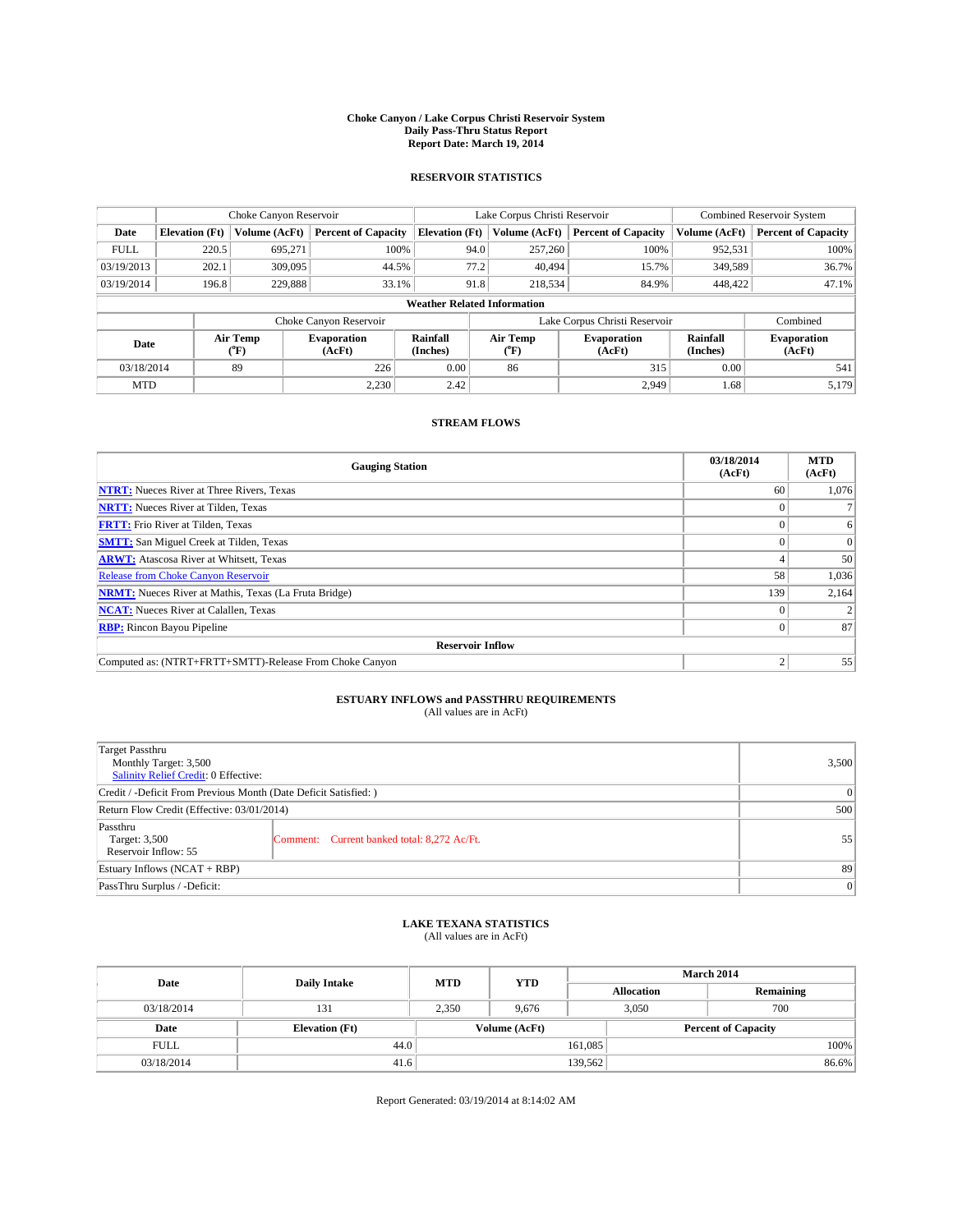#### **Choke Canyon / Lake Corpus Christi Reservoir System Daily Pass-Thru Status Report Report Date: March 20, 2014**

### **RESERVOIR STATISTICS**

|             |                                    | Choke Canyon Reservoir |                              |                       | Lake Corpus Christi Reservoir | Combined Reservoir System     |                      |                              |  |
|-------------|------------------------------------|------------------------|------------------------------|-----------------------|-------------------------------|-------------------------------|----------------------|------------------------------|--|
| Date        | <b>Elevation</b> (Ft)              | Volume (AcFt)          | <b>Percent of Capacity</b>   | <b>Elevation (Ft)</b> | Volume (AcFt)                 | <b>Percent of Capacity</b>    | Volume (AcFt)        | <b>Percent of Capacity</b>   |  |
| <b>FULL</b> | 220.5                              | 695.271                | 100%                         | 94.0                  | 257,260                       | 100%                          | 952,531              | 100%                         |  |
| 03/20/2013  | 202.0                              | 306,811                | 44.1%                        | 77.2                  | 40,750                        | 15.8%                         | 347,561              | 36.5%                        |  |
| 03/20/2014  | 196.8                              | 229,752                | 33.0%                        | 91.8                  | 218,359                       | 84.9%                         | 448.111              | 47.0%                        |  |
|             | <b>Weather Related Information</b> |                        |                              |                       |                               |                               |                      |                              |  |
|             |                                    |                        | Choke Canyon Reservoir       |                       |                               | Lake Corpus Christi Reservoir |                      | Combined                     |  |
| Date        |                                    | Air Temp<br>(°F)       | <b>Evaporation</b><br>(AcFt) | Rainfall<br>(Inches)  | Air Temp<br>(°F)              | <b>Evaporation</b><br>(AcFt)  | Rainfall<br>(Inches) | <b>Evaporation</b><br>(AcFt) |  |
| 03/19/2014  |                                    | 72                     | 187                          | 0.00                  | 74                            | 305                           |                      | 492                          |  |
| <b>MTD</b>  |                                    |                        | 2.417                        | 2.42                  |                               | 3,254                         | 1.68                 | 5,671                        |  |

### **STREAM FLOWS**

| <b>Gauging Station</b>                                       | 03/19/2014<br>(AcFt) | <b>MTD</b><br>(AcFt) |  |  |  |  |
|--------------------------------------------------------------|----------------------|----------------------|--|--|--|--|
| <b>NTRT:</b> Nueces River at Three Rivers, Texas             | 60                   | 1,135                |  |  |  |  |
| <b>NRTT:</b> Nueces River at Tilden, Texas                   |                      |                      |  |  |  |  |
| <b>FRTT:</b> Frio River at Tilden, Texas                     |                      | 6                    |  |  |  |  |
| <b>SMTT:</b> San Miguel Creek at Tilden, Texas               |                      | $\Omega$             |  |  |  |  |
| <b>ARWT:</b> Atascosa River at Whitsett, Texas               |                      | 53                   |  |  |  |  |
| <b>Release from Choke Canyon Reservoir</b>                   | 58                   | 1,094                |  |  |  |  |
| <b>NRMT:</b> Nueces River at Mathis, Texas (La Fruta Bridge) | 143                  | 2,307                |  |  |  |  |
| <b>NCAT:</b> Nueces River at Calallen, Texas                 |                      |                      |  |  |  |  |
| <b>RBP:</b> Rincon Bayou Pipeline                            |                      | 87                   |  |  |  |  |
| <b>Reservoir Inflow</b>                                      |                      |                      |  |  |  |  |
| Computed as: (NTRT+FRTT+SMTT)-Release From Choke Canyon      | σ                    | 57                   |  |  |  |  |

# **ESTUARY INFLOWS and PASSTHRU REQUIREMENTS**<br>(All values are in AcFt)

| Target Passthru<br>Monthly Target: 3,500<br>Salinity Relief Credit: 0 Effective: |                                             | 3,500 |  |  |
|----------------------------------------------------------------------------------|---------------------------------------------|-------|--|--|
| Credit / -Deficit From Previous Month (Date Deficit Satisfied: )                 |                                             |       |  |  |
| Return Flow Credit (Effective: 03/01/2014)                                       |                                             |       |  |  |
| Passthru<br>Target: 3,500<br>Reservoir Inflow: 57                                | Comment: Current banked total: 8,272 Ac/Ft. | 57    |  |  |
| Estuary Inflows (NCAT + RBP)                                                     |                                             |       |  |  |
| PassThru Surplus / -Deficit:                                                     |                                             |       |  |  |

## **LAKE TEXANA STATISTICS** (All values are in AcFt)

| Date        | <b>Daily Intake</b>   | <b>MTD</b> | <b>YTD</b>    | <b>March 2014</b> |                            |           |  |
|-------------|-----------------------|------------|---------------|-------------------|----------------------------|-----------|--|
|             |                       |            |               | <b>Allocation</b> |                            | Remaining |  |
| 03/19/2014  | 131                   | 2,481      | 9,806         |                   | 3,050<br>569               |           |  |
| Date        | <b>Elevation</b> (Ft) |            | Volume (AcFt) |                   | <b>Percent of Capacity</b> |           |  |
| <b>FULL</b> | 44.0                  |            |               | 161,085           |                            | 100%      |  |
| 03/19/2014  | 41.6                  |            |               | 139,562           |                            | 86.6%     |  |

Report Generated: 03/20/2014 at 8:22:29 AM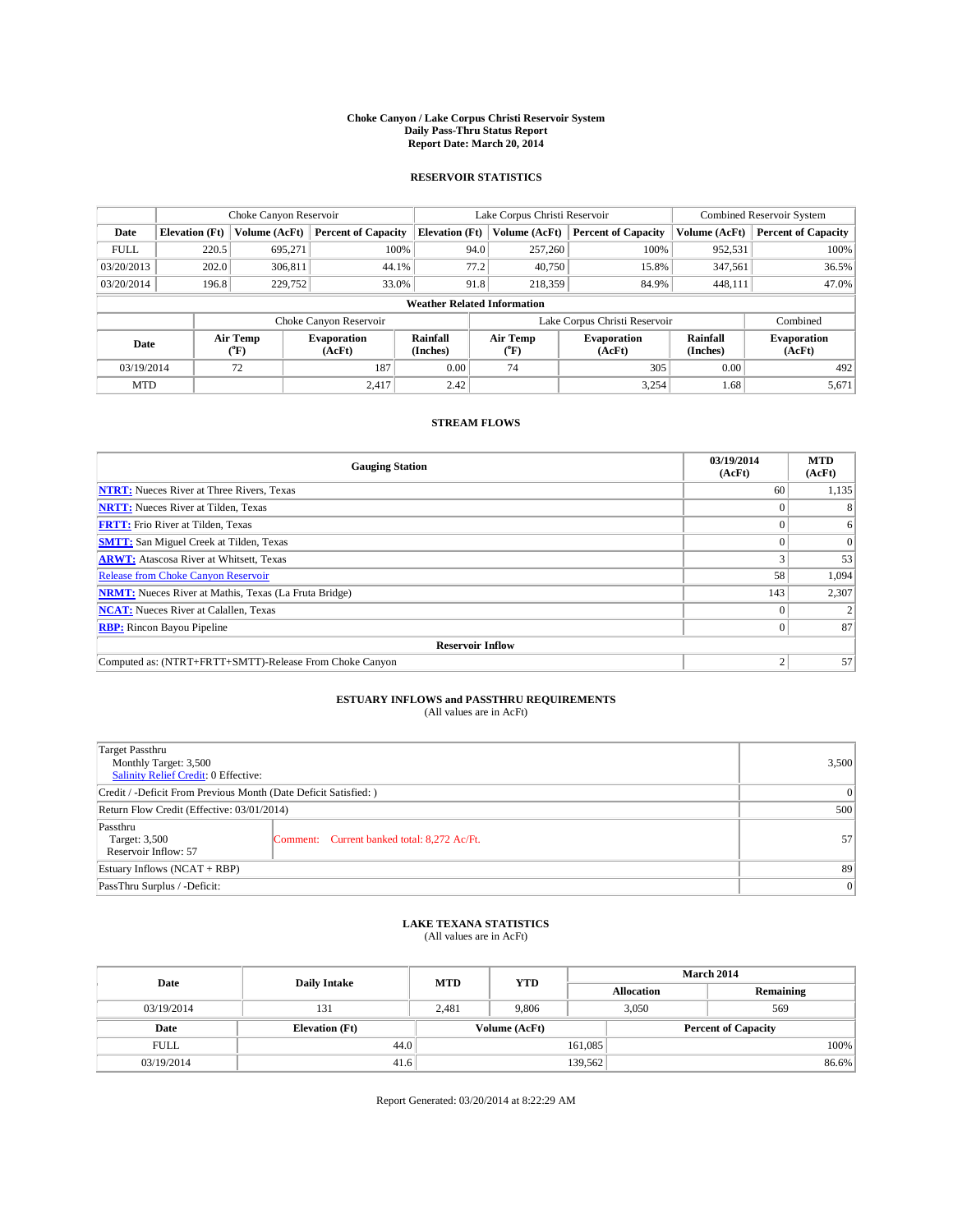#### **Choke Canyon / Lake Corpus Christi Reservoir System Daily Pass-Thru Status Report Report Date: March 21, 2014**

### **RESERVOIR STATISTICS**

|             | Choke Canyon Reservoir             |                         |                              |                       | Lake Corpus Christi Reservoir             |     | Combined Reservoir System    |                      |                              |
|-------------|------------------------------------|-------------------------|------------------------------|-----------------------|-------------------------------------------|-----|------------------------------|----------------------|------------------------------|
| Date        | <b>Elevation</b> (Ft)              | Volume (AcFt)           | <b>Percent of Capacity</b>   | <b>Elevation (Ft)</b> | Volume (AcFt)                             |     | <b>Percent of Capacity</b>   | Volume (AcFt)        | <b>Percent of Capacity</b>   |
| <b>FULL</b> | 220.5                              | 695.271                 | 100%                         |                       | 94.0<br>257,260                           |     | 100%                         | 952,531              | 100%                         |
| 03/21/2013  | 202.1                              | 308,930                 | 44.4%                        | 77.1                  | 40,303                                    |     | 15.7%                        | 349,233              | 36.7%                        |
| 03/21/2014  | 196.8                              | 229,619                 | 33.0%                        |                       | 91.8<br>217.662                           |     | 84.6%                        | 447.281              | 47.0%                        |
|             | <b>Weather Related Information</b> |                         |                              |                       |                                           |     |                              |                      |                              |
|             |                                    |                         | Choke Canyon Reservoir       |                       | Lake Corpus Christi Reservoir<br>Combined |     |                              |                      |                              |
| Date        |                                    | Air Temp<br>(°F)        | <b>Evaporation</b><br>(AcFt) | Rainfall<br>(Inches)  | Air Temp<br>(°F)                          |     | <b>Evaporation</b><br>(AcFt) | Rainfall<br>(Inches) | <b>Evaporation</b><br>(AcFt) |
| 03/20/2014  |                                    | 77<br>179<br>0.00<br>79 |                              | 213                   | 0.00                                      | 392 |                              |                      |                              |
| <b>MTD</b>  |                                    |                         | 2.596                        | 2.42                  |                                           |     | 3,467                        | 1.68                 | 6,063                        |

## **STREAM FLOWS**

| <b>Gauging Station</b>                                       | 03/20/2014<br>(AcFt) | <b>MTD</b><br>(AcFt) |  |  |  |  |
|--------------------------------------------------------------|----------------------|----------------------|--|--|--|--|
| <b>NTRT:</b> Nueces River at Three Rivers, Texas             | 60                   | 1,195                |  |  |  |  |
| <b>NRTT:</b> Nueces River at Tilden, Texas                   |                      |                      |  |  |  |  |
| <b>FRTT:</b> Frio River at Tilden, Texas                     |                      | 6                    |  |  |  |  |
| <b>SMTT:</b> San Miguel Creek at Tilden, Texas               |                      | $\Omega$             |  |  |  |  |
| <b>ARWT:</b> Atascosa River at Whitsett, Texas               |                      | 56                   |  |  |  |  |
| <b>Release from Choke Canyon Reservoir</b>                   | 58                   | 1,151                |  |  |  |  |
| <b>NRMT:</b> Nueces River at Mathis, Texas (La Fruta Bridge) | 151                  | 2,457                |  |  |  |  |
| <b>NCAT:</b> Nueces River at Calallen, Texas                 |                      |                      |  |  |  |  |
| <b>RBP:</b> Rincon Bayou Pipeline                            | $\Omega$             | 87                   |  |  |  |  |
| <b>Reservoir Inflow</b>                                      |                      |                      |  |  |  |  |
| Computed as: (NTRT+FRTT+SMTT)-Release From Choke Canyon      | h                    | 59                   |  |  |  |  |

# **ESTUARY INFLOWS and PASSTHRU REQUIREMENTS**<br>(All values are in AcFt)

| Target Passthru<br>Monthly Target: 3,500<br>Salinity Relief Credit: 0 Effective: |                                             | 3,500 |  |  |
|----------------------------------------------------------------------------------|---------------------------------------------|-------|--|--|
| Credit / -Deficit From Previous Month (Date Deficit Satisfied: )                 |                                             |       |  |  |
| Return Flow Credit (Effective: 03/01/2014)                                       |                                             |       |  |  |
| Passthru<br>Target: 3,500<br>Reservoir Inflow: 59                                | Comment: Current banked total: 8,272 Ac/Ft. | 59    |  |  |
| Estuary Inflows (NCAT + RBP)                                                     |                                             |       |  |  |
| PassThru Surplus / -Deficit:                                                     | 0                                           |       |  |  |

# **LAKE TEXANA STATISTICS** (All values are in AcFt)

| Date        | <b>Daily Intake</b>   | <b>MTD</b> | <b>YTD</b>    | <b>March 2014</b> |                            |           |  |
|-------------|-----------------------|------------|---------------|-------------------|----------------------------|-----------|--|
|             |                       |            |               |                   | <b>Allocation</b>          | Remaining |  |
| 03/20/2014  | 130                   | 2,611      | 9,937         |                   | 3,050<br>439               |           |  |
| Date        | <b>Elevation</b> (Ft) |            | Volume (AcFt) |                   | <b>Percent of Capacity</b> |           |  |
| <b>FULL</b> | 44.0                  |            |               | 161.085           |                            | 100%      |  |
| 03/20/2014  | 41.6                  |            |               | 139,562           |                            | 86.6%     |  |

Report Generated: 03/21/2014 at 8:07:48 AM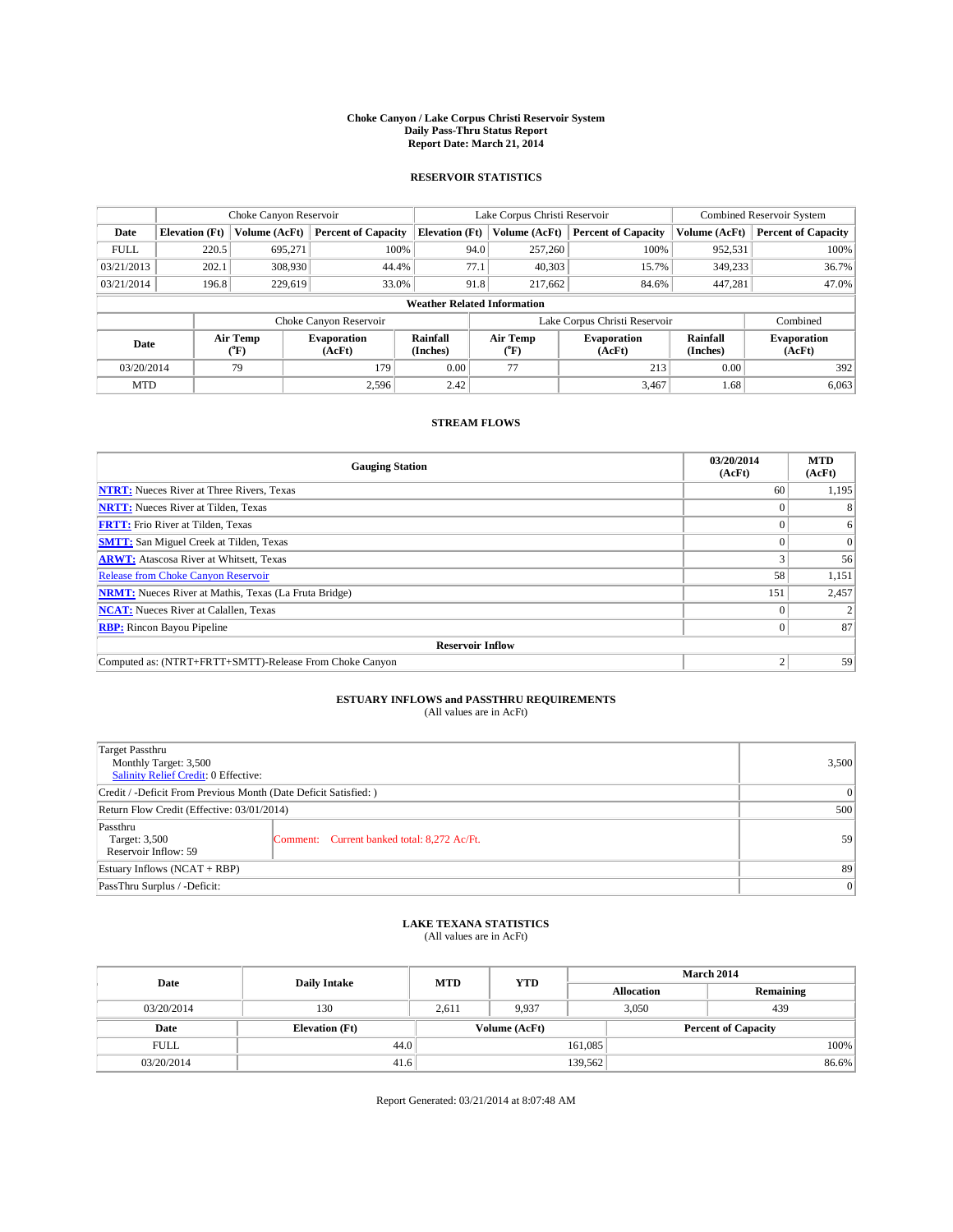#### **Choke Canyon / Lake Corpus Christi Reservoir System Daily Pass-Thru Status Report Report Date: March 22, 2014**

### **RESERVOIR STATISTICS**

|             |                       | Choke Canyon Reservoir |                              |                                    | Lake Corpus Christi Reservoir | <b>Combined Reservoir System</b> |                      |                              |
|-------------|-----------------------|------------------------|------------------------------|------------------------------------|-------------------------------|----------------------------------|----------------------|------------------------------|
| Date        | <b>Elevation</b> (Ft) | Volume (AcFt)          | <b>Percent of Capacity</b>   | <b>Elevation (Ft)</b>              | Volume (AcFt)                 | <b>Percent of Capacity</b>       | Volume (AcFt)        | <b>Percent of Capacity</b>   |
| <b>FULL</b> | 220.5                 | 695,271                | 100%                         | 94.0                               | 257,260                       | 100%                             | 952,531              | 100%                         |
| 03/22/2013  | 202.1                 | 308,278                | 44.3%                        | 77.1                               | 40,303                        | 15.7%                            | 348,581              | 36.6%                        |
| 03/22/2014  | 196.9                 | 230,565                | 33.2%                        | 91.8                               | 217,488                       | 84.5%                            | 448,053              | 47.0%                        |
|             |                       |                        |                              | <b>Weather Related Information</b> |                               |                                  |                      |                              |
|             |                       |                        | Choke Canyon Reservoir       |                                    | Lake Corpus Christi Reservoir |                                  | Combined             |                              |
| Date        |                       | Air Temp<br>(°F)       | <b>Evaporation</b><br>(AcFt) | Rainfall<br>(Inches)               | Air Temp<br>(°F)              | <b>Evaporation</b><br>(AcFt)     | Rainfall<br>(Inches) | <b>Evaporation</b><br>(AcFt) |
| 03/21/2014  |                       | 80                     | 117                          | 0.00                               | 78                            | 152                              | 0.00                 | 269                          |
| <b>MTD</b>  |                       |                        | 2.713                        | 2.42                               |                               | 3,619                            | 1.68                 | 6,332                        |

## **STREAM FLOWS**

| <b>Gauging Station</b>                                       | 03/21/2014<br>(AcFt) | <b>MTD</b><br>(AcFt) |  |  |  |  |
|--------------------------------------------------------------|----------------------|----------------------|--|--|--|--|
| <b>NTRT:</b> Nueces River at Three Rivers, Texas             | 58                   | 1,253                |  |  |  |  |
| <b>NRTT:</b> Nueces River at Tilden, Texas                   |                      |                      |  |  |  |  |
| <b>FRTT:</b> Frio River at Tilden, Texas                     |                      | 6                    |  |  |  |  |
| <b>SMTT:</b> San Miguel Creek at Tilden, Texas               |                      | $\Omega$             |  |  |  |  |
| <b>ARWT:</b> Atascosa River at Whitsett, Texas               |                      | 58                   |  |  |  |  |
| <b>Release from Choke Canyon Reservoir</b>                   | 58                   | 1,209                |  |  |  |  |
| <b>NRMT:</b> Nueces River at Mathis, Texas (La Fruta Bridge) | 141                  | 2,598                |  |  |  |  |
| <b>NCAT:</b> Nueces River at Calallen, Texas                 |                      |                      |  |  |  |  |
| <b>RBP:</b> Rincon Bayou Pipeline                            | 0                    | 87                   |  |  |  |  |
| <b>Reservoir Inflow</b>                                      |                      |                      |  |  |  |  |
| Computed as: (NTRT+FRTT+SMTT)-Release From Choke Canyon      |                      | 59                   |  |  |  |  |

# **ESTUARY INFLOWS and PASSTHRU REQUIREMENTS**<br>(All values are in AcFt)

| Target Passthru<br>Monthly Target: 3,500<br>Salinity Relief Credit: 0 Effective: |                                             | 3,500 |
|----------------------------------------------------------------------------------|---------------------------------------------|-------|
| Credit / -Deficit From Previous Month (Date Deficit Satisfied: )                 | 0                                           |       |
| Return Flow Credit (Effective: 03/01/2014)                                       | 500                                         |       |
| Passthru<br>Target: 3,500<br>Reservoir Inflow: 59                                | Comment: Current banked total: 8,272 Ac/Ft. | 59    |
| Estuary Inflows (NCAT + RBP)                                                     | 89                                          |       |
| PassThru Surplus / -Deficit:                                                     | 0                                           |       |

## **LAKE TEXANA STATISTICS** (All values are in AcFt)

| Date        | <b>Daily Intake</b>   | <b>MTD</b> | <b>YTD</b>    | March 2014        |                            |           |  |
|-------------|-----------------------|------------|---------------|-------------------|----------------------------|-----------|--|
|             |                       |            |               | <b>Allocation</b> |                            | Remaining |  |
| 03/21/2014  | 130                   | 2.742      | 10.067        |                   | 308<br>3,050               |           |  |
| Date        | <b>Elevation</b> (Ft) |            | Volume (AcFt) |                   | <b>Percent of Capacity</b> |           |  |
| <b>FULL</b> | 44.0                  |            |               | 161,085           |                            | 100%      |  |
| 03/21/2014  | 41.5                  |            |               | 138,700           |                            | 86.1%     |  |

Report Generated: 03/22/2014 at 8:18:58 AM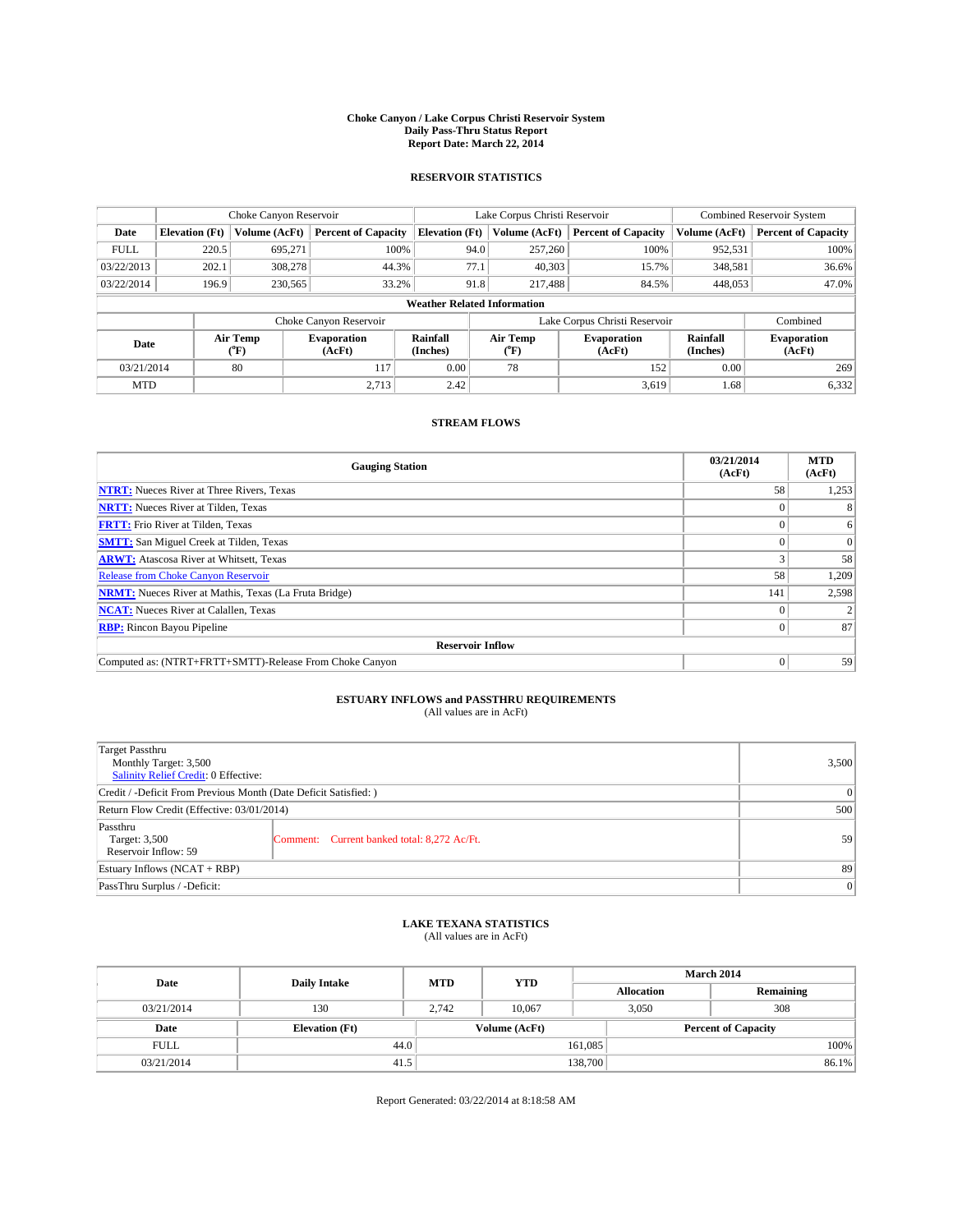#### **Choke Canyon / Lake Corpus Christi Reservoir System Daily Pass-Thru Status Report Report Date: March 23, 2014**

### **RESERVOIR STATISTICS**

|             |                       | Choke Canyon Reservoir |                              |                                    | Lake Corpus Christi Reservoir | <b>Combined Reservoir System</b> |                      |                              |
|-------------|-----------------------|------------------------|------------------------------|------------------------------------|-------------------------------|----------------------------------|----------------------|------------------------------|
| Date        | <b>Elevation</b> (Ft) | Volume (AcFt)          | <b>Percent of Capacity</b>   | <b>Elevation (Ft)</b>              | Volume (AcFt)                 | <b>Percent of Capacity</b>       | Volume (AcFt)        | <b>Percent of Capacity</b>   |
| <b>FULL</b> | 220.5                 | 695.271                | 100%                         | 94.0                               | 257,260                       | 100%                             | 952,531              | 100%                         |
| 03/23/2013  | 202.1                 | 308,115                | 44.3%                        | 77.2                               | 40.494                        | 15.7%                            | 348,609              | 36.6%                        |
| 03/23/2014  | 196.8                 | 229,220                | 33.0%                        | 91.8                               | 217,837                       | 84.7%                            | 447,057              | 46.9%                        |
|             |                       |                        |                              | <b>Weather Related Information</b> |                               |                                  |                      |                              |
|             |                       |                        | Choke Canyon Reservoir       |                                    | Lake Corpus Christi Reservoir |                                  | Combined             |                              |
| Date        |                       | Air Temp<br>(°F)       | <b>Evaporation</b><br>(AcFt) | Rainfall<br>(Inches)               | Air Temp<br>$(^{0}F)$         | Evaporation<br>(AcFt)            | Rainfall<br>(Inches) | <b>Evaporation</b><br>(AcFt) |
| 03/22/2014  |                       | 82                     | 93                           | 0.01                               | 80                            | 122                              | 0.01                 | 215                          |
| <b>MTD</b>  |                       |                        | 2.806                        | 2.43                               |                               | 3.741                            | 1.69'                | 6,547                        |

### **STREAM FLOWS**

| <b>Gauging Station</b>                                       | 03/22/2014<br>(AcFt) | <b>MTD</b><br>(AcFt) |  |  |  |  |  |
|--------------------------------------------------------------|----------------------|----------------------|--|--|--|--|--|
| <b>NTRT:</b> Nueces River at Three Rivers, Texas             | 58                   | 1,310                |  |  |  |  |  |
| <b>NRTT:</b> Nueces River at Tilden, Texas                   |                      |                      |  |  |  |  |  |
| <b>FRTT:</b> Frio River at Tilden, Texas                     |                      | 6                    |  |  |  |  |  |
| <b>SMTT:</b> San Miguel Creek at Tilden, Texas               |                      | $\Omega$             |  |  |  |  |  |
| <b>ARWT:</b> Atascosa River at Whitsett, Texas               |                      | 61                   |  |  |  |  |  |
| <b>Release from Choke Canyon Reservoir</b>                   | 58                   | 1,266                |  |  |  |  |  |
| <b>NRMT:</b> Nueces River at Mathis, Texas (La Fruta Bridge) | 141                  | 2,739                |  |  |  |  |  |
| <b>NCAT:</b> Nueces River at Calallen, Texas                 |                      |                      |  |  |  |  |  |
| <b>RBP:</b> Rincon Bayou Pipeline                            | 0                    | 87                   |  |  |  |  |  |
| <b>Reservoir Inflow</b>                                      |                      |                      |  |  |  |  |  |
| Computed as: (NTRT+FRTT+SMTT)-Release From Choke Canyon      | $\Omega$             | 59                   |  |  |  |  |  |

# **ESTUARY INFLOWS and PASSTHRU REQUIREMENTS**<br>(All values are in AcFt)

| Target Passthru<br>Monthly Target: 3,500<br>Salinity Relief Credit: 0 Effective: |                                             | 3,500 |  |  |
|----------------------------------------------------------------------------------|---------------------------------------------|-------|--|--|
| Credit / -Deficit From Previous Month (Date Deficit Satisfied: )                 |                                             |       |  |  |
| Return Flow Credit (Effective: 03/01/2014)                                       |                                             |       |  |  |
| Passthru<br>Target: 3,500<br>Reservoir Inflow: 59                                | Comment: Current banked total: 8,272 Ac/Ft. | 59    |  |  |
| Estuary Inflows (NCAT + RBP)                                                     |                                             |       |  |  |
| PassThru Surplus / -Deficit:                                                     | 0                                           |       |  |  |

# **LAKE TEXANA STATISTICS** (All values are in AcFt)

| Date        | <b>Daily Intake</b>   | <b>MTD</b> | <b>YTD</b>    | March 2014        |                            |           |  |
|-------------|-----------------------|------------|---------------|-------------------|----------------------------|-----------|--|
|             |                       |            |               | <b>Allocation</b> |                            | Remaining |  |
| 03/22/2014  | 130                   | 2.872      | 10.197        |                   | 3,050<br>178               |           |  |
| Date        | <b>Elevation</b> (Ft) |            | Volume (AcFt) |                   | <b>Percent of Capacity</b> |           |  |
| <b>FULL</b> | 44.0                  |            |               | 161,085           |                            | 100%      |  |
| 03/22/2014  | 41.5                  |            |               | 138,700           |                            | 86.1%     |  |

Report Generated: 03/23/2014 at 8:11:59 AM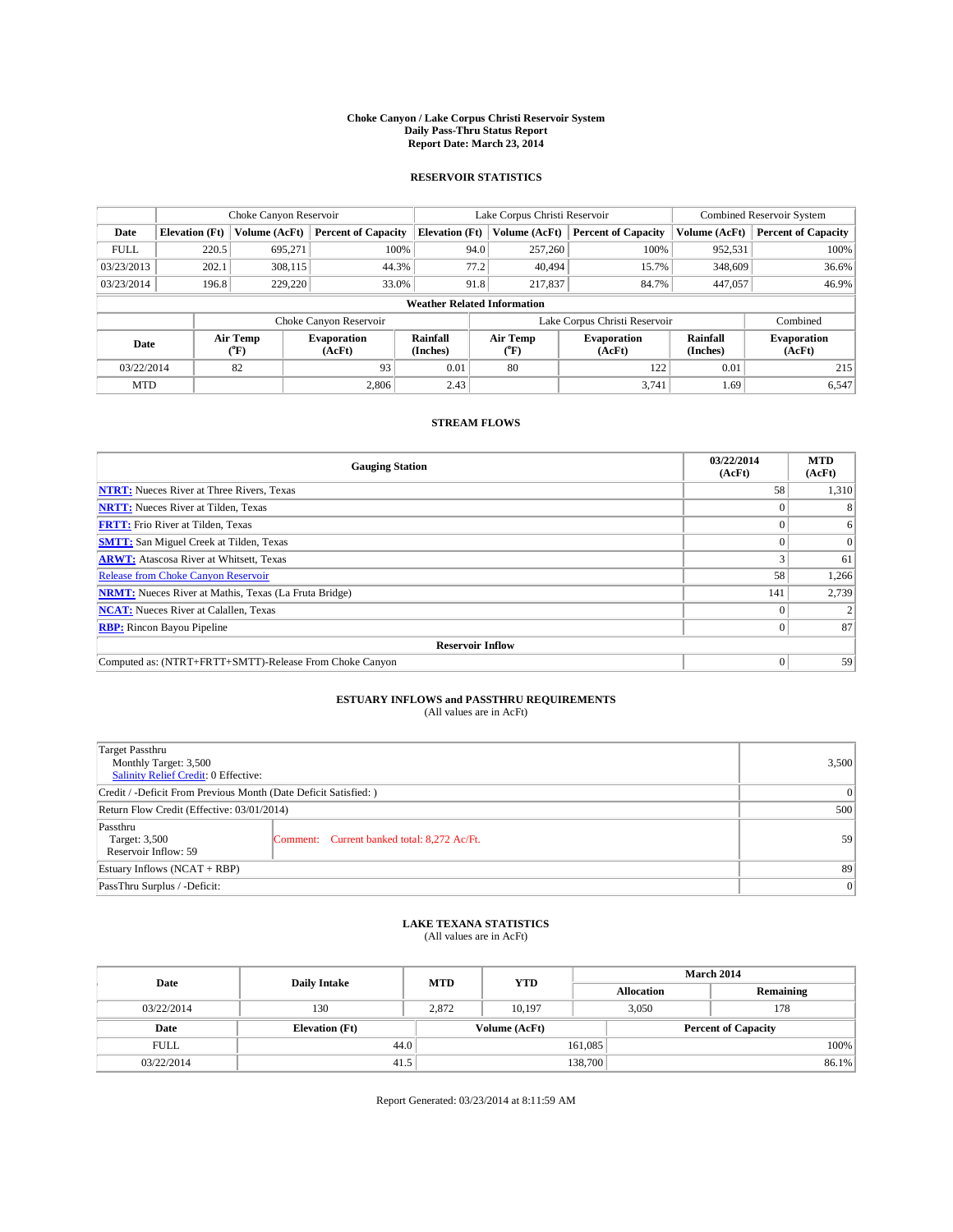#### **Choke Canyon / Lake Corpus Christi Reservoir System Daily Pass-Thru Status Report Report Date: March 24, 2014**

### **RESERVOIR STATISTICS**

|             |                       | Choke Canyon Reservoir |                              |                                    | Lake Corpus Christi Reservoir | Combined Reservoir System    |               |                              |  |
|-------------|-----------------------|------------------------|------------------------------|------------------------------------|-------------------------------|------------------------------|---------------|------------------------------|--|
| Date        | <b>Elevation</b> (Ft) | Volume (AcFt)          | <b>Percent of Capacity</b>   | <b>Elevation (Ft)</b>              | Volume (AcFt)                 | <b>Percent of Capacity</b>   | Volume (AcFt) | <b>Percent of Capacity</b>   |  |
| <b>FULL</b> | 220.5                 | 695.271                | 100%                         | 94.0                               | 257,260                       | 100%                         | 952,531       | 100%                         |  |
| 03/24/2013  | 202.0                 | 307,463                | 44.2%                        | 77.2                               | 40,622                        | 15.8%                        | 348,085       | 36.5%                        |  |
| 03/24/2014  | 196.8                 | 229,087                | 32.9%                        | 91.8                               | 218,359                       | 84.9%                        | 447,446       | 47.0%                        |  |
|             |                       |                        |                              | <b>Weather Related Information</b> |                               |                              |               |                              |  |
|             |                       |                        | Choke Canyon Reservoir       |                                    | Lake Corpus Christi Reservoir |                              |               |                              |  |
| Date        |                       | Air Temp<br>(°F)       | <b>Evaporation</b><br>(AcFt) | Rainfall<br>(Inches)               | Air Temp<br>(°F)              | <b>Evaporation</b><br>(AcFt) |               | <b>Evaporation</b><br>(AcFt) |  |
| 03/23/2014  |                       | 64                     | 101                          | 0.03                               | 67                            | 41                           | 0.28          | 142                          |  |
| <b>MTD</b>  |                       |                        | 2.907                        | 2.46                               |                               | 3,782                        | 1.97          | 6,689                        |  |

## **STREAM FLOWS**

| <b>Gauging Station</b>                                       | 03/23/2014<br>(AcFt) | <b>MTD</b><br>(AcFt) |  |  |  |  |
|--------------------------------------------------------------|----------------------|----------------------|--|--|--|--|
| <b>NTRT:</b> Nueces River at Three Rivers, Texas             | 58                   | 1,368                |  |  |  |  |
| <b>NRTT:</b> Nueces River at Tilden, Texas                   |                      |                      |  |  |  |  |
| <b>FRTT:</b> Frio River at Tilden, Texas                     |                      |                      |  |  |  |  |
| <b>SMTT:</b> San Miguel Creek at Tilden, Texas               |                      | $\Omega$             |  |  |  |  |
| <b>ARWT:</b> Atascosa River at Whitsett, Texas               |                      | 61                   |  |  |  |  |
| <b>Release from Choke Canyon Reservoir</b>                   | 58                   | 1,324                |  |  |  |  |
| <b>NRMT:</b> Nueces River at Mathis, Texas (La Fruta Bridge) | 143                  | 2,882                |  |  |  |  |
| <b>NCAT:</b> Nueces River at Calallen, Texas                 |                      |                      |  |  |  |  |
| <b>RBP:</b> Rincon Bayou Pipeline                            | 0                    | 87                   |  |  |  |  |
| <b>Reservoir Inflow</b>                                      |                      |                      |  |  |  |  |
| Computed as: (NTRT+FRTT+SMTT)-Release From Choke Canyon      | $\Omega$             | 59                   |  |  |  |  |

# **ESTUARY INFLOWS and PASSTHRU REQUIREMENTS**<br>(All values are in AcFt)

| Target Passthru<br>Monthly Target: 3,500<br>Salinity Relief Credit: 0 Effective: |                                             | 3,500 |  |  |
|----------------------------------------------------------------------------------|---------------------------------------------|-------|--|--|
| Credit / -Deficit From Previous Month (Date Deficit Satisfied: )                 |                                             |       |  |  |
| Return Flow Credit (Effective: 03/01/2014)                                       |                                             |       |  |  |
| Passthru<br>Target: 3,500<br>Reservoir Inflow: 59                                | Comment: Current banked total: 8,272 Ac/Ft. | 59    |  |  |
| Estuary Inflows (NCAT + RBP)                                                     |                                             |       |  |  |
| PassThru Surplus / -Deficit:                                                     | 0                                           |       |  |  |

## **LAKE TEXANA STATISTICS** (All values are in AcFt)

| Date        | <b>Daily Intake</b>   | <b>MTD</b> | <b>YTD</b>    | <b>March 2014</b> |                            |           |  |
|-------------|-----------------------|------------|---------------|-------------------|----------------------------|-----------|--|
|             |                       |            |               | <b>Allocation</b> |                            | Remaining |  |
| 03/23/2014  | 131                   | 3,003      | 10.328        |                   | 3,050<br>47                |           |  |
| Date        | <b>Elevation</b> (Ft) |            | Volume (AcFt) |                   | <b>Percent of Capacity</b> |           |  |
| <b>FULL</b> | 44.0                  |            |               | 161,085           |                            | 100%      |  |
| 03/23/2014  | 41.5                  |            |               | 138,700           |                            | 86.1%     |  |

Report Generated: 03/24/2014 at 8:05:58 AM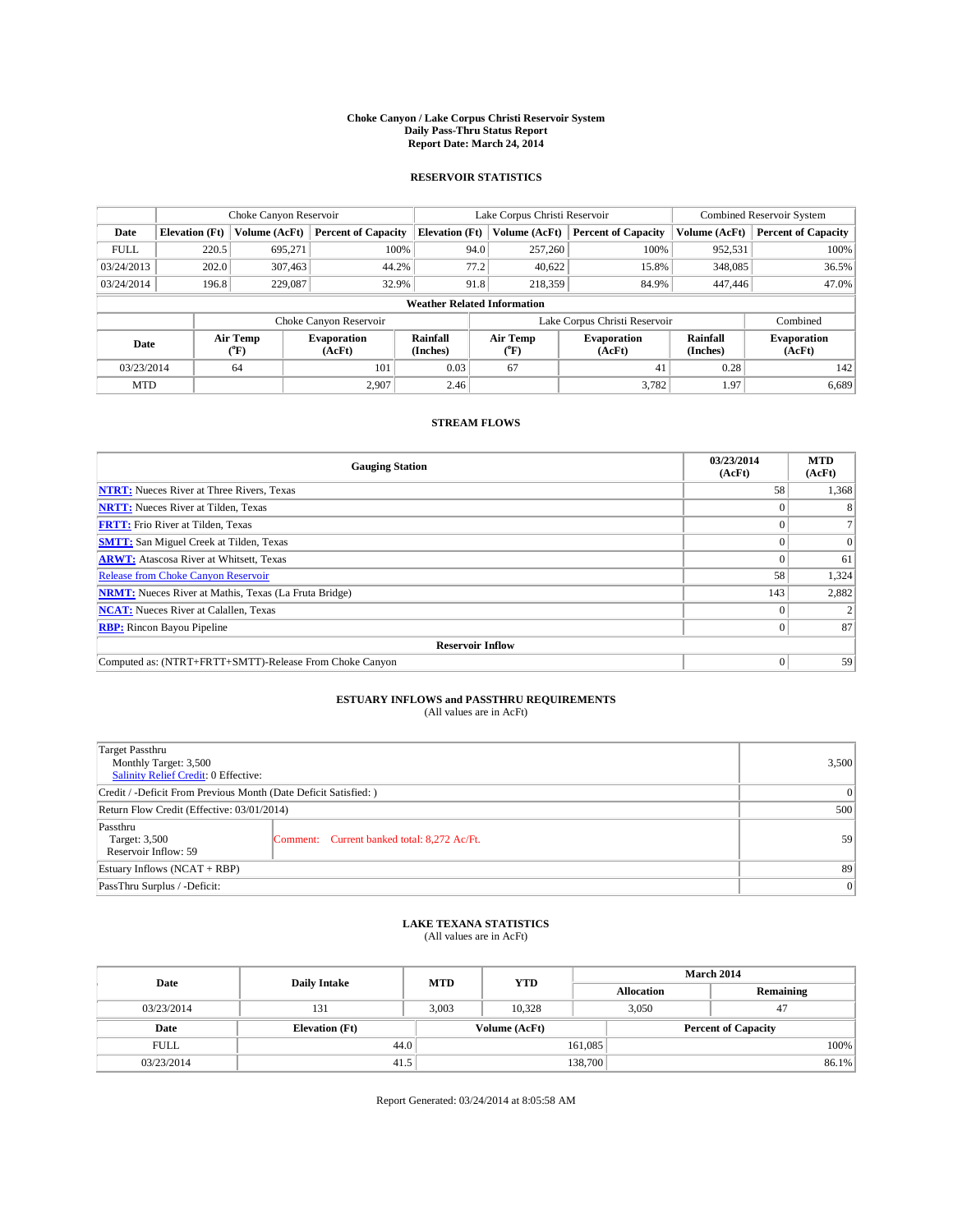#### **Choke Canyon / Lake Corpus Christi Reservoir System Daily Pass-Thru Status Report Report Date: March 25, 2014**

### **RESERVOIR STATISTICS**

|             | Choke Canyon Reservoir |                  |                            |                                    | Lake Corpus Christi Reservoir |                  |                               |                      | <b>Combined Reservoir System</b> |  |  |
|-------------|------------------------|------------------|----------------------------|------------------------------------|-------------------------------|------------------|-------------------------------|----------------------|----------------------------------|--|--|
| Date        | <b>Elevation</b> (Ft)  | Volume (AcFt)    | <b>Percent of Capacity</b> | <b>Elevation (Ft)</b>              |                               | Volume (AcFt)    | <b>Percent of Capacity</b>    | Volume (AcFt)        | Percent of Capacity              |  |  |
| <b>FULL</b> | 220.5                  | 695,271          | 100%                       |                                    | 94.0                          | 257,260          | 100%                          | 952,531              | 100%                             |  |  |
| 03/25/2013  | 201.9                  | 305,344          | 43.9%                      |                                    | 77.2                          | 40,686           | 15.8%                         | 346,030              | 36.3%                            |  |  |
| 03/25/2014  | 196.7                  | 228,820          | 32.9%                      |                                    | 91.8                          | 217,488          | 84.5%                         | 446,308              | 46.9%                            |  |  |
|             |                        |                  |                            | <b>Weather Related Information</b> |                               |                  |                               |                      |                                  |  |  |
|             |                        |                  | Choke Canyon Reservoir     |                                    |                               |                  | Lake Corpus Christi Reservoir |                      | Combined                         |  |  |
| Date        |                        | Air Temp<br>(°F) | Evaporation<br>(AcFt)      | Rainfall<br>(Inches)               |                               | Air Temp<br>("F) | <b>Evaporation</b><br>(AcFt)  | Rainfall<br>(Inches) | <b>Evaporation</b><br>(AcFt)     |  |  |
| 03/24/2014  | 47<br>57               |                  | 0.01                       |                                    | 56                            | 91               | 0.11                          | 138                  |                                  |  |  |
| <b>MTD</b>  |                        |                  | 2.954                      | 2.47                               |                               |                  | 3,873                         | 2.08                 | 6,827                            |  |  |

## **STREAM FLOWS**

| <b>Gauging Station</b>                                       | 03/24/2014<br>(AcFt) | <b>MTD</b><br>(AcFt) |  |  |  |  |
|--------------------------------------------------------------|----------------------|----------------------|--|--|--|--|
| <b>NTRT:</b> Nueces River at Three Rivers, Texas             | 58                   | 1,425                |  |  |  |  |
| <b>NRTT:</b> Nueces River at Tilden, Texas                   |                      |                      |  |  |  |  |
| <b>FRTT:</b> Frio River at Tilden, Texas                     |                      |                      |  |  |  |  |
| <b>SMTT:</b> San Miguel Creek at Tilden, Texas               |                      | $\Omega$             |  |  |  |  |
| <b>ARWT:</b> Atascosa River at Whitsett, Texas               |                      | 64                   |  |  |  |  |
| <b>Release from Choke Canyon Reservoir</b>                   | 58                   | 1,382                |  |  |  |  |
| <b>NRMT:</b> Nueces River at Mathis, Texas (La Fruta Bridge) | 121                  | 3,003                |  |  |  |  |
| <b>NCAT:</b> Nueces River at Calallen, Texas                 |                      |                      |  |  |  |  |
| <b>RBP:</b> Rincon Bayou Pipeline                            | 0                    | 87                   |  |  |  |  |
| <b>Reservoir Inflow</b>                                      |                      |                      |  |  |  |  |
| Computed as: (NTRT+FRTT+SMTT)-Release From Choke Canyon      | $\Omega$             | 60                   |  |  |  |  |

# **ESTUARY INFLOWS and PASSTHRU REQUIREMENTS**<br>(All values are in AcFt)

| Target Passthru<br>Monthly Target: 3,500<br>Salinity Relief Credit: 0 Effective: |                                             | 3,500 |  |  |
|----------------------------------------------------------------------------------|---------------------------------------------|-------|--|--|
| Credit / -Deficit From Previous Month (Date Deficit Satisfied: )                 |                                             |       |  |  |
| Return Flow Credit (Effective: 03/01/2014)                                       |                                             |       |  |  |
| Passthru<br>Target: 3,500<br>Reservoir Inflow: 60                                | Comment: Current banked total: 8,272 Ac/Ft. | 60    |  |  |
| Estuary Inflows (NCAT + RBP)                                                     | 89                                          |       |  |  |
| PassThru Surplus / -Deficit:                                                     | 0                                           |       |  |  |

## **LAKE TEXANA STATISTICS** (All values are in AcFt)

| Date        | <b>Daily Intake</b>   | <b>MTD</b>    | <b>YTD</b> | <b>March 2014</b> |                            |           |  |
|-------------|-----------------------|---------------|------------|-------------------|----------------------------|-----------|--|
|             |                       |               |            | <b>Allocation</b> |                            | Remaining |  |
| 03/24/2014  | 128                   | 3,131         | 10.456     |                   | 3,050<br>$-81$             |           |  |
| Date        | <b>Elevation</b> (Ft) | Volume (AcFt) |            |                   | <b>Percent of Capacity</b> |           |  |
| <b>FULL</b> | 44.0                  |               |            | 161,085           |                            | 100%      |  |
| 03/24/2014  | 41.5                  |               |            | 138,700           |                            | 86.1%     |  |

Report Generated: 03/25/2014 at 8:04:03 AM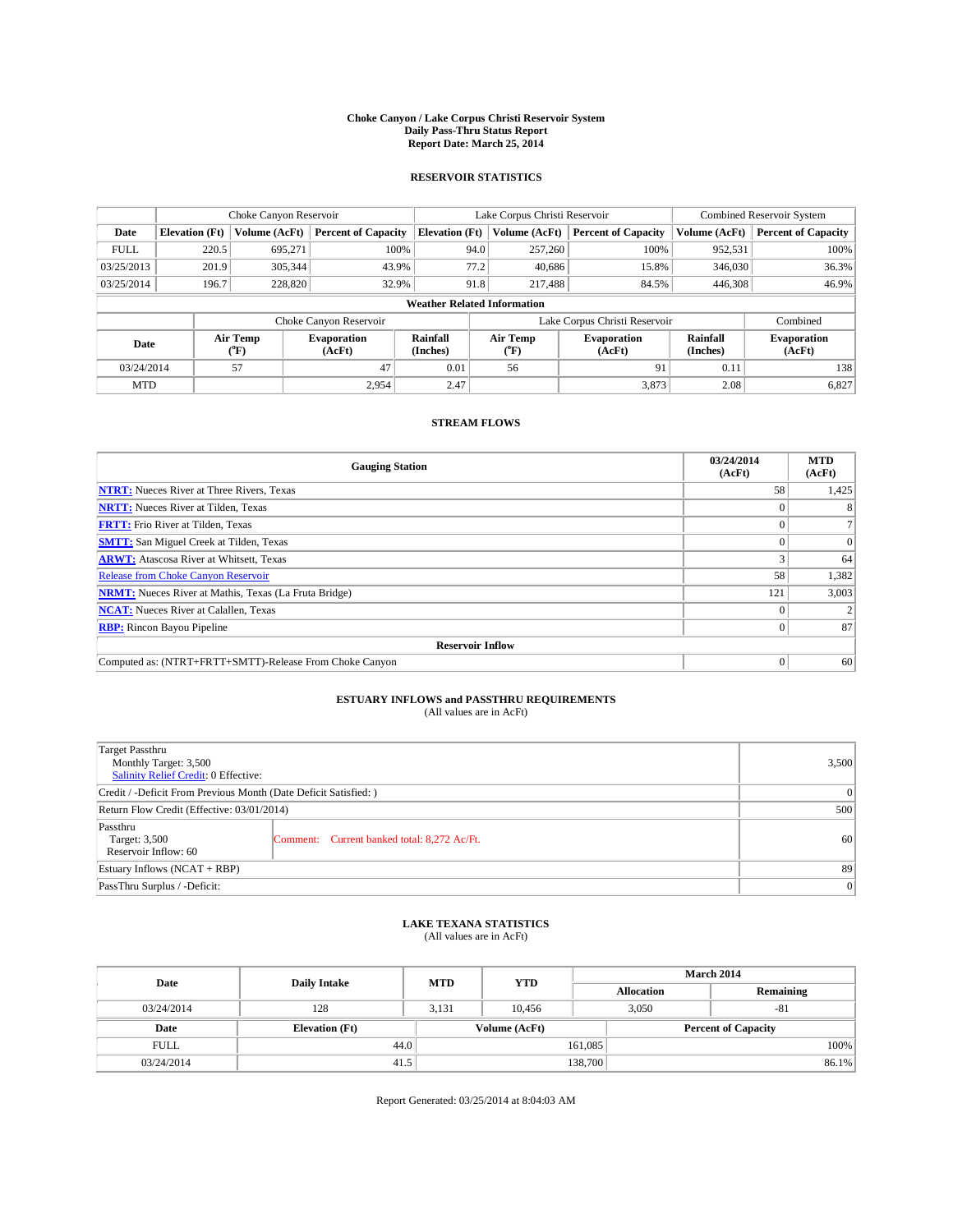#### **Choke Canyon / Lake Corpus Christi Reservoir System Daily Pass-Thru Status Report Report Date: March 26, 2014**

### **RESERVOIR STATISTICS**

|             | Choke Canyon Reservoir |                  |                              |                                    | Lake Corpus Christi Reservoir | Combined Reservoir System     |                      |                              |
|-------------|------------------------|------------------|------------------------------|------------------------------------|-------------------------------|-------------------------------|----------------------|------------------------------|
| Date        | <b>Elevation</b> (Ft)  | Volume (AcFt)    | <b>Percent of Capacity</b>   | <b>Elevation (Ft)</b>              | Volume (AcFt)                 | <b>Percent of Capacity</b>    | Volume (AcFt)        | <b>Percent of Capacity</b>   |
| <b>FULL</b> | 220.5                  | 695.271          | 100%                         | 94.0                               | 257,260                       | 100%                          | 952,531              | 100%                         |
| 03/26/2013  | 201.9                  | 305,507          | 43.9%                        | 77.1                               | 40,303                        | 15.7%                         | 345,810              | 36.3%                        |
| 03/26/2014  | 196.7                  | 228,687          | 32.9%                        | 91.7                               | 216,444                       | 84.1%                         | 445,131              | 46.7%                        |
|             |                        |                  |                              | <b>Weather Related Information</b> |                               |                               |                      |                              |
|             |                        |                  | Choke Canyon Reservoir       |                                    |                               | Lake Corpus Christi Reservoir |                      | Combined                     |
| Date        |                        | Air Temp<br>(°F) | <b>Evaporation</b><br>(AcFt) | Rainfall<br>(Inches)               | Air Temp<br>(°F)              | <b>Evaporation</b><br>(AcFt)  | Rainfall<br>(Inches) | <b>Evaporation</b><br>(AcFt) |
| 03/25/2014  |                        | 74               | 179                          | 0.00                               | 72                            | 284                           | 0.13                 | 463                          |
| <b>MTD</b>  |                        |                  | 3,133                        | 2.47                               |                               | 4,157                         | 2.21                 | 7,290                        |

### **STREAM FLOWS**

| <b>Gauging Station</b>                                       | 03/25/2014<br>(AcFt) | <b>MTD</b><br>(AcFt) |  |  |  |  |
|--------------------------------------------------------------|----------------------|----------------------|--|--|--|--|
| <b>NTRT:</b> Nueces River at Three Rivers, Texas             | 60                   | 1,485                |  |  |  |  |
| <b>NRTT:</b> Nueces River at Tilden, Texas                   | o                    | 9                    |  |  |  |  |
| <b>FRTT:</b> Frio River at Tilden, Texas                     | 0                    | $\mathcal{L}$        |  |  |  |  |
| <b>SMTT:</b> San Miguel Creek at Tilden, Texas               |                      | $\Omega$             |  |  |  |  |
| <b>ARWT:</b> Atascosa River at Whitsett, Texas               |                      | 67                   |  |  |  |  |
| <b>Release from Choke Canyon Reservoir</b>                   | 58                   | 1,439                |  |  |  |  |
| <b>NRMT:</b> Nueces River at Mathis, Texas (La Fruta Bridge) | 97                   | 3,101                |  |  |  |  |
| <b>NCAT:</b> Nueces River at Calallen, Texas                 |                      | 3                    |  |  |  |  |
| <b>RBP:</b> Rincon Bayou Pipeline                            | $\Omega$             | 87                   |  |  |  |  |
| <b>Reservoir Inflow</b>                                      |                      |                      |  |  |  |  |
| Computed as: (NTRT+FRTT+SMTT)-Release From Choke Canyon      |                      | 62                   |  |  |  |  |

# **ESTUARY INFLOWS and PASSTHRU REQUIREMENTS**<br>(All values are in AcFt)

| Target Passthru<br>Monthly Target: 3,500<br>Salinity Relief Credit: 0 Effective: |                                             | 3,500 |  |  |
|----------------------------------------------------------------------------------|---------------------------------------------|-------|--|--|
| Credit / -Deficit From Previous Month (Date Deficit Satisfied: )                 |                                             |       |  |  |
| Return Flow Credit (Effective: 03/01/2014)                                       |                                             |       |  |  |
| Passthru<br>Target: 3,500<br>Reservoir Inflow: 62                                | Comment: Current banked total: 8,272 Ac/Ft. | 62    |  |  |
| Estuary Inflows (NCAT + RBP)                                                     |                                             |       |  |  |
| PassThru Surplus / -Deficit:                                                     | 0                                           |       |  |  |

## **LAKE TEXANA STATISTICS** (All values are in AcFt)

| Date        | <b>Daily Intake</b>   | <b>MTD</b>    | <b>YTD</b> | March 2014        |                 |                            |  |
|-------------|-----------------------|---------------|------------|-------------------|-----------------|----------------------------|--|
|             |                       |               |            | <b>Allocation</b> |                 | Remaining                  |  |
| 03/25/2014  | 132                   | 3.263         | 10.588     |                   | 3,050<br>$-213$ |                            |  |
| Date        | <b>Elevation</b> (Ft) | Volume (AcFt) |            |                   |                 | <b>Percent of Capacity</b> |  |
| <b>FULL</b> | 44.0                  |               |            | 161,085           |                 | 100%                       |  |
| 03/25/2014  | 41.5                  |               |            | 138,700           |                 | 86.1%                      |  |

Report Generated: 03/26/2014 at 8:11:17 AM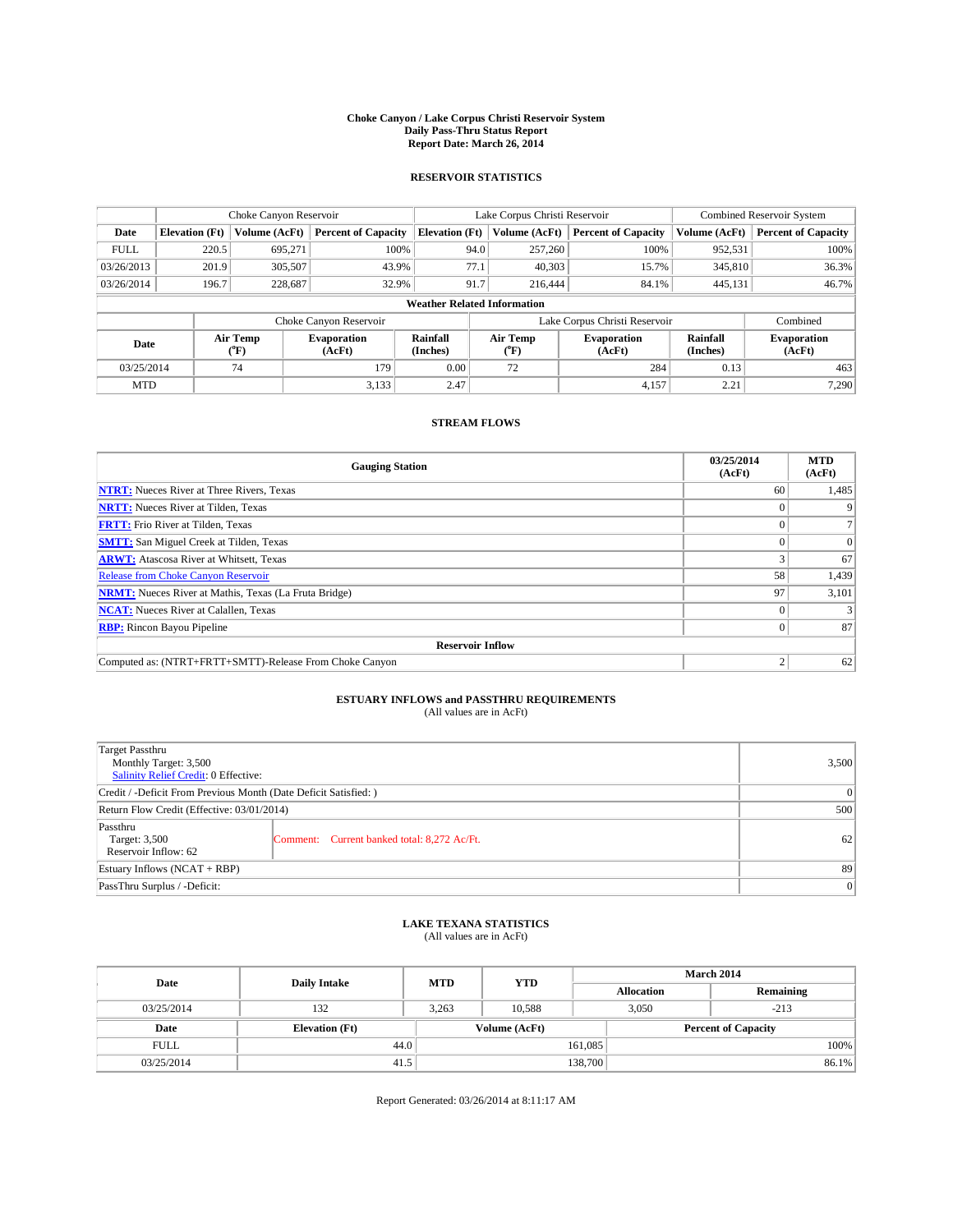#### **Choke Canyon / Lake Corpus Christi Reservoir System Daily Pass-Thru Status Report Report Date: March 27, 2014**

### **RESERVOIR STATISTICS**

|             | Choke Canyon Reservoir |                  |                              |                                    | Lake Corpus Christi Reservoir | <b>Combined Reservoir System</b> |                      |                              |
|-------------|------------------------|------------------|------------------------------|------------------------------------|-------------------------------|----------------------------------|----------------------|------------------------------|
| Date        | <b>Elevation</b> (Ft)  | Volume (AcFt)    | <b>Percent of Capacity</b>   | <b>Elevation (Ft)</b>              | Volume (AcFt)                 | <b>Percent of Capacity</b>       | Volume (AcFt)        | <b>Percent of Capacity</b>   |
| <b>FULL</b> | 220.5                  | 695,271          | 100%                         | 94.0                               | 257,260                       | 100%                             | 952,531              | 100%                         |
| 03/27/2013  | 201.9                  | 305,018          | 43.9%                        | 77.1                               | 40,113                        | 15.6%                            | 345,131              | 36.2%                        |
| 03/27/2014  | 196.7                  | 228,687          | 32.9%                        | 91.7                               | 216,444                       | 84.1%                            | 445,131              | 46.7%                        |
|             |                        |                  |                              | <b>Weather Related Information</b> |                               |                                  |                      |                              |
|             |                        |                  | Choke Canyon Reservoir       |                                    |                               | Lake Corpus Christi Reservoir    |                      | Combined                     |
| Date        |                        | Air Temp<br>(°F) | <b>Evaporation</b><br>(AcFt) | Rainfall<br>(Inches)               | Air Temp<br>("F)              | <b>Evaporation</b><br>(AcFt)     | Rainfall<br>(Inches) | <b>Evaporation</b><br>(AcFt) |
|             | 67<br>03/26/2014       |                  | 16                           | 0.10                               | 66                            | 71                               | 0.02                 | 87                           |
| <b>MTD</b>  |                        |                  | 3.149                        | 2.57                               |                               | 4,228                            | 2.23                 | 7,377                        |

## **STREAM FLOWS**

| <b>Gauging Station</b>                                       | 03/26/2014<br>(AcFt) | <b>MTD</b><br>(AcFt) |  |  |  |  |
|--------------------------------------------------------------|----------------------|----------------------|--|--|--|--|
| <b>NTRT:</b> Nueces River at Three Rivers, Texas             | 60                   | 1,544                |  |  |  |  |
| <b>NRTT:</b> Nueces River at Tilden, Texas                   |                      |                      |  |  |  |  |
| <b>FRTT:</b> Frio River at Tilden, Texas                     |                      |                      |  |  |  |  |
| <b>SMTT:</b> San Miguel Creek at Tilden, Texas               |                      | $\Omega$             |  |  |  |  |
| <b>ARWT:</b> Atascosa River at Whitsett, Texas               |                      | 69                   |  |  |  |  |
| <b>Release from Choke Canyon Reservoir</b>                   | 58                   | 1,497                |  |  |  |  |
| <b>NRMT:</b> Nueces River at Mathis, Texas (La Fruta Bridge) | 95                   | 3,196                |  |  |  |  |
| <b>NCAT:</b> Nueces River at Calallen, Texas                 |                      |                      |  |  |  |  |
| <b>RBP:</b> Rincon Bayou Pipeline                            | $\Omega$             | 87                   |  |  |  |  |
| <b>Reservoir Inflow</b>                                      |                      |                      |  |  |  |  |
| Computed as: (NTRT+FRTT+SMTT)-Release From Choke Canyon      | h                    | 64                   |  |  |  |  |

# **ESTUARY INFLOWS and PASSTHRU REQUIREMENTS**<br>(All values are in AcFt)

| Target Passthru<br>Monthly Target: 3,500<br>Salinity Relief Credit: 0 Effective: |                                             | 3,500 |
|----------------------------------------------------------------------------------|---------------------------------------------|-------|
| Credit / -Deficit From Previous Month (Date Deficit Satisfied: )                 | $\Omega$                                    |       |
| Return Flow Credit (Effective: 03/01/2014)                                       | 500                                         |       |
| Passthru<br>Target: 3,500<br>Reservoir Inflow: 64                                | Comment: Current banked total: 8,272 Ac/Ft. | 64    |
| Estuary Inflows (NCAT + RBP)                                                     | 89                                          |       |
| PassThru Surplus / -Deficit:                                                     | 0                                           |       |

## **LAKE TEXANA STATISTICS** (All values are in AcFt)

| Date        | <b>Daily Intake</b>   | <b>MTD</b>    | <b>YTD</b> | March 2014        |                            |           |  |
|-------------|-----------------------|---------------|------------|-------------------|----------------------------|-----------|--|
|             |                       |               |            | <b>Allocation</b> |                            | Remaining |  |
| 03/26/2014  | 132                   | 3,395         | 10.720     |                   | 3,050<br>$-345$            |           |  |
| Date        | <b>Elevation</b> (Ft) | Volume (AcFt) |            |                   | <b>Percent of Capacity</b> |           |  |
| <b>FULL</b> | 44.0                  |               |            | 161,085           |                            | 100%      |  |
| 03/26/2014  | 41.5                  |               |            | 138,700           |                            | 86.1%     |  |

Report Generated: 03/27/2014 at 8:02:21 AM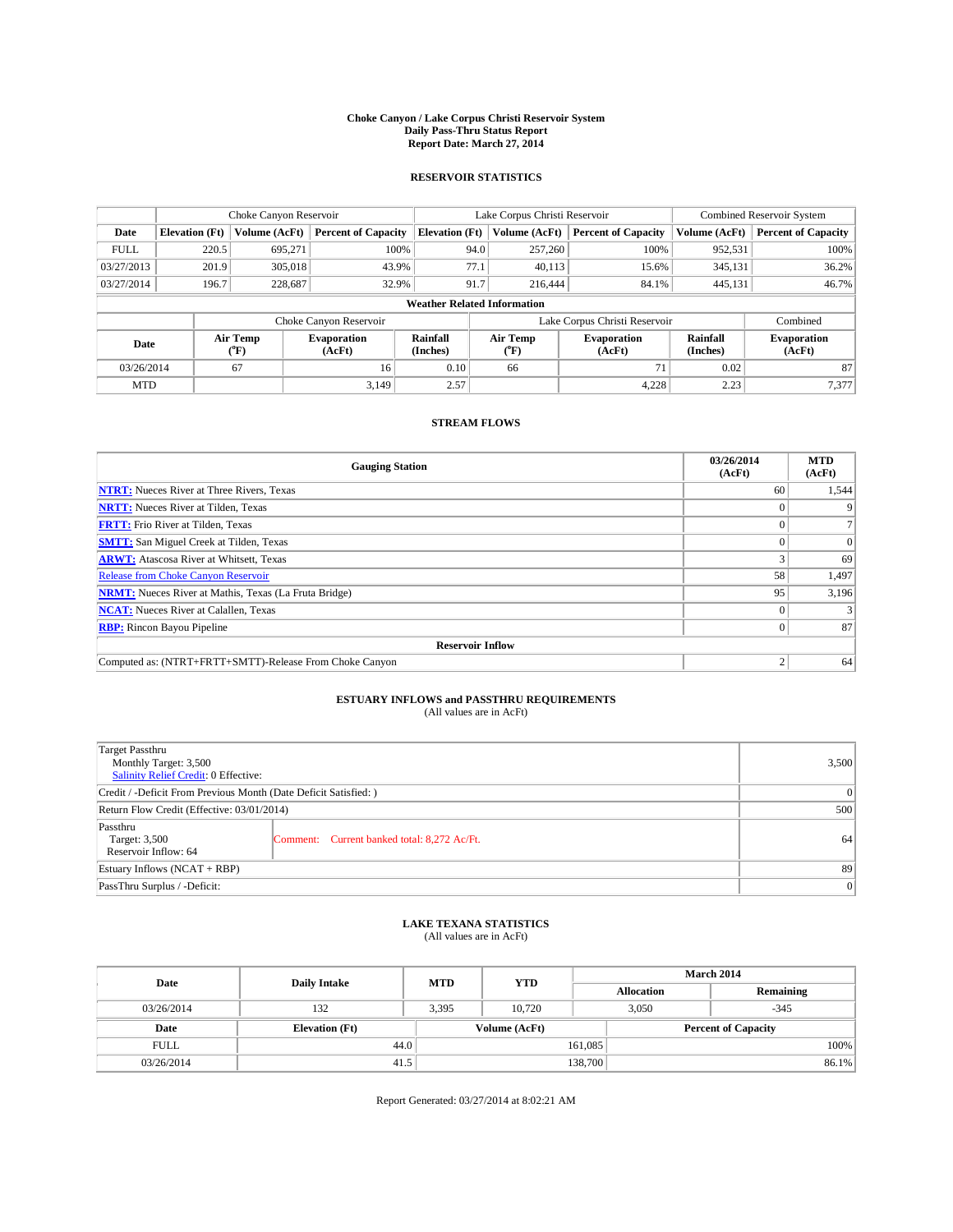#### **Choke Canyon / Lake Corpus Christi Reservoir System Daily Pass-Thru Status Report Report Date: March 28, 2014**

### **RESERVOIR STATISTICS**

|                          | Choke Canyon Reservoir |                              |                            |                                    | Lake Corpus Christi Reservoir | Combined Reservoir System     |                              |                            |
|--------------------------|------------------------|------------------------------|----------------------------|------------------------------------|-------------------------------|-------------------------------|------------------------------|----------------------------|
| Date                     | <b>Elevation</b> (Ft)  | Volume (AcFt)                | <b>Percent of Capacity</b> | <b>Elevation (Ft)</b>              | Volume (AcFt)                 | <b>Percent of Capacity</b>    | Volume (AcFt)                | <b>Percent of Capacity</b> |
| <b>FULL</b>              | 220.5                  | 695,271                      | 100%                       | 94.0                               | 257,260                       | 100%                          | 952,531                      | $100\%$                    |
| 03/28/2013               | 201.7                  | 302,754                      | 43.5%                      | 77.1                               | 39,923                        | 15.5%                         | 342,677                      | $36.0\%$                   |
| 03/28/2014               | 196.8                  | 229.353                      | 33.0%                      | 91.7                               | 216,792                       | 84.3%                         | 446,145                      | 46.8%                      |
|                          |                        |                              |                            | <b>Weather Related Information</b> |                               |                               |                              |                            |
|                          |                        |                              | Choke Canyon Reservoir     |                                    |                               | Lake Corpus Christi Reservoir |                              | Combined                   |
| Air Temp<br>Date<br>(°F) |                        | <b>Evaporation</b><br>(AcFt) | Rainfall<br>(Inches)       | Air Temp<br>("F)                   | <b>Evaporation</b><br>(AcFt)  | Rainfall<br>(Inches)          | <b>Evaporation</b><br>(AcFt) |                            |
| 03/27/2014               | 85                     |                              | 94                         | 0.04                               | 83                            | 101                           | 0.00                         | 195                        |
| <b>MTD</b>               |                        |                              | 3,243                      | 2.61                               |                               | 4,329                         | 2.23                         | 7,572                      |

### **STREAM FLOWS**

| <b>Gauging Station</b>                                       | 03/27/2014<br>(AcFt) | <b>MTD</b><br>(AcFt) |  |  |  |  |
|--------------------------------------------------------------|----------------------|----------------------|--|--|--|--|
| <b>NTRT:</b> Nueces River at Three Rivers, Texas             | 60                   | 1,604                |  |  |  |  |
| <b>NRTT:</b> Nueces River at Tilden, Texas                   |                      | 9                    |  |  |  |  |
| <b>FRTT:</b> Frio River at Tilden, Texas                     |                      |                      |  |  |  |  |
| <b>SMTT:</b> San Miguel Creek at Tilden, Texas               |                      | $\Omega$             |  |  |  |  |
| <b>ARWT:</b> Atascosa River at Whitsett, Texas               |                      | 72                   |  |  |  |  |
| <b>Release from Choke Canyon Reservoir</b>                   | 58                   | 1,554                |  |  |  |  |
| <b>NRMT:</b> Nueces River at Mathis, Texas (La Fruta Bridge) | 97                   | 3,293                |  |  |  |  |
| <b>NCAT:</b> Nueces River at Calallen, Texas                 |                      |                      |  |  |  |  |
| <b>RBP:</b> Rincon Bayou Pipeline                            |                      | 87                   |  |  |  |  |
| <b>Reservoir Inflow</b>                                      |                      |                      |  |  |  |  |
| Computed as: (NTRT+FRTT+SMTT)-Release From Choke Canyon      |                      | 66                   |  |  |  |  |

## **ESTUARY INFLOWS and PASSTHRU REQUIREMENTS**

(All values are in AcFt)

| Target Passthru<br>Monthly Target: 3,500<br>Salinity Relief Credit: 0 Effective: |                                             |    |  |
|----------------------------------------------------------------------------------|---------------------------------------------|----|--|
| Credit / -Deficit From Previous Month (Date Deficit Satisfied: )                 | $\Omega$                                    |    |  |
| Return Flow Credit (Effective: 03/01/2014)                                       | 500                                         |    |  |
| Passthru<br>Target: 3,500<br>Reservoir Inflow: 66                                | Comment: Current banked total: 8,272 Ac/Ft. | 66 |  |
| Estuary Inflows (NCAT + RBP)                                                     | 89                                          |    |  |
| PassThru Surplus / -Deficit:                                                     | $\Omega$                                    |    |  |

### **LAKE TEXANA STATISTICS** (All values are in AcFt)

| Date        | <b>Daily Intake</b>   | <b>MTD</b> | <b>YTD</b>    | <b>March 2014</b> |                            |           |  |
|-------------|-----------------------|------------|---------------|-------------------|----------------------------|-----------|--|
|             |                       |            |               | <b>Allocation</b> |                            | Remaining |  |
| 03/27/2014  | 132                   | 3,527      | 10.852        |                   | 3,050<br>$-477$            |           |  |
| Date        | <b>Elevation</b> (Ft) |            | Volume (AcFt) |                   | <b>Percent of Capacity</b> |           |  |
| <b>FULL</b> | 44.0                  |            |               | 161,085           |                            | 100%      |  |
| 03/27/2014  | 41.4                  |            |               | 137,841           |                            | 85.6%     |  |

Report Generated: 03/28/2014 at 8:06:40 AM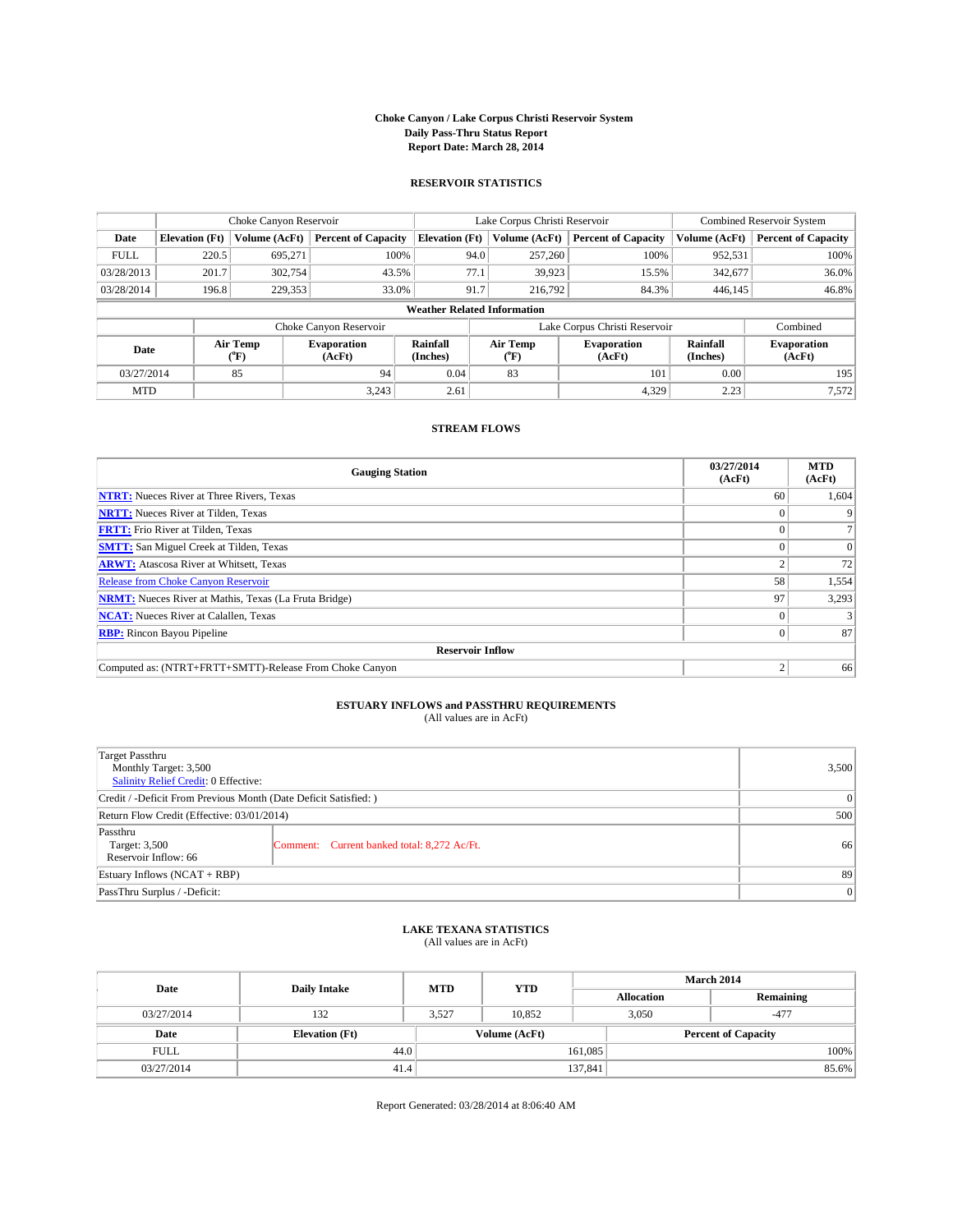#### **Choke Canyon / Lake Corpus Christi Reservoir System Daily Pass-Thru Status Report Report Date: March 29, 2014**

### **RESERVOIR STATISTICS**

|             |                       | Choke Canyon Reservoir |                              |                                    | Lake Corpus Christi Reservoir | <b>Combined Reservoir System</b> |                      |                              |
|-------------|-----------------------|------------------------|------------------------------|------------------------------------|-------------------------------|----------------------------------|----------------------|------------------------------|
| Date        | <b>Elevation</b> (Ft) | Volume (AcFt)          | <b>Percent of Capacity</b>   | <b>Elevation (Ft)</b>              | Volume (AcFt)                 | <b>Percent of Capacity</b>       | Volume (AcFt)        | <b>Percent of Capacity</b>   |
| <b>FULL</b> | 220.5                 | 695.271                | 100%                         | 94.0                               | 257,260                       | 100%                             | 952,531              | 100%                         |
| 03/29/2013  | 201.7                 | 302,754                | 43.5%                        | 77.0                               | 39,671                        | 15.4%                            | 342,425              | 35.9%                        |
| 03/29/2014  | 196.8                 | 230.294                | 33.1%                        | 91.8                               | 217,140                       | 84.4%                            | 447,434              | 47.0%                        |
|             |                       |                        |                              | <b>Weather Related Information</b> |                               |                                  |                      |                              |
|             |                       |                        | Choke Canyon Reservoir       |                                    |                               | Lake Corpus Christi Reservoir    |                      | Combined                     |
| Date        |                       | Air Temp<br>(°F)       | <b>Evaporation</b><br>(AcFt) | Rainfall<br>(Inches)               | Air Temp<br>(°F)              | <b>Evaporation</b><br>(AcFt)     | Rainfall<br>(Inches) | <b>Evaporation</b><br>(AcFt) |
| 03/28/2014  |                       | 88                     | 234                          | 0.00                               | 90                            | 355                              | 0.00                 | 589                          |
| <b>MTD</b>  |                       |                        | 3.477                        | 2.61                               |                               | 4.684                            | 2.23                 | 8,161                        |

### **STREAM FLOWS**

| <b>Gauging Station</b>                                       | 03/28/2014<br>(AcFt) | <b>MTD</b><br>(AcFt) |  |  |  |  |
|--------------------------------------------------------------|----------------------|----------------------|--|--|--|--|
| <b>NTRT:</b> Nueces River at Three Rivers, Texas             | 60                   | 1,663                |  |  |  |  |
| <b>NRTT:</b> Nueces River at Tilden, Texas                   |                      |                      |  |  |  |  |
| <b>FRTT:</b> Frio River at Tilden, Texas                     |                      |                      |  |  |  |  |
| <b>SMTT:</b> San Miguel Creek at Tilden, Texas               |                      | $\Omega$             |  |  |  |  |
| <b>ARWT:</b> Atascosa River at Whitsett, Texas               |                      | 74                   |  |  |  |  |
| <b>Release from Choke Canyon Reservoir</b>                   | 58                   | 1,612                |  |  |  |  |
| <b>NRMT:</b> Nueces River at Mathis, Texas (La Fruta Bridge) | 105                  | 3,398                |  |  |  |  |
| <b>NCAT:</b> Nueces River at Calallen, Texas                 |                      |                      |  |  |  |  |
| <b>RBP:</b> Rincon Bayou Pipeline                            | 0                    | 87                   |  |  |  |  |
| <b>Reservoir Inflow</b>                                      |                      |                      |  |  |  |  |
| Computed as: (NTRT+FRTT+SMTT)-Release From Choke Canyon      | h                    | 68                   |  |  |  |  |

# **ESTUARY INFLOWS and PASSTHRU REQUIREMENTS**<br>(All values are in AcFt)

| Target Passthru<br>Monthly Target: 3,500<br>Salinity Relief Credit: 0 Effective: |                                             |    |  |  |
|----------------------------------------------------------------------------------|---------------------------------------------|----|--|--|
| Credit / -Deficit From Previous Month (Date Deficit Satisfied: )                 | $\Omega$                                    |    |  |  |
| Return Flow Credit (Effective: 03/01/2014)                                       | 500                                         |    |  |  |
| Passthru<br>Target: 3,500<br>Reservoir Inflow: 68                                | Comment: Current banked total: 8,272 Ac/Ft. | 68 |  |  |
| Estuary Inflows (NCAT + RBP)                                                     | 89                                          |    |  |  |
| PassThru Surplus / -Deficit:                                                     | 0                                           |    |  |  |

## **LAKE TEXANA STATISTICS** (All values are in AcFt)

| Date        | <b>Daily Intake</b>   | <b>MTD</b> | <b>YTD</b>    | March 2014        |                            |           |  |
|-------------|-----------------------|------------|---------------|-------------------|----------------------------|-----------|--|
|             |                       |            |               | <b>Allocation</b> |                            | Remaining |  |
| 03/28/2014  | 132                   | 3,659      | 10.984        |                   | 3,050<br>-609              |           |  |
| Date        | <b>Elevation</b> (Ft) |            | Volume (AcFt) |                   | <b>Percent of Capacity</b> |           |  |
| <b>FULL</b> | 44.0                  |            |               | 161,085           |                            | 100%      |  |
| 03/28/2014  | 41.4                  |            |               | 137,841           |                            | 85.6%     |  |

Report Generated: 03/29/2014 at 8:01:23 AM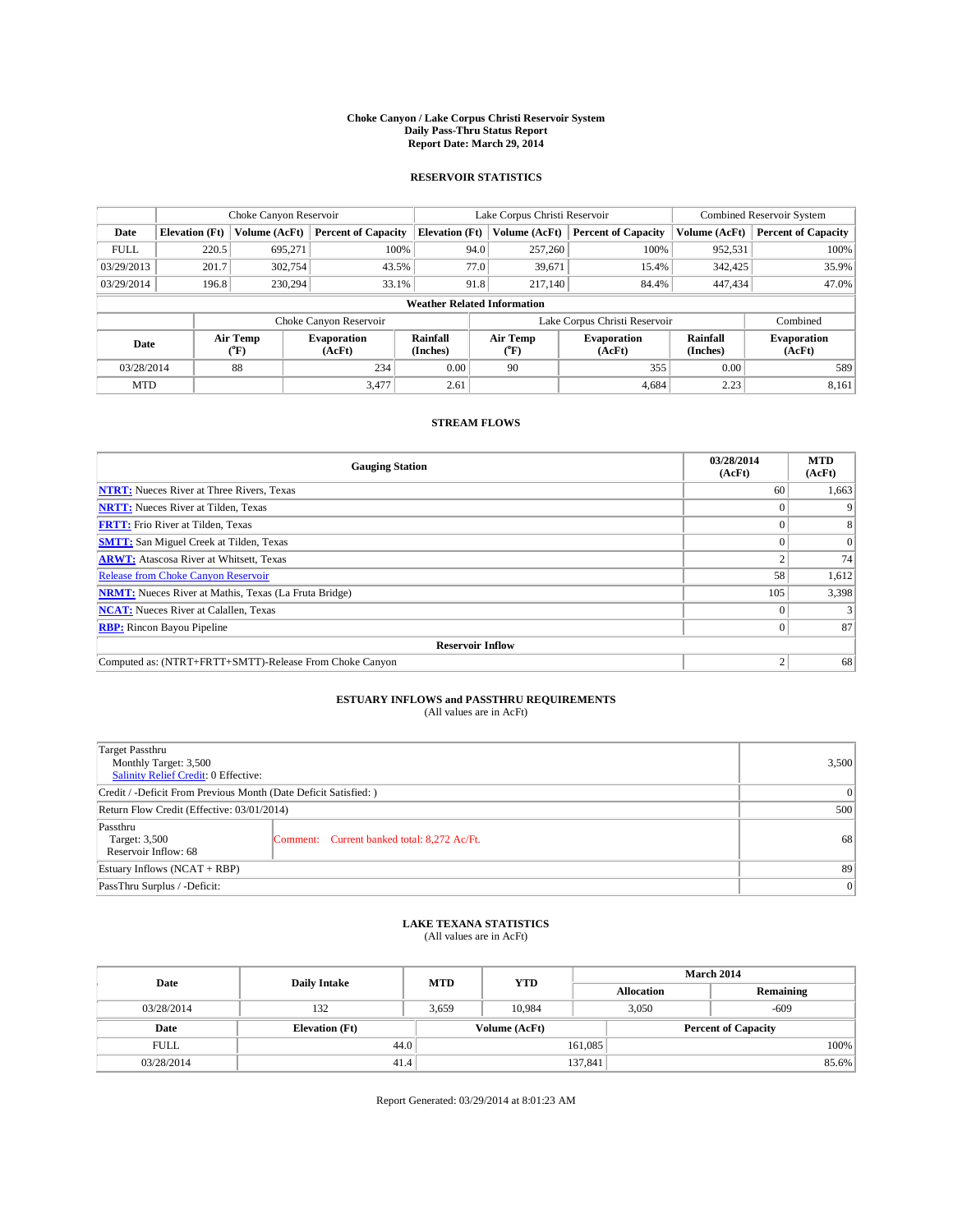#### **Choke Canyon / Lake Corpus Christi Reservoir System Daily Pass-Thru Status Report Report Date: March 30, 2014**

### **RESERVOIR STATISTICS**

|             |                                    | Choke Canyon Reservoir |                              |                       | Lake Corpus Christi Reservoir | <b>Combined Reservoir System</b> |                      |                              |  |
|-------------|------------------------------------|------------------------|------------------------------|-----------------------|-------------------------------|----------------------------------|----------------------|------------------------------|--|
| Date        | <b>Elevation</b> (Ft)              | Volume (AcFt)          | <b>Percent of Capacity</b>   | <b>Elevation (Ft)</b> | Volume (AcFt)                 | <b>Percent of Capacity</b>       | Volume (AcFt)        | <b>Percent of Capacity</b>   |  |
| <b>FULL</b> | 220.5                              | 695,271                | 100%                         | 94.0                  | 257,260                       | 100%                             | 952,531              | 100%                         |  |
| 03/30/2013  | 201.7                              | 302,107                | 43.5%                        |                       | 77.0<br>39,671                | 15.4%                            | 341,778              | 35.9%                        |  |
| 03/30/2014  | 196.8                              | 230,294                | 33.1%                        | 91.7                  | 216,270                       | 84.1%                            | 446.564              | 46.9%                        |  |
|             | <b>Weather Related Information</b> |                        |                              |                       |                               |                                  |                      |                              |  |
|             |                                    |                        | Choke Canyon Reservoir       |                       |                               | Lake Corpus Christi Reservoir    |                      | Combined                     |  |
| Date        | Air Temp<br>(°F)                   |                        | <b>Evaporation</b><br>(AcFt) | Rainfall<br>(Inches)  | Air Temp<br>(°F)              | <b>Evaporation</b><br>(AcFt)     | Rainfall<br>(Inches) | <b>Evaporation</b><br>(AcFt) |  |
| 03/29/2014  |                                    | 80                     | 266                          | 0.00                  | 78                            | 263                              | 0.00                 | 529                          |  |
| <b>MTD</b>  |                                    |                        | 3.743                        | 2.61                  |                               | 4.947                            | 2.23                 | 8,690                        |  |

### **STREAM FLOWS**

| <b>Gauging Station</b>                                       | 03/29/2014<br>(AcFt) | <b>MTD</b><br>(AcFt) |  |  |  |  |
|--------------------------------------------------------------|----------------------|----------------------|--|--|--|--|
| <b>NTRT:</b> Nueces River at Three Rivers, Texas             | 56                   | 1,719                |  |  |  |  |
| <b>NRTT:</b> Nueces River at Tilden, Texas                   | $\theta$             |                      |  |  |  |  |
| <b>FRTT:</b> Frio River at Tilden, Texas                     |                      | 8                    |  |  |  |  |
| <b>SMTT:</b> San Miguel Creek at Tilden, Texas               | $\theta$             | $\overline{0}$       |  |  |  |  |
| <b>ARWT:</b> Atascosa River at Whitsett, Texas               | $\overline{2}$       | 76                   |  |  |  |  |
| <b>Release from Choke Canyon Reservoir</b>                   | 58                   | 1,669                |  |  |  |  |
| <b>NRMT:</b> Nueces River at Mathis, Texas (La Fruta Bridge) | 141                  | 3,539                |  |  |  |  |
| <b>NCAT:</b> Nueces River at Calallen, Texas                 | $\theta$             |                      |  |  |  |  |
| <b>RBP:</b> Rincon Bayou Pipeline                            | $\Omega$             | 87                   |  |  |  |  |
| <b>Reservoir Inflow</b>                                      |                      |                      |  |  |  |  |
| Computed as: NRTT+FRTT+SMTT+ARWT                             | 2                    | 70                   |  |  |  |  |

# **ESTUARY INFLOWS and PASSTHRU REQUIREMENTS**<br>(All values are in AcFt)

| Target Passthru<br>Monthly Target: 3,500<br>Salinity Relief Credit: 0 Effective: |                                             | 3,500 |
|----------------------------------------------------------------------------------|---------------------------------------------|-------|
| Credit / -Deficit From Previous Month (Date Deficit Satisfied: )                 | $\Omega$                                    |       |
| Return Flow Credit (Effective: 03/01/2014)                                       | 500                                         |       |
| Passthru<br>Target: 3,500<br>Reservoir Inflow: 70                                | Comment: Current banked total: 8,272 Ac/Ft. | 70    |
| Estuary Inflows (NCAT + RBP)                                                     | 89                                          |       |
| PassThru Surplus / -Deficit:                                                     | 0                                           |       |

# **LAKE TEXANA STATISTICS** (All values are in AcFt)

| Date        | <b>Daily Intake</b>   | <b>MTD</b> | <b>YTD</b>    | March 2014        |                            |           |  |
|-------------|-----------------------|------------|---------------|-------------------|----------------------------|-----------|--|
|             |                       |            |               | <b>Allocation</b> |                            | Remaining |  |
| 03/29/2014  | 132                   | 3.791      | 11.116        |                   | 3,050<br>$-741$            |           |  |
| Date        | <b>Elevation</b> (Ft) |            | Volume (AcFt) |                   | <b>Percent of Capacity</b> |           |  |
| <b>FULL</b> | 44.0                  |            |               | 161,085           |                            | 100%      |  |
| 03/29/2014  | 41.4                  |            |               | 137,841           |                            | 85.6%     |  |

Report Generated: 03/30/2014 at 7:56:25 AM